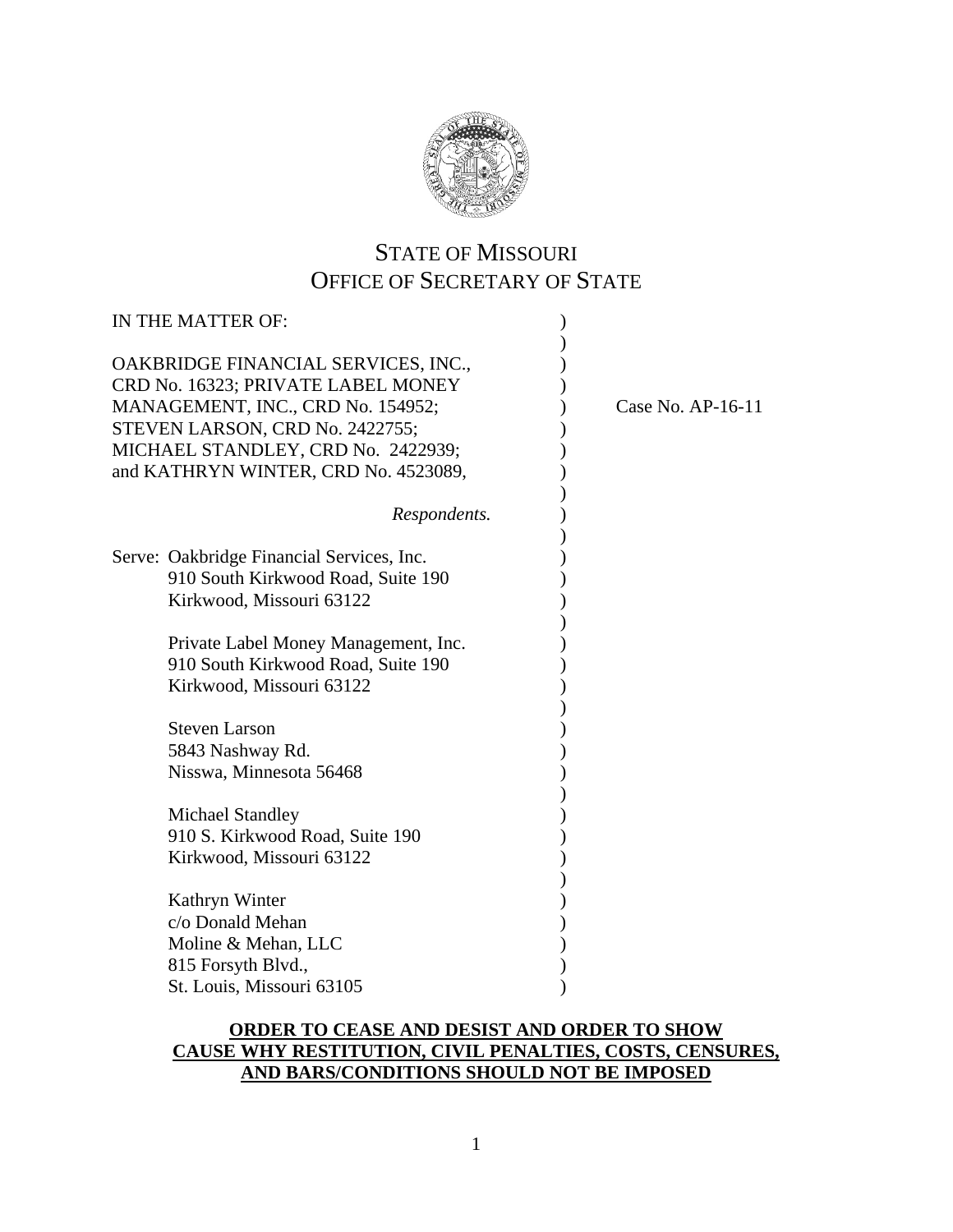The Enforcement Section of the Missouri Securities Division of the Office of Secretary of State ("Enforcement Section"), through Director of Enforcement John R. Phillips and Enforcement Counsel Scott Snipkie, submitted a Petition for Order to Cease and Desist and Order to Show Cause why Restitution, Civil Penalties, Costs, and Bars/Conditions Should not be Imposed ("Petition"). After reviewing the Petition, the Commissioner issues the following order:

## **I. ALLEGATION OF FACTS**

The Petition alleges the following facts:

#### **A. Respondents**

- 1. Oakbridge Financial Services, Inc. ("Oakbridge"), formerly known as Forsyth Securities, Inc. ("Forsyth") is a Missouri-registered broker-dealer with a main address of 910 South Kirkwood Road, Suite 190, Kirkwood, Missouri 63122. Oakbridge is registered in Missouri through the Central Registration Depository ("CRD") with number 16323.
- 2. Private Label Money Management ("PLMM"), CRD number 154952, is a Missouriregistered investment adviser with a main address of 910 South Kirkwood Road, Suite 190, Kirkwood, Missouri 63122. PLMM has been registered in Missouri as an investment adviser since January 13, 2011, and registered in Minnesota as an investment adviser since December 14, 2010.
- 3. Steve Larson ("Larson"), CRD number 2422755, has been registered as a broker-dealer agent with Oakbridge in Minnesota since October 4, 2011. Larson became a Missouriregistered broker-dealer agent with Oakbridge on February 20, 2012. Larson has never been registered as an investment adviser representative of PLMM. Larson served as President, owner, and control person of PLMM from December 14, 2010 until June 19, 2012, when he was then removed as President and designated as Chief Compliance Officer ("CCO"). Larson's current address is listed in CRD as 5843 Nashway Rd., Nisswa, Minnesota 56468. Larson served as President, Chief Executive Officer ("CEO"), and CCO of Oakbridge from late 2011 until approximately October, 2015. Larson, by position and his own admission, was a control person at both Oakbridge and PLMM throughout their existence.
- 4. Michael Standley ("Standley"), CRD number 2422939, has been a Missouri-registered broker-dealer agent with Oakbridge since August 30, 2011. Standley has been a Missouri-registered investment adviser representative with PLMM since January 13, 2011. Standley's office address is 910 S. Kirkwood Road, Suite 190, St. Louis, Missouri 63122. Standley, by position, his own admission, and practice, was a control person at both Oakbridge and PLMM throughout their existence.
- 5. Kathryn Winter ("Winter"), CRD number 4523089, has been a Missouri-registered broker-dealer agent with Oakbridge since May 22, 2012, and a Missouri-registered investment adviser representative with PLMM since May 22, 2012. Winter was listed as the President of PLMM starting in approximately July of 2012. Winter maintains an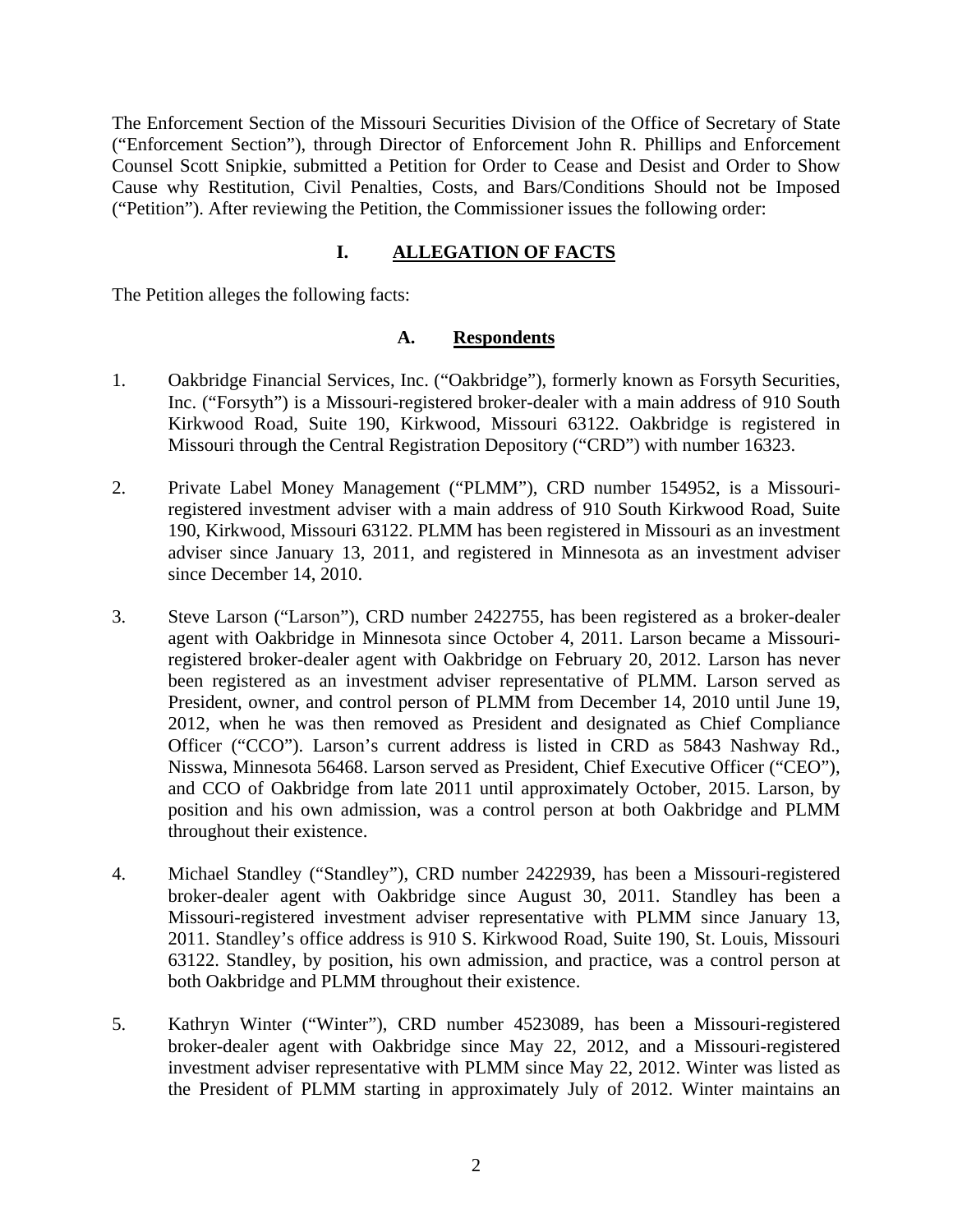office address of 910 S. Kirkwood Road, Suite 190, St. Louis, Missouri 63122. Winter, by position, her own admission, and practice, was a control person at both Oakbridge and PLMM throughout her time affiliated with the firms.

#### **B. Related Parties**

- 6. RBC Capital Markets, LLC ("RBC"), CRD number 31194, is a Missouri-registered broker-dealer with a main address of 3 World Financial Center, 200 Vesey Street, New York, New York 10281. RBC, among other things, acts as the clearing firm for Oakbridge.
- 7. John Huang ("Huang"), CRD number 2659909, has been a Missouri-registered brokerdealer agent with Oakbridge from February 16, 2011 until on or about December 1, 2015, and a Missouri-registered investment adviser representative with PLMM from April 19, 2013 until on or about October 27, 2015. Huang maintains an address of 16503 Crossover Lane, Chesterfield, Missouri 63005.
- 8. Gary Domke ("Domke"), CRD number 69774, has been a Missouri-registered brokerdealer agent of Oakbridge since January 5, 2010. Domke maintains an office address of 910 S. Kirkwood Road, Suite 190, St. Louis, Missouri 63122, as well as a home office in Hillsboro, Missouri. From January 1, 2012, until November 18, 2015, Domke was the Designated Supervisory Officer ("DSO") and Senior Vice President of Oakbridge. Domke was named CCO of Oakbridge on November 18, 2015 and, the Petition alleges, still serves in that role. Domke also has served in a limited compliance capacity and as the acting Anti-Money Laundering ("AML") Officer from at least on or about January 1, 2012 until, the Petition alleges, the present. During that time, Domke's primary supervisory responsibility was to supervise Larson and, to a limited degree, several other agents.
- 9. Debra "Debbie" Sieber ("Sieber"), CRD number 5636638, has been a non-registered fingerprint person with Oakbridge since September 15, 2008. At least until November 2015, Sieber maintained an office address of 910 S. Kirkwood Road, Suite 190, St. Louis, Missouri 63122.
- 10. Hugh Murray ("Murray"), CRD number 826261, is the former owner of Oakbridge immediately prior to ownership by Larson, Standley, and Winter.
- 11. Robert Stack Beyer, II ("Beyer"), CRD number 2602180, was a Missouri-registered broker-dealer agent with Oakbridge from at least March 13, 2010 to May 15, 2012, and from January 30, 2013, to September 13, 2013, and an investment adviser representative with PLMM from at least March 28, 2013 through September 13, 2013. Beyer's office addresses were 243 North Lindbergh Boulevard, St. Louis, Missouri 63141, and/or 910 South Kirkwood Road, Suite 190, Kirkwood, Missouri 63122. Beyer's last known mailing address is 9935 Vasel Drive, Affton, Missouri 63123.
- 12. Heroic Life Assurance, LLC ("Heroic") is a Missouri Limited Liability Company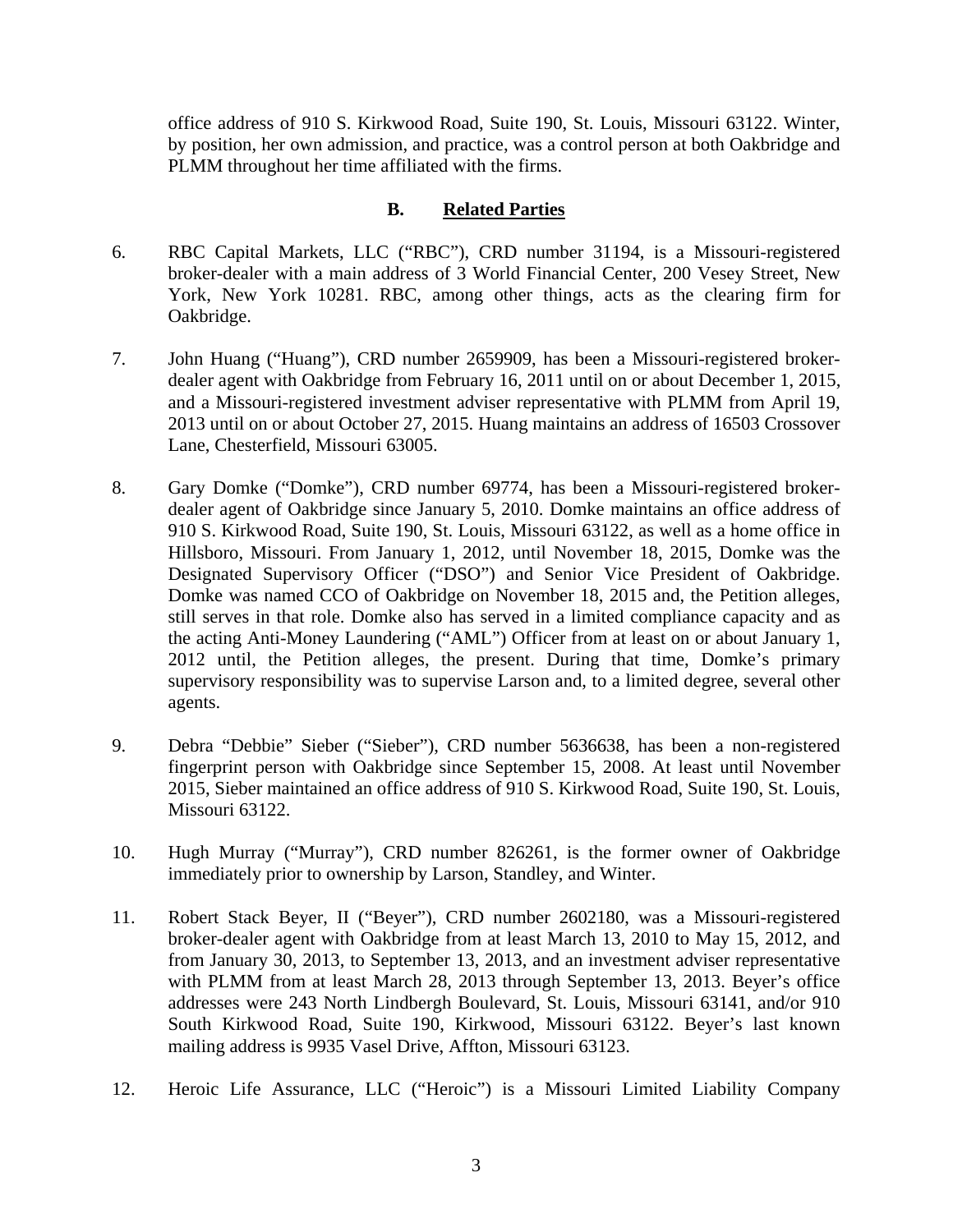organized in the State of Missouri on December 29, 2011, with an address of 50 Lionshead Court, O'Fallon, Missouri 63368. The registered agent is Beyer.

- 13. At all times relevant to this matter, Beyer had an active Missouri insurance producer's license with the Missouri Department of Insurance, Financial Institutions and Professional Registration, number 0279768. Beyer's insurance license was suspended December 31, 2013, for tax compliance issues.
- 14. At all times relevant to this matter, Beyer was not registered as an issuer agent, or as a broker-dealer agent and/or investment adviser representative for Heroic in the State of Missouri.
- 15. At all times relevant to this matter, Heroic was not registered as a broker-dealer or investment adviser in the State of Missouri.
- 16. At all times relevant to this matter, there was no registration, granted exemption, or notice filing indicating status as a "federal covered security" for the securities offered and/or sold by Heroic and Beyer.

## **C. Change of Ownership at Oakbridge and Ownership Structure at PLMM**

- 17. In or around the middle of 2011, Murray was the majority owner, president, and chief supervisory officer of Forsyth/Oakbridge.
- 18. In or around the middle of 2011, Standley and Larson left their then-current firm, Gardner Financial Services, Inc., CRD number 2100, and Gardner Advisors, Inc., CRD number 112399, to begin working for Oakbridge with the expectation that Standley and Larson, among others, would buy Oakbridge from the current owner, Murray.
- 19. On or about May 15, 2011, Standley, Larson, Winter, and another broker named Donald Boyce ("Boyce") entered into a letter of intent with Murray to purchase Forsyth. Collectively these brokers referred to themselves as the "Forsyth Control Group." The letter indicates that the Forsyth Control Group would pay Murray \$20,000 upfront, and \$1,000 per month for a period of ten years, as well as 1% of the gross profits per year up to \$70,000 a year for 5 years. Each of the members of the Forsyth Control Group would receive a 17% share in the broker-dealer. The remaining shares remained with Murray for his distribution.
- 20. Sometime thereafter, Boyce dropped out of the Forsyth Control Group.
- 21. Significantly, based on a July 25, 2011 AWC with Winter, the Financial Industry Regulatory Agency ("FINRA") suspended Winter for six months starting on September 19, 2011, for participating in private securities transactions without providing prior written notice to Winter's member firm describing, in detail, the proposed transactions and Winter's proposed role, and stating whether Winter has received or might receive selling compensation in connection with the transactions. Winter solicited investments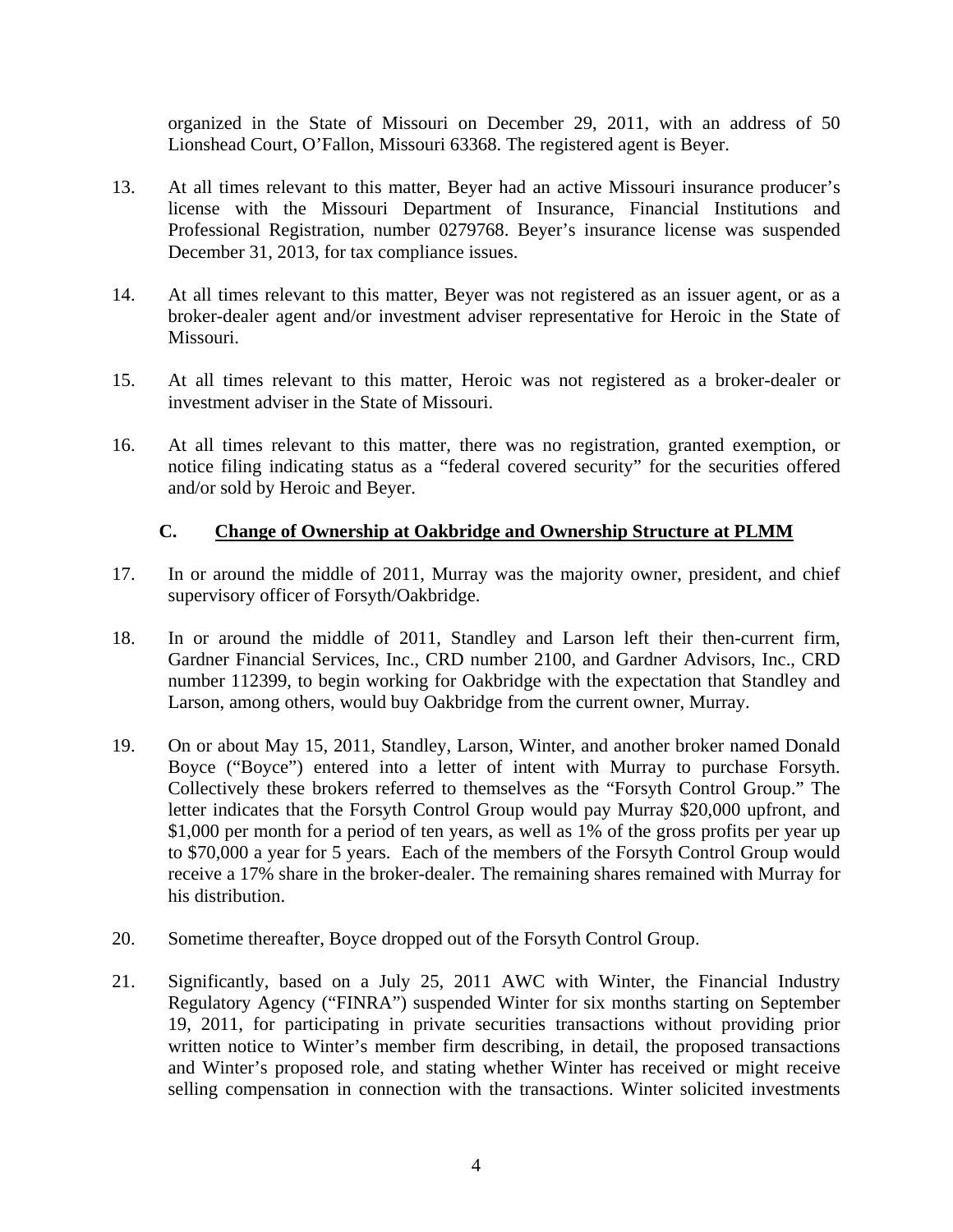from three customers of her firm on behalf of a third entity, and these customers subsequently invested \$750,000 in the entity, which pooled money from investors in a common enterprise with the expectation of profit derived from the efforts of others. Winter failed to disclose these private securities transactions to her firm. Winter recommended that these three customers of her firm invest in the entity without having reasonable grounds for believing that the recommendations were suitable. The petition alleges the investment was fraudulent and resulted in significant losses for these three clients.

- 22. In fact, on September 15, 2011, Winter contributed \$30,000 to the purchase of Oakbridge. She did this in advance of the imposition of her FINRA suspension and, at the time of the investment, or at the latest November 18, 2011, there was an express agreement that this represented an investment in Oakbridge for which Winter could exercise a vested right to receive a 1/3 ownership interest in Oakbridge that would become official at the exercise of her option, which she intended to exercise sometime after the expiration of her FINRA suspension.
- 23. Separately, on September 12, 2011, Winter invested \$11,000 in PLMM in exchange for a 1/3 ownership interest in PLMM.
- 24. On or about December 15, 2011, Larson and Standley entered into a "Stock Purchase Agreement" with Murray, on behalf of Forsyth ("Oakbridge SPA"). The Oakbridge SPA included, among other things, that Larson and Standley would acquire all issued and outstanding shares of common stock and preferred stock of Oakbridge for a designated purchased price, which was a minimum of \$120,000 (broken out over ten years of \$1,000 monthly payments). As a result of this agreement, Standley and Larson purportedly each became 50% owners of Oakbridge.
- 25. As a result of the November 18, 2011 agreement, further codified later in October 2013, Winter was a *de facto* 1/3 owner of Oakbridge from its inception in December of 2011. This was true despite a September 16, 2011 agreement between Winter and the Forsyth Control Group wherein she purported to transfer her shares to Standley and Larson.
- 26. On or about December 22, 2011, Oakbridge (then Forsyth) entered into a Consent Order with the Missouri Securities Division for activities occurring while Murray was the owner. These activities included, among other things, failing to reasonably supervise agents, failing to have reasonable policies and procedures, and failing to have a system for implementing policies and procedures. Oakbridge was censured and ordered to review and enhance its compliance and supervisory procedures. The December 22, 2011 Consent Order resulted in Murray's permanent bar from the securities industry. The Consent Order alleged, among other things, that Murray failed to reasonably supervise Missouriregistered agents who engaged in dishonest and unethical practices in the securities industry.
- 27. At the time of the signing of the Oakbridge SPA, both Larson and Standley knew that Murray would at least either enter into a settlement agreement with the Missouri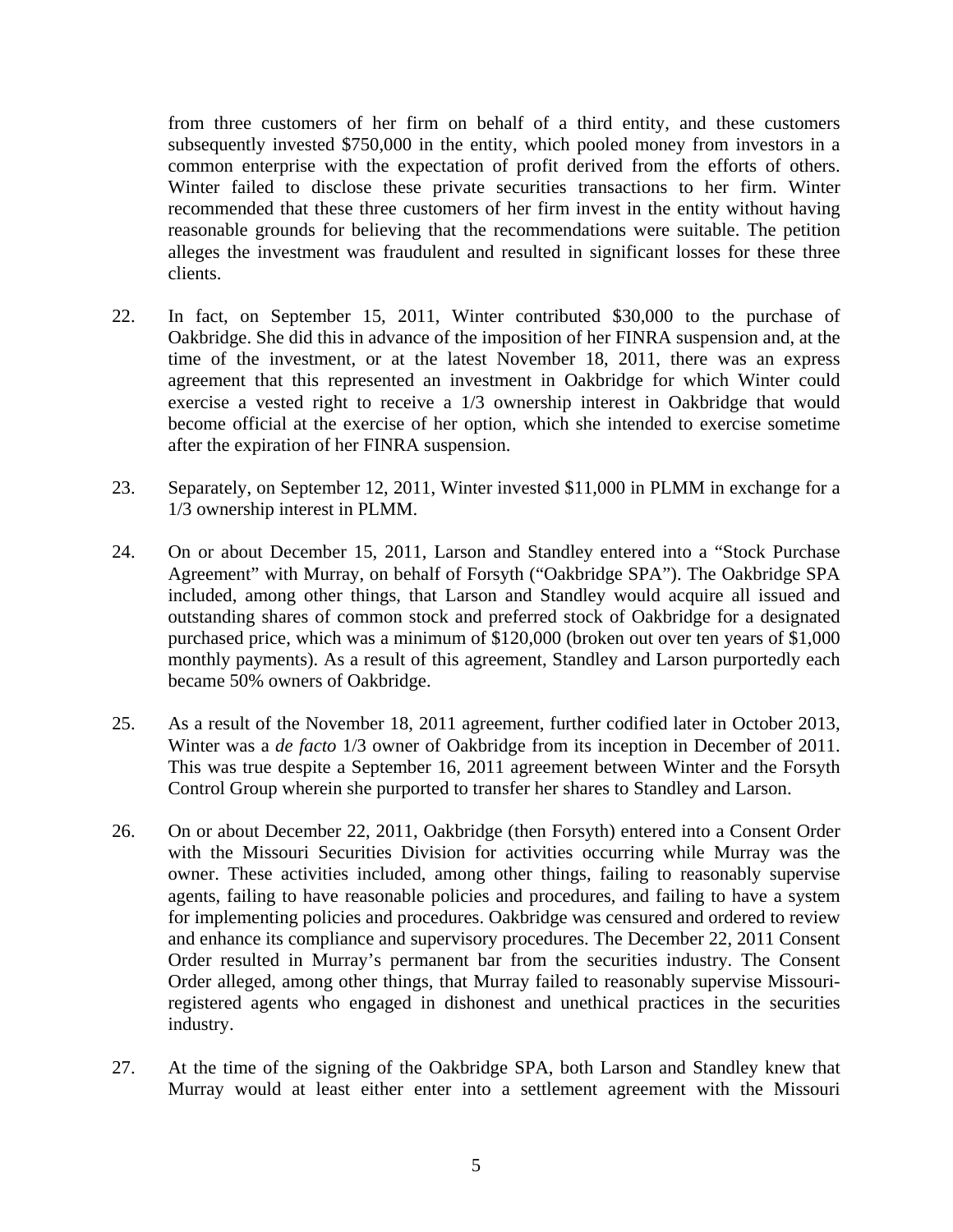Securities Division or be the subject of an action initiated by the Missouri Securities Division.

## **D. Corporate Structure of Oakbridge and PLMM**

- 28. Since on or about December 15, 2011, upon the execution of the Oakbridge SPA, Larson, Standley, and Winter (based on contingent ownership) have been the owners and control persons of Oakbridge, though official filings for Oakbridge only list Larson and Standley as owners, each with 50% of the shares.
- 29. Since on or about December 15, 2011, Standley and Winter have acted as control persons and in supervisory capacities at Oakbridge, among other things negotiating with and hiring other brokers. This was true despite neither having the required FINRA Series exams necessary to act in such capacity.
- 30. In addition, Standley reviewed the Oakbridge written supervisory policies ("WSPs") and had input on the language included in the WSPs, as well as if and when Oakbridge's WSPs are distributed to agents. Standley also provided input as to supervision. Larson "allow[ed] [Standley] some management function with Oakbridge" and when Standley passes the Series 24, Oakbridge can "officially re-allocate" supervision responsibilities to Standley. Standley has never passed his Series 24, despite multiple efforts.
- 31. Larson served as CEO of Oakbridge from December 15, 2011, until June 2015, when he resigned that position. Larson resigned as CCO sometime in October of 2015. Larson attempted to rescind that resignation, but Oakbridge did not recognize that attempt.
- 32. While he was CCO, Larson reviewed all outside business activities ("OBAs") for agents for approval or disapproval. Larson "had ultimate authority for everything at [Oakbridge]" and supervised "everyone," including, for all practical purposes, his own trading activity—even occasionally approving his own trades.
- 33. Since on or about January 1, 2012 until early December 2015, Huang served as the Financial and Operations Principal ("FinOp") at Oakbridge. Huang was President of Oakbridge from May 3, 2012 until his resignation, on or about December 1, 2015. He was also CEO from approximately June 2015 until his resignation in December 2015. At varying times from December 2011 through the present, Huang has served on the Board of Directors at Oakbridge ("Board").
- 34. Precipitating Huang's removal as President, and later FinOp, was a complete breakdown of control at the firm in which various owners and control persons had disagreements that hindered their ability to work together. Huang led a group of Oakbridge employees interested in purchasing an ownership stake in the firm in order to supplement capital requirements and stabilize the stewardship. Huang issued shares as President, the group purchased those shares, and gave their proxy to Huang. The resulting fight among owners and control persons ended with Huang's removal as President and FinOp.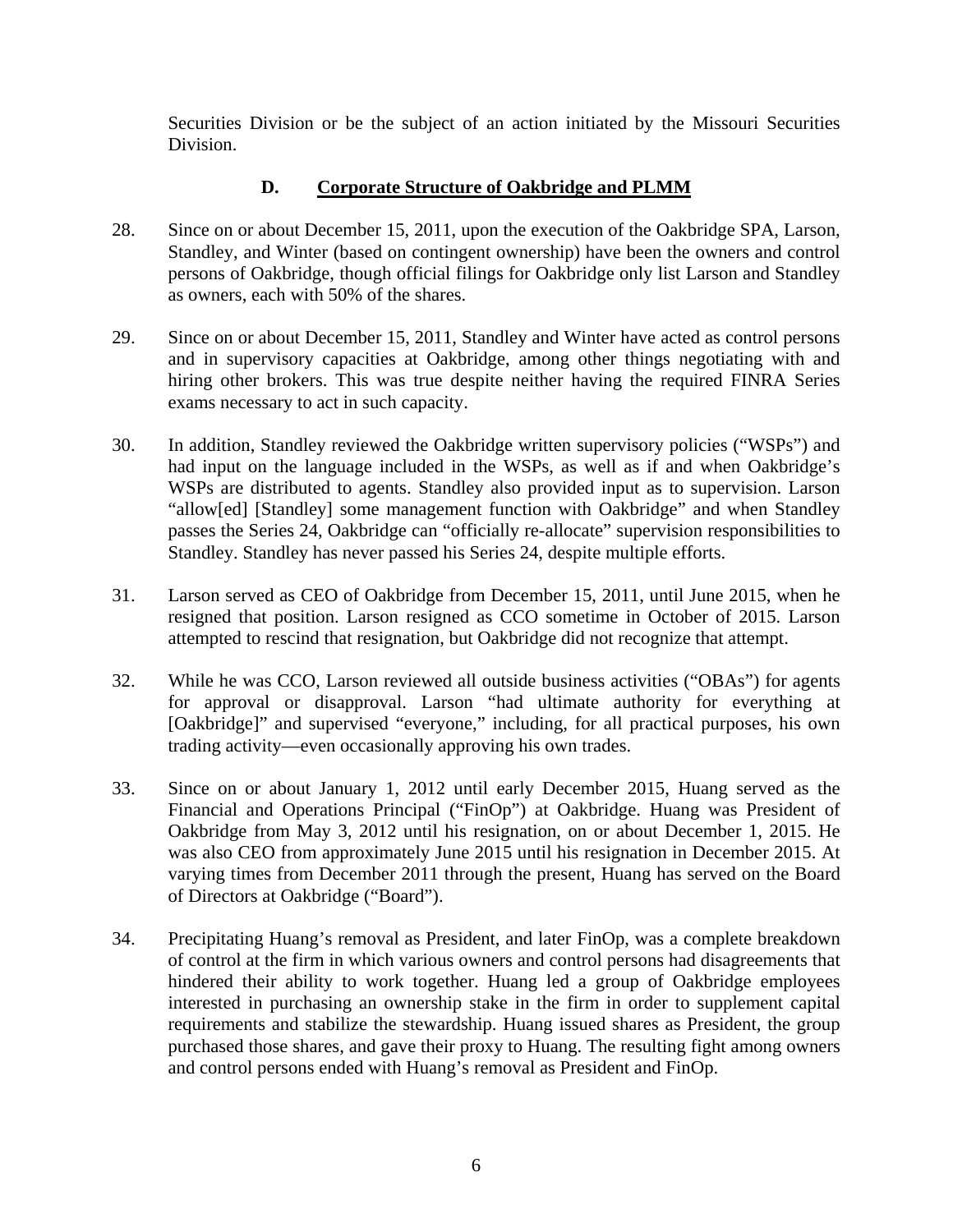- 35. Huang was designated as a control person at Oakbridge from November 17, 2015 until his resignation in December of 2015. However, prior to his brief service as CEO, Huang did not act as a control person at Oakbridge, but rather his duties included compiling paperwork for Larson, CCO, who "is [purportedly] the person in charge of hiring and firing." Huang also took direction from Standley and Winter as to day-to-day operations and hiring decisions.
- 36. The Board replaced Huang as FinOp on January 6, 2016 with Dierdre Patten Kowalski.
- 37. While Domke was DSO and AML Officer, from January 1, 2012 until November 18, 2015, Domke had no "access to [agents'] correspondence…paychecks… anything other than their trade activities." Larson put limits on Domke's supervision. For a certain period of time, Domke was not given full access to the ProSurv website, which was the tool used by Oakbridge for supervision of agent trades.
- 38. Following Larson's resignation or termination as CCO, Domke began serving as CCO of Oakbridge on November 15, 2015; however, Larson and Standley thwarted his attempts to fully supervise others' trading during that time.
- 39. The Board replaced Domke as CCO with Dan Schaub ("Schaub") on January 6, 2016. Schaub also took over as President for Huang on December 17, 2015.
- 40. Sieber assists Oakbridge and Huang with accounting and back-office operations, and serves as Oakbridge's notary public. Sieber is not a control person of Oakbridge.
- 41. On or about August 30, 2010, PLMM caused to be filed Form ADV on CRD and therein sought registration as an investment adviser in both Minnesota and Missouri. At the time of the above mentioned registration, PLMM was a Minnesota Corporation.
- 42. PLMM filed with its initial Form ADV a balance sheet for the firm to verify its net worth as required by 15 CSR 30-51.070.
- 43. PLMM's balance sheet reflected that it had \$10,000 on deposit with RBC as part of the necessary filing; however, the money listed on deposit with RBC was actually an account jointly held by Larson and his wife.
- 44. The State of Missouri approved PLMM's application for registration as an investment adviser on January 13, 2011.
- 45. Winter made an investment of \$11,000 in PLMM on September 12, 2011 at which time she acquired a 1/3 ownership interest; however, official filings for PLMM only noted Winter's inclusion as an owner beginning May 26, 2015, listing Standley and Larson as possessing 50% interests prior to that time.
- 46. Since on or about September 12, 2011, Winter, Larson and Standley have acted as control persons for PLMM without regard to their status as represented on Form ADV.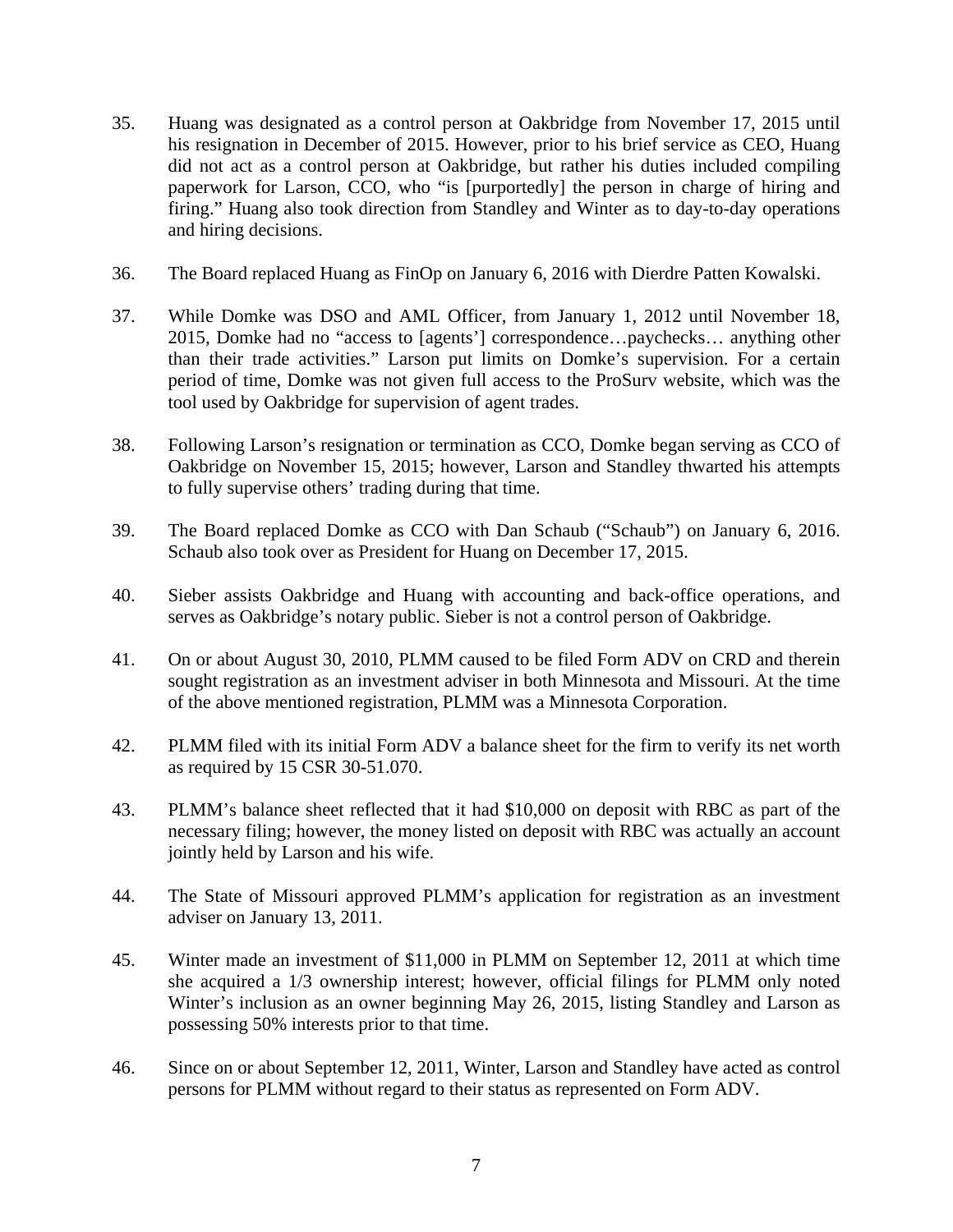- 47. No official filing acknowledged Winter's connection with PLMM until June 19, 2012 when an amendment filed with CRD removed Larson as President in favor of Winter, at which time she was recognized as a control person, but still not an owner. The same amendment retitled Larson as CCO. CRD recognized Standley as the firm's Manager from its inception until May 26, 2015 when he replaced Larson as CCO. Larson was PLMM's CCO from at least November, 2010 until May 26, 2015.
- 48. Following the amendment to Form ADV for PLMM, filed May 26, 2015, Winter is a 1/3 owner, President and a control person; Standley is a 1/3 owner, CCO and control person; and Larson is a 1/3 owner and control person without further title.
- 49. The May 26, 2015 amendment to PLMM's Form ADV is the first official recognition of Winter's ownership interest, and it also reflects a change in role for Standley who replaces Larson as CCO of PLMM at that time.

## **E. Misleading Regulatory Filings**

- 50. On or about January 3, 2012, Oakbridge amended the application on CRD to reflect Larson as Chairman of the Board of Directors, CCO, and owner of Oakbridge. Also on this date, the application on CRD was amended to reflect Standley as President, control person, and co-owner of Oakbridge.
- 51. From January 3, 2012 until January 6, 2016, on 13 separate occasions, Oakbridge filed amendments to its regulatory filings, specifically to its Broker-Dealer Application. On all 13 occasions, Oakbridge failed accurately and fully to amend Schedule A to reflect the ownership and control structure of the firm and Items 9A, 9B, and 10A, which respectively ask and were answered:
	- a. Schedule C exists to amend Schedule A's ownership and control person information, which Oakbridge failed to update to reflect Winter as an owner until January 6, 2016 despite her having acquired an ownership interest as early as September 15, 2011. Furthermore, Oakbridge failed to accurately amend Schedule A through Schedule C to reflect Huang's control status as a director and, later, president, and, finally, failed to remove him as the contact employee for the firm despite his having been fired;
	- b. "Does any person not named in Item 1 or Schedules A, B, or C, directly or indirectly 'control' the management or policies of the applicant?" Oakbridge answered "No" to the aforementioned question on all amendments between January 3, 2012 and January 6, 2016; however, Winter acquired an ownership interest in Oakbridge as early as September 15, 2011.
	- c. "Does any person not named in Item 1 or Schedules A, B, or C, directly or indirectly wholly or partially finance the business of the applicant?" Oakbridge answered "No" to the aforementioned question on all amendments between January 3, 2012 and January 6, 2016; however, Winter acquired an ownership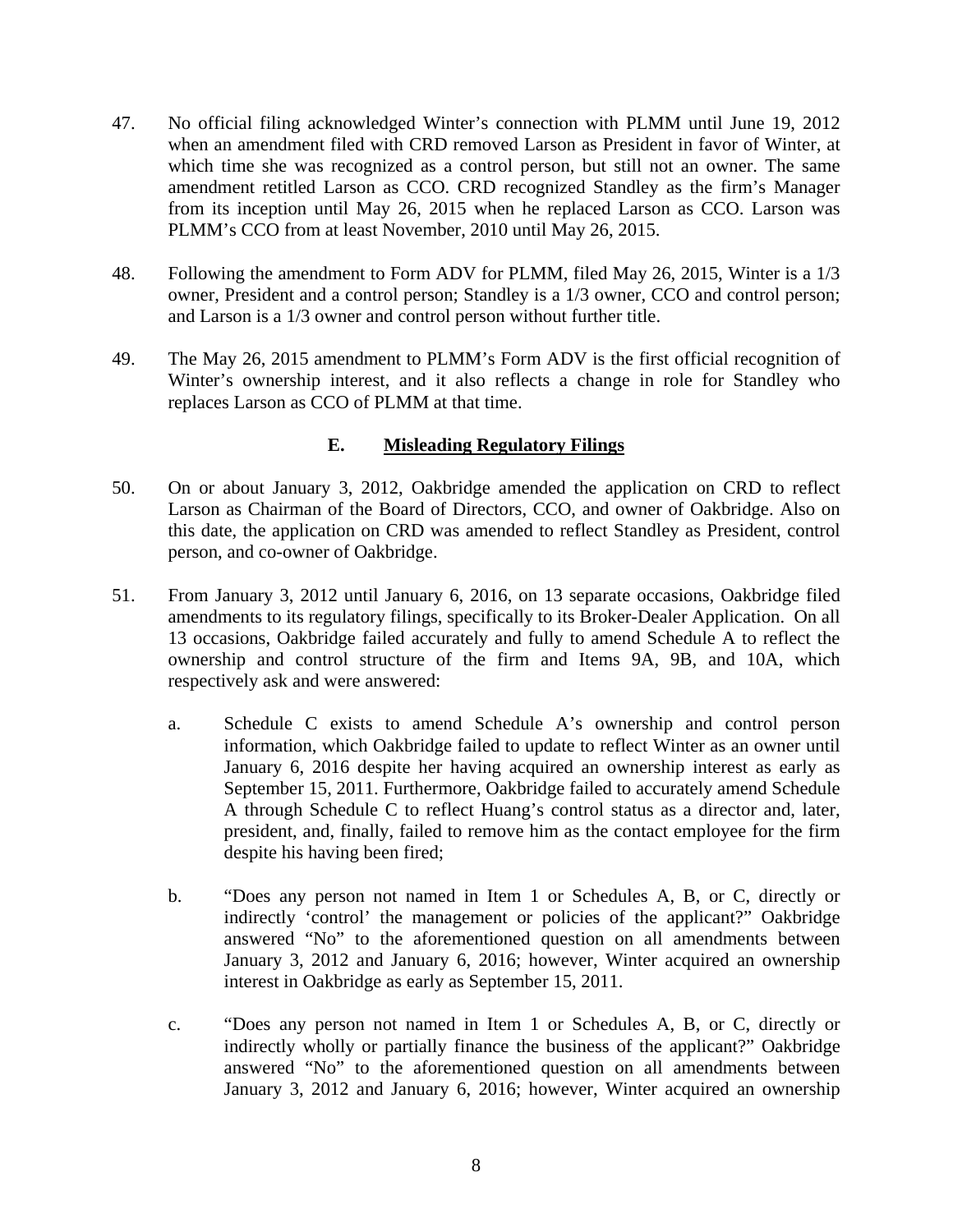interest in Oakbridge as early as September 15, 2011, by providing the financing and monies to Standley and Larson required for the purchase of the firm.

- d. "Directly or indirectly, does applicant control, is applicant controlled by, or is applicant under common control with a partnership, corporation, or other organization that is engaged in the securities or investment advisory business?" Oakbridge answered "No" to the aforementioned question on all amendments between January 3, 2012 and January 6, 2016; however, upon review of PLMM's filings, Standley and Larson concurrently controlled both Oakbridge and PLMM from the outset of their ownership and control of Oakbridge and failed to so note on initially amending the form and for two subsequent amendments until May 17, 2012.
- 52. On or about August 30, 2010, PLMM filed an application on CRD to operate as a Missouri-registered investment adviser. On this date, the application on CRD reflected that Larson and Standley were co-owners and control persons of PLMM.
- 53. From August 30, 2010 until May 26, 2015, on eight separate occasions, PLMM filed amended applications to the firm's regulatory filings, specifically to its Adviser's Application.
	- a. On five occasions, PLMM failed accurately and fully to amend schedule C to reflect the ownership structure of the firm:
		- i. Schedule C exists to amend Schedule A's ownership and control person information, which PLMM failed to update to reflect Winter as an owner until May 26, 2015, and control person until June 19, 2012, despite her having acquired an ownership interest in PLMM as early as September 12, 2011;
	- b. On two occasions, PLMM failed accurately to amend its answer to Item 9B (1) and (2) which asks and was answered:
		- i. "Do any of your related persons have custody of any of your advisory clients' cash, bank accounts, or securities?" PLMM has answered "No" to the aforementioned question on every amendment since adding Joan King as an advisory client on August 28, 2014. Larson is the primary Attorneyin-fact for Ms. King with full power of attorney. Standley is the successor Attorney-in-fact for Ms. King;
	- c. On at least one occasion, PLMM failed accurately to amend its answer to Item 10 which asks and was answered:
		- i. "Does any person not named in Item 1.A. or Schedules A, B or C, directly or indirectly, control your management or policies?" PLMM answered "No" to the aforementioned question on all amendments between October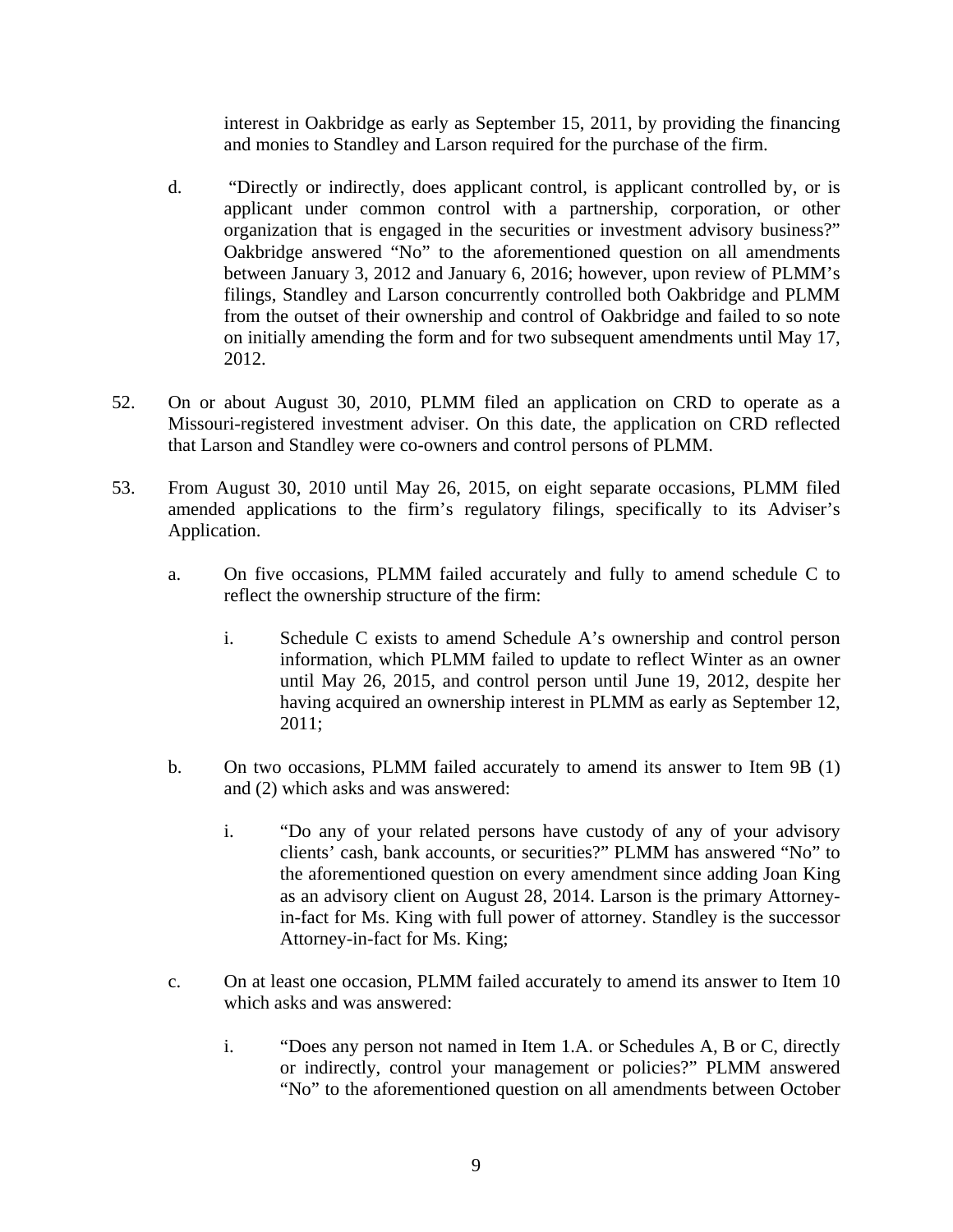11, 2011, and the updating of its Schedule A information on May 26, 2015; however, Winter acquired an ownership interest in PLMM as early as September 12, 2011, a fact that would affect the answer in PLMM's October 26, 2011 amended filing;

- d. On at least five occasions, PLMM failed accurately to amend its answer to Item 11E (1, 2 and 4) which ask and were answered:
	- i. "Has any self-regulatory organization or commodities exchange ever: (1) found you or an advisory affiliate to have made a false statement or omission? (2) found you or any advisory affiliate to have been involved in a violation of its rules? (3) disciplined you or any advisory affiliate by expelling or suspending you or the advisory affiliate from association with other members, or otherwise restricting your or the advisory affiliate's activities?" PLMM has answered "No" to the aforementioned question on every amendment since October 11, 2011, the first amendment filed after Winter acquired an ownership interest in PLMM. Winter was subject to a bar imposed by FINRA from affiliating with any FINRA member in any capacity for 180 days that began on September 19, 2011, and fined in the amount of \$12,500;
- e. On at least one occasion, PLMM failed accurately to amend its answer to Part 1B, Item 2E (1-5) which ask and were answered:
	- i. "Are you, any advisory affiliate, or any management person currently the subject to, or have you, any advisory affiliate, or any management person been the subject of, an arbitration claim alleging damages in excess of \$2,500 involving any of the following: (1) an investment or investmentadvisor related business or activity (2) fraud, false statement, or omission (3) theft, embezzlement, or other wrongful taking of property (4) bribery, forgery, counterfeiting or extortion, or (5) dishonest, unfair or unethical practices?" PLMM answered "No" to the aforementioned question on every amendment between October 11, 2011 and May 7, 2013. Winter acquired an ownership interest as early as September 12, 2011, and was named President of PLMM on June 19, 2012; however, she was involved in a FINRA arbitration beginning May 12, 2011 and ending December 18, 2012 that resulted in a settlement of the claim by payment of \$100,000 to the adverse party;
- f. On at least five occasions, PLMM failed accurately to amend its answer to Part 1B, Item 2F (1-5) which ask and were answered:
	- i. "Are you, any advisory affiliate, or any management person currently the subject to, or have you, any advisory affiliate, or any management person been found liable in, a civil, self-regulatory, or administrative proceeding involving any of the following: (1) an investment or investment-advisor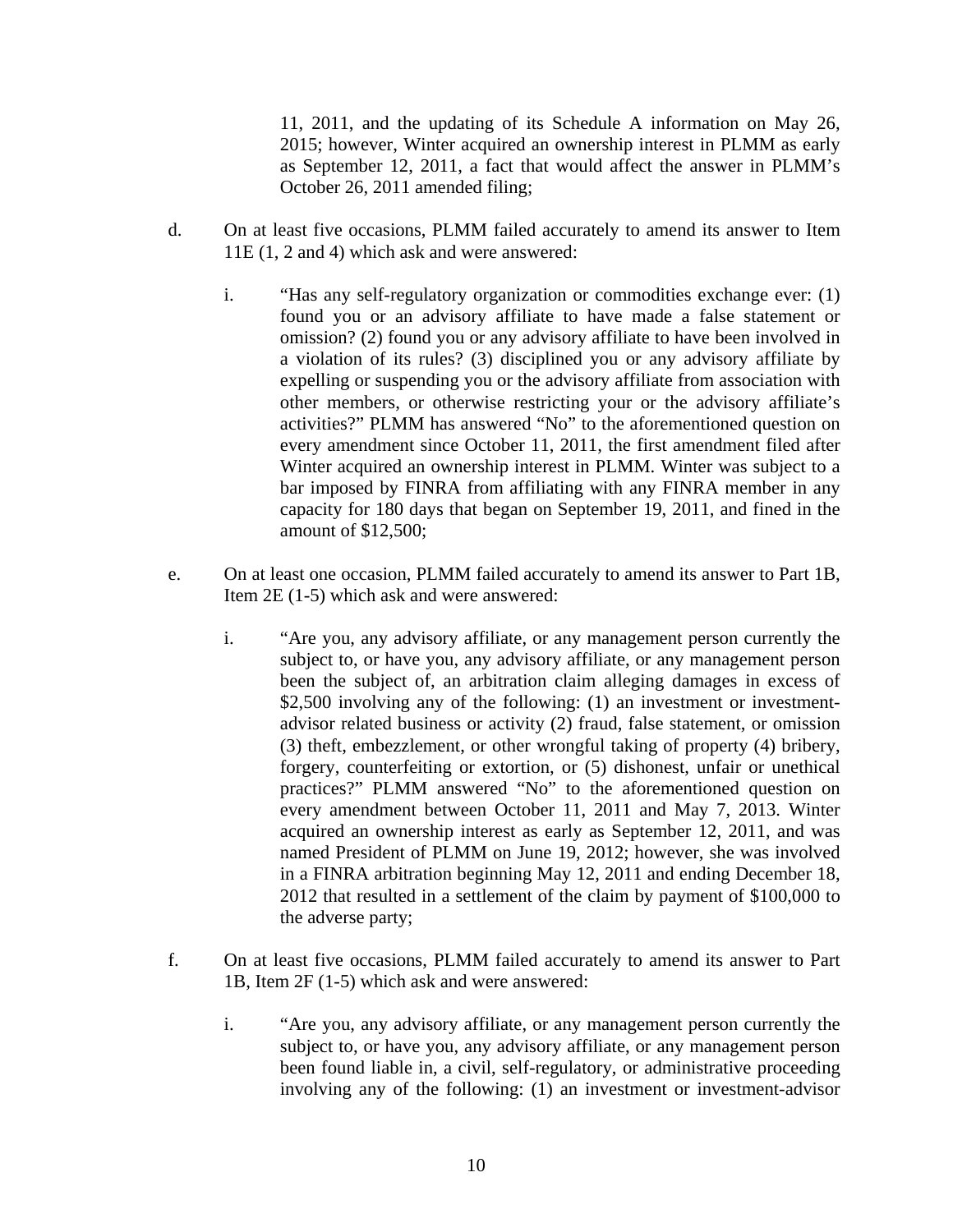related business or activity (2) fraud, false statement, or omission (3) theft, embezzlement, or other wrongful taking of property (4) bribery, forgery, counterfeiting or extortion, or (5) dishonest, unfair or unethical practices?" PLMM has answered "No" to the aforementioned question on every amendment since October 11, 2011, the first amendment filed after Winter acquired an ownership interest in PLMM. Winter was subject to a bar imposed by FINRA from affiliating with any FINRA member in any capacity for 180 days that began on September 19, 2011, and fined in the amount of \$12,500;

- g. On May 7, 2013, PLMM filed an inaccurate amendment to Form ADV in the following respects:
	- i. Item 6 lists among PLMM's other business activities "broker-dealer." PLMM is not and was not registered as a broker-dealer in Missouri;
	- ii. Section 6.A. lists as the name of another business under which PLMM was actively engaged in business as "Oakbridge Financial Services," and other lines of business in which it engaged as "broker-dealer" and "registered representative of a broker-dealer";
	- iii. Section 7.A. identifies Forsyth Securities as a related person to PLMM, and it identifies that related person as a "broker-dealer, municipal securities dealer, or government securities broker or dealer" with the CRD number of 16323. The section further indicates that PLMM is neither controlled by nor controls Forsyth – or the entity identified with CRD number 16323 – and nor are they under common control;
	- iv. 16323 is the CRD number for Oakbridge Financial Services, an entity that changed its name from Forsyth Securities, Inc. in an amended Broker-Dealer Application on January 15, 2013; and
	- v. Schedule D miscellaneous indicates that Standley, Larson and Winter are owners and "investment representives [*sic*]" of Forsyth Securities, and further acknowledges that Forsyth changed its name to Oakbridge Financial Services.

#### **F. Unsuitable Recon Sales**

- 54. Larson and Standley offered their clients reverse convertibles ("Recons") starting in the year 2000, when the two were at Moloney Securities.
- 55. Recons are complex, structured products that contain a put option held by the issuer that triggers if the underlying equity falls below a certain barrier price and stays there at the end of the term. When the equity price triggers the put option, the investor gets a certain number of shares of the equity at that lower price. Whether or not the barrier price is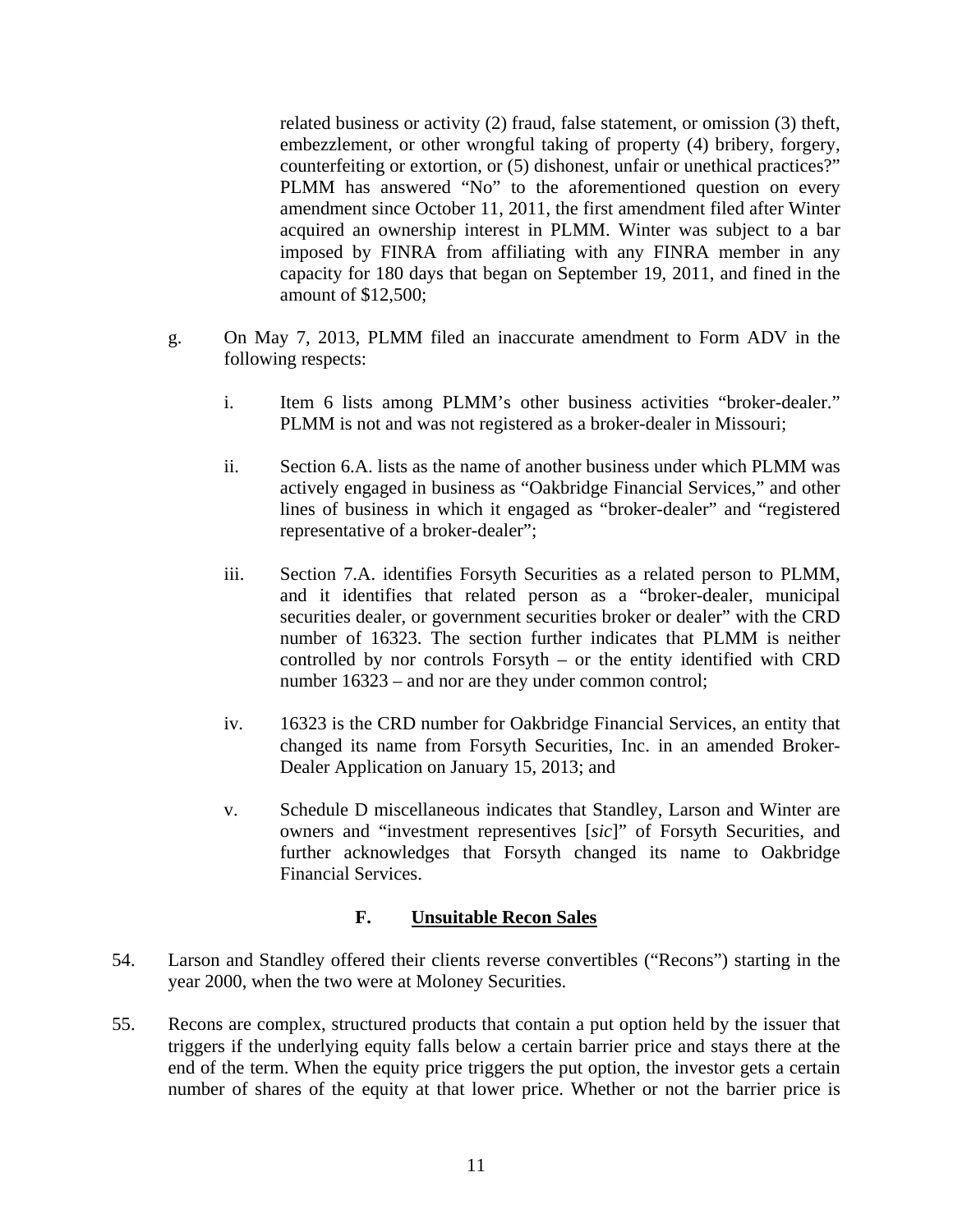breached, the investor gets income during the term of the Recon at an above market interest rate. The interest rate is a function of the volatility of the underlying equity. The higher the volatility and closer the barrier price to current price, the higher the interest rate. Recons are sold in \$1,000 increments.

- 56. At Oakbridge, Larson and Standley (and certain other approved brokers) arranged to sell one type of Recon each month, underwritten primarily by RBC (Oakbridge also offered a few Recons underwritten by JP Morgan).
- 57. Initially, Oakbridge picked from an inventory of Recons available through RBC. However, eventually Oakbridge worked with RBC to pick the stock, the barrier price, and the term for the Recon, to create its own Recon. From no later than December 2011 until at least October of 2014, the firm sold one Recon per month, and it was primarily Standley who worked with underwriters to put the deals together. Oakbridge did this to recapture part of the "placement fee," which effectively is the commission on a Recon.
- 58. Larson and Standley generally followed parameters for the Recons they sold their clients, limiting the Recons to a 3-month term, a medium interest rate, and downside protection of at least 20%, choosing stocks that they claimed to have researched extensively.
- 59. Recons are a complex investment per FINRA guidelines. Despite this, Oakbridge sold them to certain of Larson, Standley, and Winter's clients, albeit Larson and Standley insisted that either the client had a history of investing in Recons or the client had to fill out an Options Trading Form.
- 60. Oakbridge policy was for every Recon client to sign the Options Trading Form—a form that Larson describes as a "get out of jail free card"—complete the firm's suitability form, and read the FINRA educational article on Recons. However, Oakbridge has no policy for verifying that the investor read the FINRA article. For several of Oakbridge's clients, one or more of these conditions was not met.
- 61. The specific mechanics of the Recon purchases at Oakbridge were as follows:
	- a. Larson and Standley, on behalf of Oakbridge, negotiated with RBC as to the preliminary terms of the Recon that would be offered;
	- b. Larson and Standley, either using discretion or by contacting clients, "presubscribe(d)" the RBC Recon in amounts of approximately \$750,000 per month;
	- c. The terms of the Recon were finalized, issued by RBC, and distributed among the clients who "pre-subscribed"; and
	- d. The client was then provided a prospectus from RBC as to what the Recon terms were (because the process committed the client to purchasing or "roll[ing] over" a previous Recon into a new one before the terms of the Recon to be purchased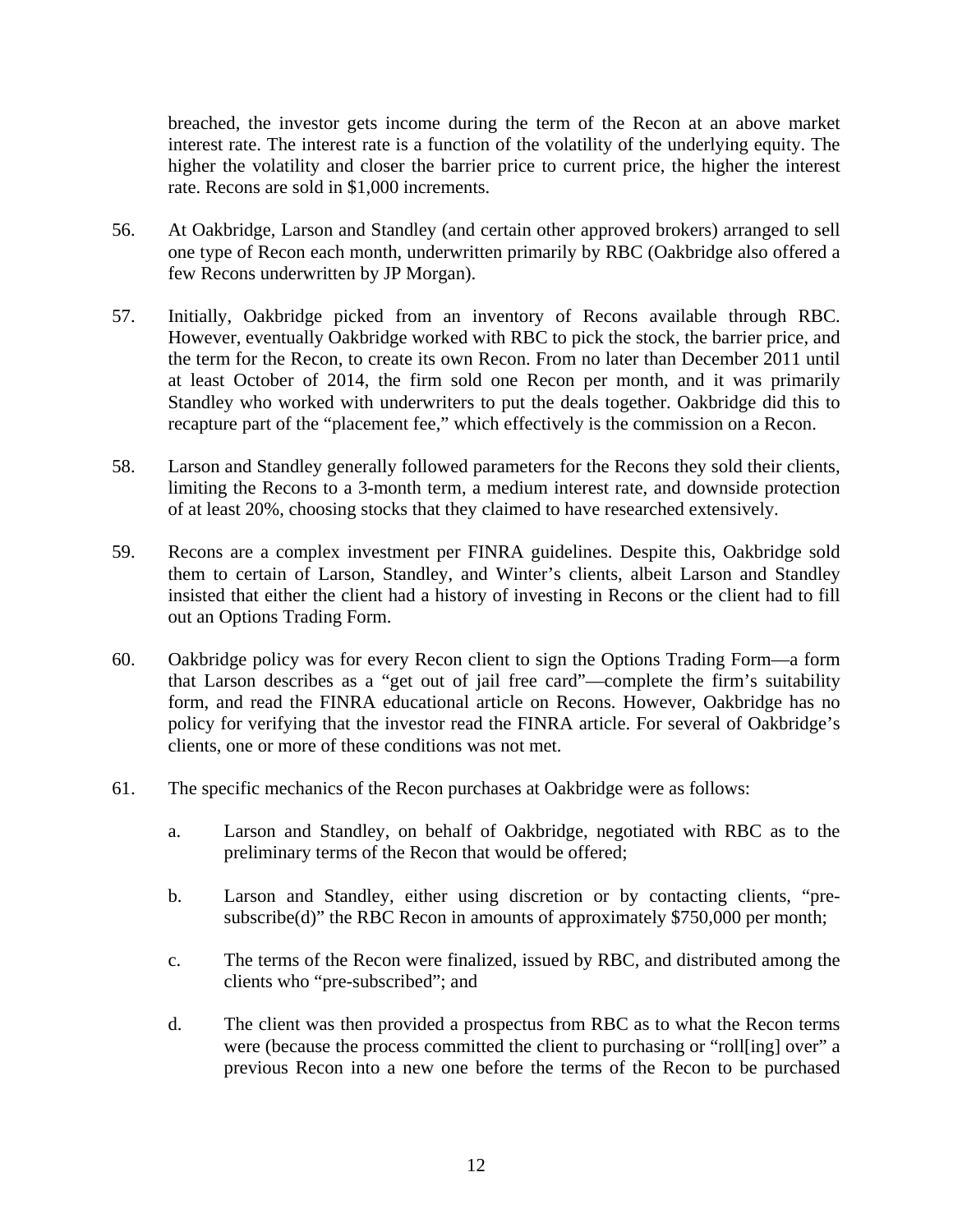were finalized, the client never knew the final terms of the Recon prior to purchase).

- 62. The Recon agreement between Oakbridge and RBC stated that "…we agree that [in] purchasing securities, we rely upon no statement whatsoever, written or oral, other than the statements in the applicable prospectus and any documents incorporated by reference herein." It also stated that Oakbridge would "furnish the preliminary term sheet or prospectus provided by RBCCM to investors prior to their purchase of the relevant securities."
- 63. During his July 29, 2015 on-the-record statement ("Larson OTR"), Larson admitted that what was in the RBC contract and how the Recon operation worked "sometimes [didn't] match." According to Larson, the written agreement was not how the process worked; Oakbridge did not sell Recons consistent with their RBC agreement.
- 64. In failing to adhere to their agreement with RBC, the way Oakbridge, Larson, and Standley sold these Recons meant that the clients were not aware of the terms of the Recon before they purchased it.
- 65. In certain cases, Larson and Standley exercised discretion in accounts of clients who expressed interest in "rolling over" one Recon to another. As a result, Larson and Standley operated a Recon "program" in which clients purportedly gave them permission to place them in whatever Recon was to be sold next by Oakbridge as their current Recons matured. Eighty percent of Larson's clients were in this Recon "roll over" program at Oakbridge.
- 66. As early as July 2012, the RBC compliance software ProSurv signaled exceptions as to the way Oakbridge, Larson, and Standley were selling Recons. To wit, Domke, acting as supervisor of Larson, required a "brief note of explanation to put into ProSurv for 81, 77 and 68 year-old clients without options approval making unsolicited purchases of reverse convertibles."
- 67. RBC's reclassification of Recons as "growth equity investments" rather than "high yield bonds" further cast doubt on the suitability of Recons for certain investors.
- 68. Larson personally advised agents, including but not limited to Brad Maikranz, on multiple occasions to change investor profiles in order to approve trades that were otherwise flagged as unsuitable.
- 69. During the Larson OTR, Larson initially characterized the biggest risk associated with Recons as a situation where the stock appreciates significantly in the three month term. Such a situation would result in the investor accruing the interest payments, but missing out on the gain of the stock itself. Later, Larson asserted that the actual biggest risk related to Recons is that the stock goes to zero, which is the same risk inherent in buying the stock.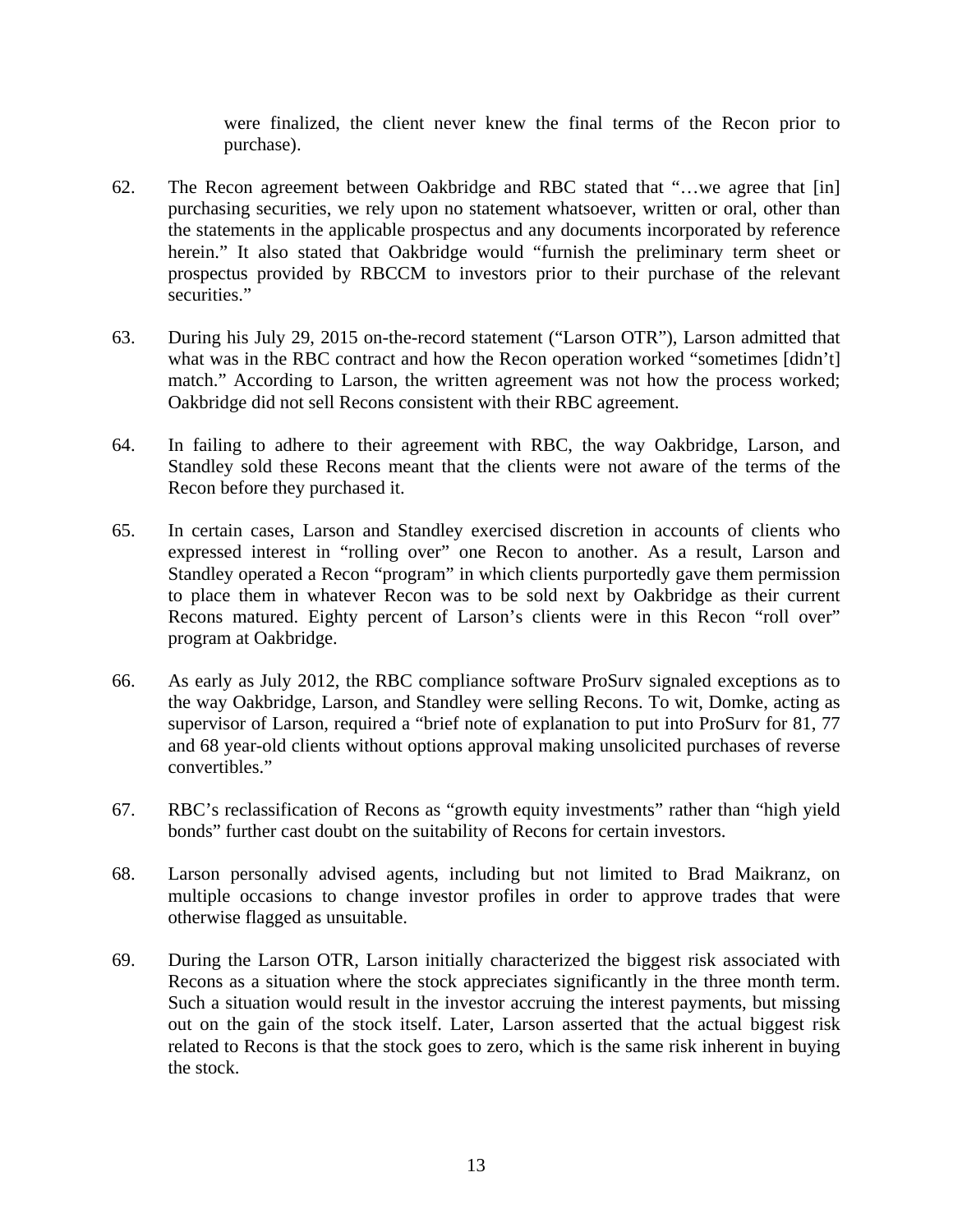- 70. By contrast, FINRA warns that the biggest risks associated with Recons are that an investor gets all the risks of a debt instrument (i.e. default), plus the risks of the underlying equity (i.e. price depreciation). In addition, FINRA warns of the lack of transparency of fees on Recons, potential liquidity risks (i.e. no secondary market), tax considerations, and loss of principal (i.e. being put the equity at a much lower price than the equity started at), among other risks.
- 71. On three occasions during the time Larson sold Recons, the underlying equity breached the barrier price and the client was unable to hold the equity until it recovered its price, thereby losing money.
- 72. Larson testified that underwriters only underwrite Recons on inherently volatile stocks.
- 73. Larson testified that Recons are beneficial to get investors a better return during a flat interest rate market. However, he also testified that he would "take disciplinary action against a rep who marketed recons" as a way to increase income for an income-oriented investor.
- 74. During his May 21, 2015 on-the-record statement ("Standley OTR"), Standley testified that you should never sell a Recon based on the size of its yield, because that means you are selling a more volatile Recon to an investor who wanted income, not to be put in the stock.
- 75. Oakbridge required individual brokers to go through the Recon training on the FINRA website in order to sell Recons. Larson testified that only Larson, Standley, and Winter were selling many Recons. But other Oakbridge brokers had, in fact, sold Recons.
- 76. According to Larson, any product can be suitable for any given investor, depending on circumstances. For Recons, Larson would need to know how much money the investor has and how liquid the investor is, as well as the investor's investment objectives. Recons are a growth investment, susceptible to all the downside risks of any growth investment.
- 77. Larson testified that, under certain circumstances, an investor can be over-concentrated in Recons; however, Larson testified that 90% Recons in an investor account does not necessarily mean there is an over-concentration of Recons, while 90% of a client's net worth in Recons would be an over-concentration. Larson testified that he would not base the concentration number on liquid net worth, but instead would need to know the overall net worth, including real estate, life insurance, etc.
- 78. In contrast to Larson's testimony, Standley testified that Recons were suitable for aggressive or speculative investors and not suitable for someone with return of principal as their goal. According to Standley, the suitability of Recons depends on their concentration in an investor's portfolio.
- 79. Recon "placement fees" represented approximately \$7,500 per month in revenue for Oakbridge, which represented a material amount of monthly revenue for the firm.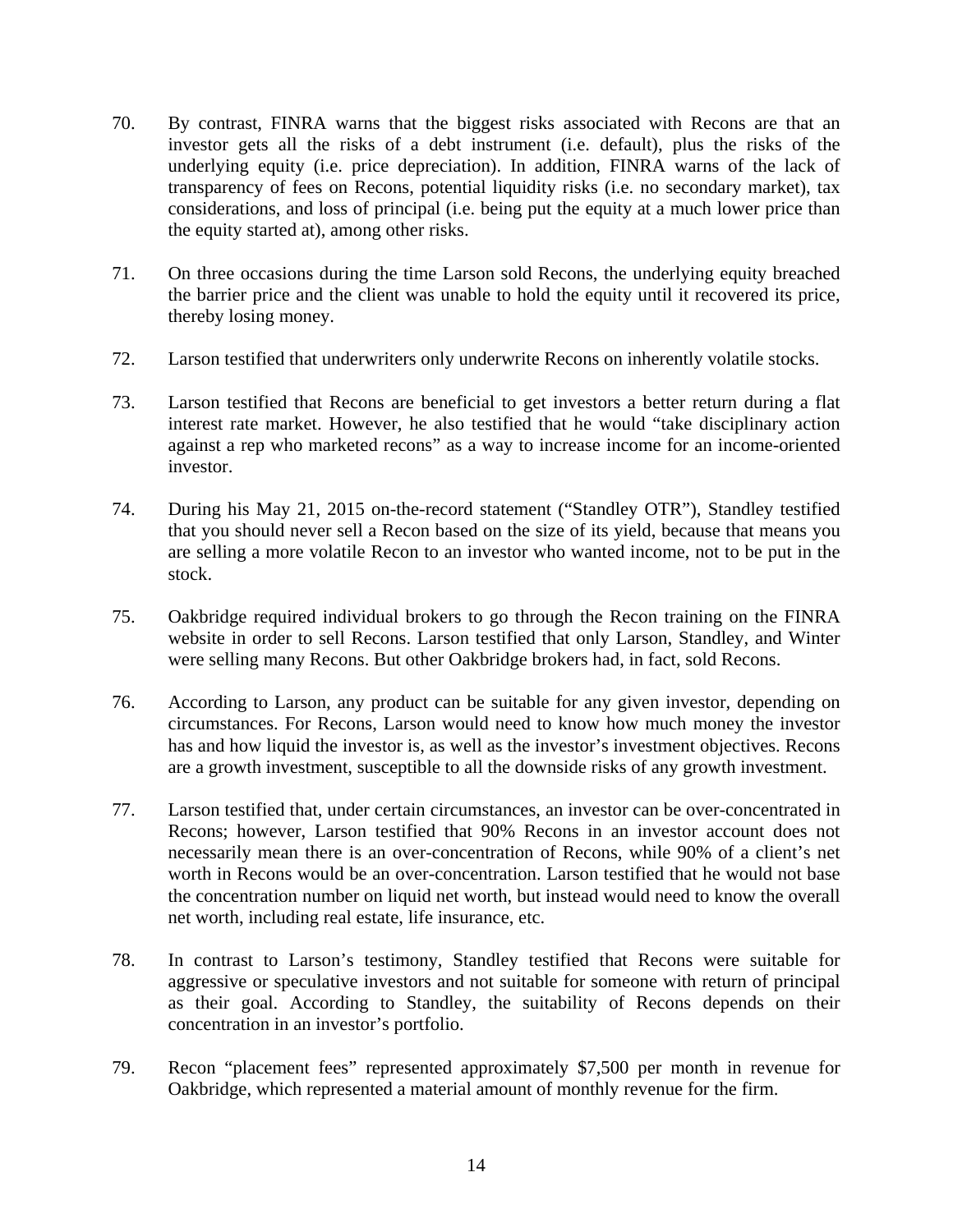- 80. Recon sales represented approximately 40% of the firm's revenue for the first 6 months of 2014, which also was a material amount of revenue for Oakbridge.
- 81. As a result of Oakbridge, Larson, and Standley's Recon sales practices and need to generate revenue, several investors ended up, at certain times, with unsuitably large concentrations of Recons in their accounts at Oakbridge. Concentrations of Recons in client accounts varied from as low as 26% to as much as 88%, the latter of which was found in the account of an 83 year-old investor with an investment goal of Balanced/Conservative Growth.

| Name              | Date of Birth    | <b>Asset Allocation</b> |
|-------------------|------------------|-------------------------|
| Minnesota         | April 25, 1951   | 75%                     |
| Resident 1        |                  |                         |
| ("MNR1")          |                  |                         |
| Minnesota         | August 19, 1951  | 72%                     |
| Resident 2        |                  |                         |
| ("MNR2")          |                  |                         |
| Virginia Resident | March 29, 1965   | 65%                     |
| $1$ ("VR1")       |                  |                         |
| Minnesota         | January 1, 1932  | 88%                     |
| Resident 3        |                  |                         |
| ("MNR3")          |                  |                         |
| Minnesota         | October 31, 1941 | 26%                     |
| Resident 4        |                  |                         |
| ("MNR4")          |                  |                         |
| Minnesota         | April 24, 1931   | 41%                     |
| Resident 5        |                  |                         |
| ("MNR5")          |                  |                         |

- 82. Larson testified that the line to be drawn on whether a certain concentration of Recons is unsuitable is "up to the client to choose," notwithstanding whatever duty might be owed to the client.
- 83. Further, Larson admitted that he was "selling recons"—partially because Recons were "in place" and it was "simple to continue to do it."
- 84. Finally, Larson admitted that his practice of selling Recons needed to be **"squeeze[d]"** into suitability rules, and in some cases he needed to **"stomp on [the suitability rules] a bit"** to make the Recon purchase suitable (emphasis added).

## **G. Fraudulent Church Bond Valuations and Statements**

85. From approximately 2000 to 2005, Larson and Standley, while at Moloney, sold their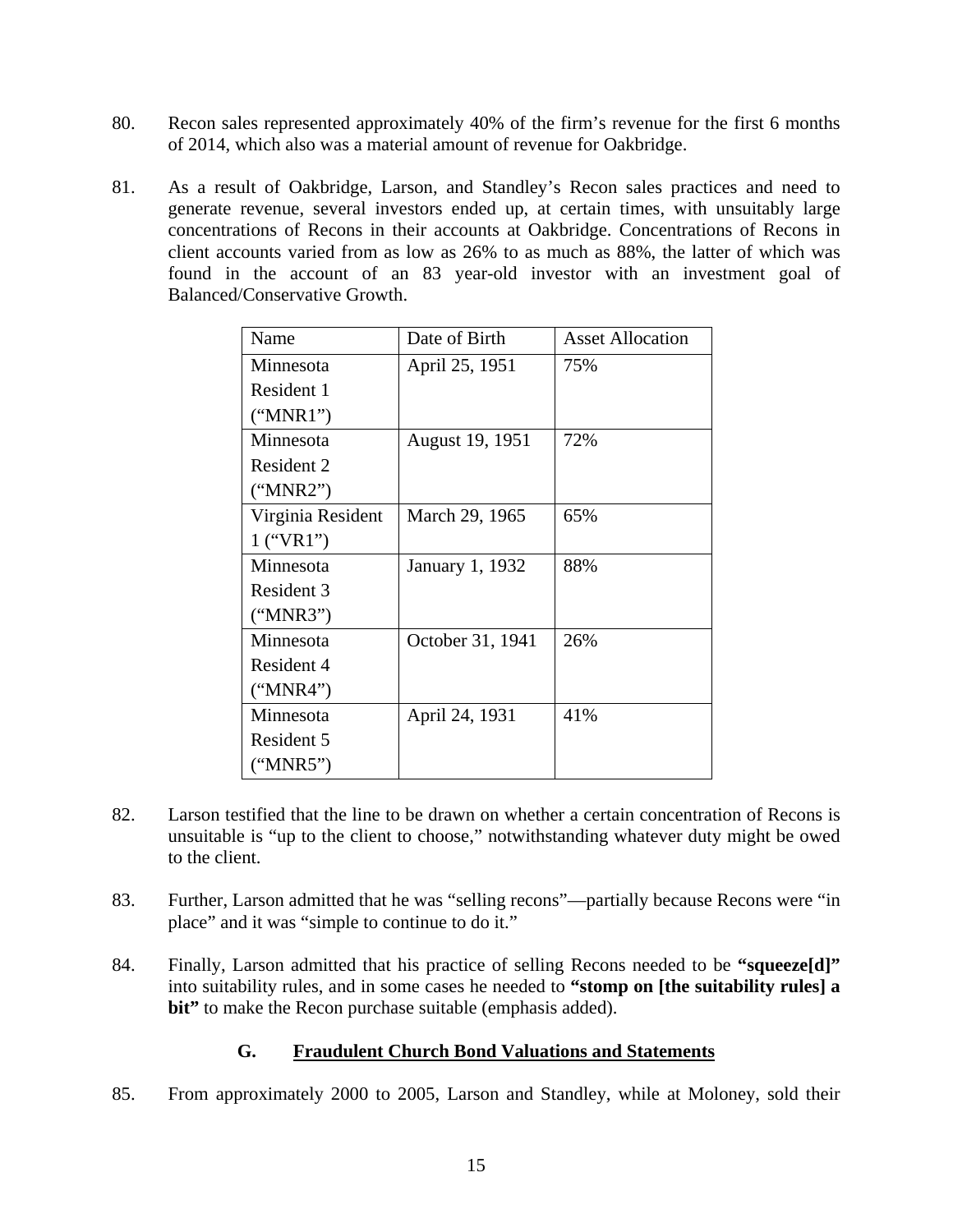clients church bonds, the proceeds of which were used to finance church construction or related projects, including conference centers and other such projects. These bonds were considered a safe investment initially, and performed accordingly for many years.

- 86. By 2010, many of the churches that issued the bonds that Larson and Standley sold to their clients became delinquent in their payments or otherwise defaulted:
	- a. July 19, 2010 Notice to Bondholder regarding delinquent payments resulting in default of Church Fellowship Worship Ministries, Inc., 2007 Series, dated Dec. 19, 2007, amount of \$2,299,000 Trust No. 2412752;
	- b. June 21, 2011 Notice to Bondholder regarding delinquent payments resulting in default of First Mortgage Bonds issued by United Pentecostal Church of Modesto, Inc., dated Nov. 21, 2006, amount of \$3,436,000 Trust No. 5412745;
	- c. July 20, 2011 Notice to Bondholder regarding delinquent payments resulting in default of Supplemental First Mortgage Bonds issued by Metropolitan Baptist Church, 2006 Series A, dated Dec. 15, 2006, amount of \$11,000,000 Trust No. 6412690;
	- d. November 29, 2011 Notice to Beneficial Owners of Bonds of New Life Anointed Ministries International, Inc., 2006 Series, dated June 21, 2006, original principal \$13,453,000, indicating a circuit court judge ruling of a diminished chance of any substantial recovery by Bondholders;
	- e. December 15, 2011 Notice to Bondholder regarding delinquent payments resulting in default of First Mortgage Bonds issued by Windermere Baptist Conference Center, Series 2005, dated Nov. 15, 2005, amount of \$14,000,000 Trust No. 5412568;
	- f. March 22, 2012 Notice to Bondholders regarding delinquent payments resulting in default of First Mortgage Bonds issued by Bethel Baptist Institutional Church, Inc., 2006 Series, dated July 21, 2006, amount of \$22,119,000 Trust No. 1412643;
	- g. May 21, 2012 Notice to Bondholders regarding preservation and possible liquidation of real estate of Lifepointe Village – Southaven, LLC, Church filed Chapter 11 bankruptcy on May 18, 2012;
	- h. May 24, 2012 Notice to Bondholders of First Mortgage Bonds of Orlando Central Community, Inc., Series 2008A and 2008B, status of contract to sell partially completed assisted living facility in Orlando, Florida (the property) to Heartland Communities, LLC, relative to Order on Reliance Trust Company's Petition for Declaratory Judgment, Civil Action in State of Georgia; and
	- i. June 7, 2012 Notice to Bondholders regarding preservation and possible liquidation of real estate of First Mortgage Bonds issued by Iglesia Cristiana La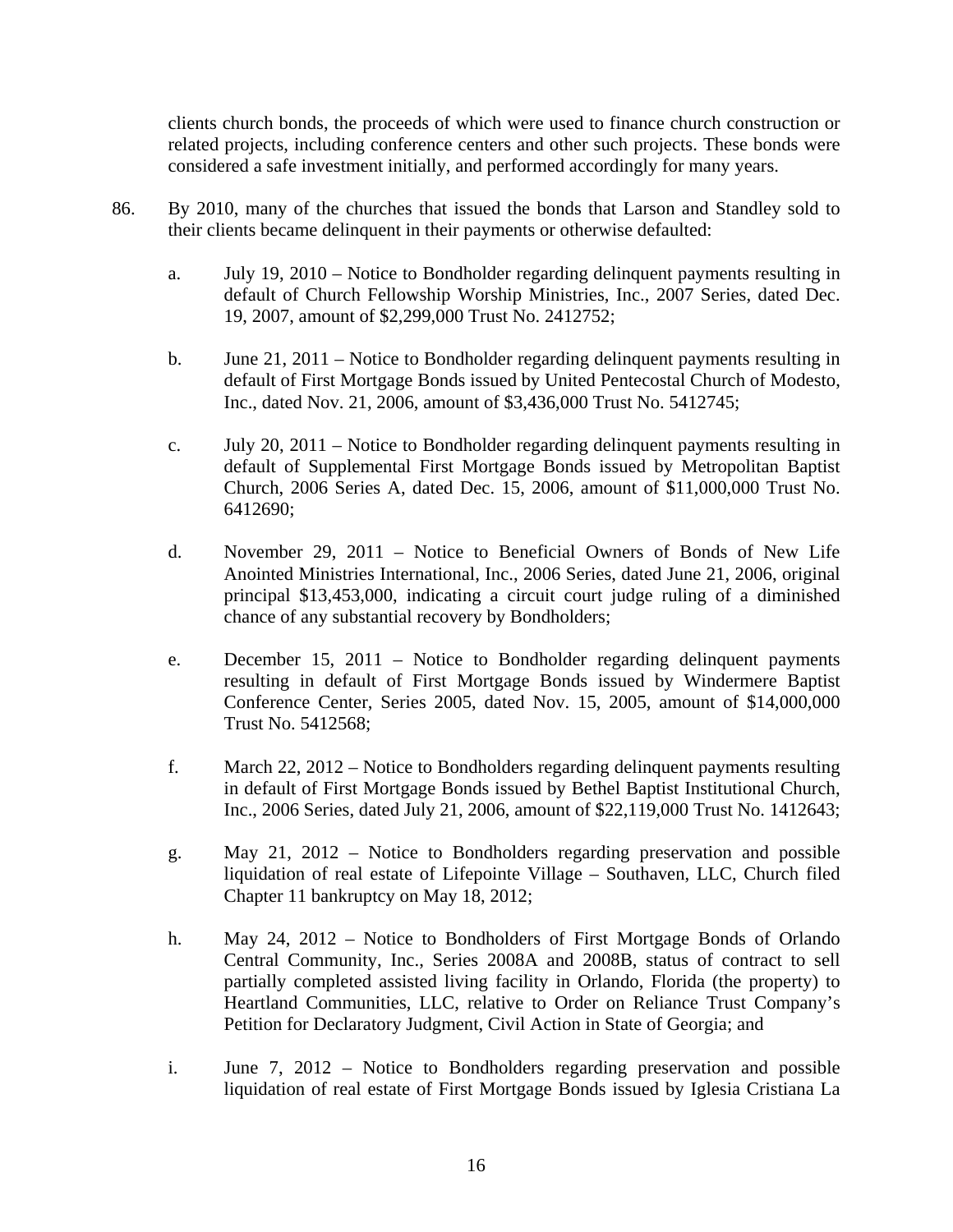Nueva Jerusalem, Inc., dated Aug. 5, 2005, amount of \$4,720,000 Trust No. 2412550, filed Chapter 11 bankruptcy on June 4, 2012.

- 87. On November, 19, 2012, RBC notified Larson that it would no longer price the bonds because it lacked a pricing source. RBC's previous pricing source was Strongtower Financial, which dissolved at the end of 2012.
- 88. There was no alternative source for bond pricing, in part because so many of these bonds were in default and there was no secondary market for them.
- 89. As a result of RBC's decision not to price the bonds, statements published to Oakbridge clients from RBC displayed a value of \$0 for the bonds because there was no pricing source and no secondary market for the bonds.
- 90. Oakbridge clients with church bonds in their portfolios became concerned about the dip in value of their portfolios when the church bonds' prices indicated \$0, and they inquired of and complained to Larson and Standley regarding the issue.
- 91. Larson in particular exchanged e-mails with several clients between May 7, 2013 and June 3, 2013, regarding losses in client accounts resulting from the pricing of the church bonds at \$0.
- 92. After the bonds lost their pricing, Larson and Standley sent all Oakbridge church bond clients a letter explaining that, despite the fact that the bonds were no longer priced, they were still sound investments that would continue to provide income.
- 93. Starting in May 2013, and until approximately April 2014, Larson created valuations monthly for the church bonds that had no market value (or were priced at \$0 by RBC), generated supplemental account statements or "updates" for each client holding church bonds reflecting his own opinion as to the value of the church bonds, and directed Sieber to send those supplemental statements to Oakbridge clients. Standley relied on Larson's valuations for the bonds held in his Oakbridge client accounts.
- 94. The valuation of the bonds reflected Larson's opinion as to the revenue stream for the bonds, the value of the underlying collateral, and his "expected" sales price for the bonds. Larson's valuation necessarily did not reflect the market price of the bonds, which was \$0, because there was no pricing source or secondary market for the bonds.
- 95. Larson purported to use information gathered from the prospectuses, information on the TMI Trust Company website— TMI Trust Company was responsible for gathering and distributing the bond proceeds—and conversations with trustees to create his valuation of the bonds. Larson never looked at recent property appraisals for the valuations. Larson's valuations were his "best guess."
- 96. Larson and Standley's valuation of the bonds failed to account for the fact that many of the bonds were in default at the time, or if it did take default into account, clients were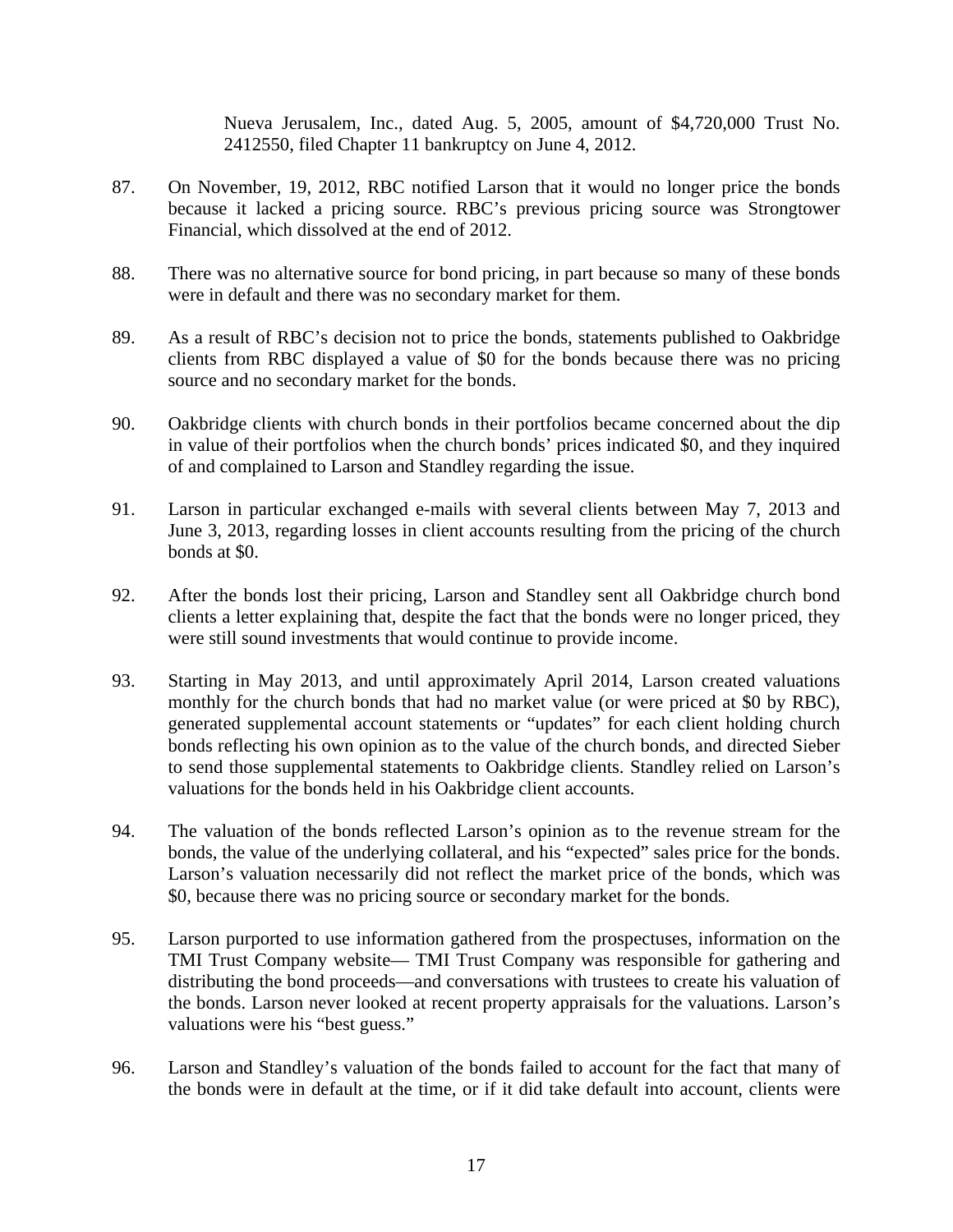not notified that the valuation represented a bond in default.

- 97. The valuations concocted by Larson in several cases misrepresented the overall value of a client's portfolio by tens of thousands of dollars. For example, on January 31, 2014, Larson represented to MNR5 that the values of MNR5's portfolios were worth approximately \$150,000 more than RBC represented. The entire discrepancy in the valuation represents Larson's personal valuation of the church bonds in MNR5's portfolio versus RBC's assessed market value of \$0 each. On contemporaneous account statements, and for the same reasons, Larson overvalued the accounts of MNR1, MNR2, MNR4 and VR1 by approximately \$100,000, \$95,000, \$45,000 and \$30,000 each under substantially similar circumstances.
- 98. According to Standley, the valuation of the bonds was an effort to "console" Oakbridge clients who were upset that their portfolio had dramatically lost value.
- 99. In early November 2013, Larson facilitated a cross-trade of a church bond, using his wife's account to purchase the church bond from a client who insisted on selling it.
- 100. In late 2013 and 2014, Larson attempted unsuccessfully to get prices from various sources for the bonds in an attempt to find a buyer for additional church bonds.
- 101. On March 13, 2014, Larson exchanged e-mails with a client who held church bonds regarding "update & valuations." Larson assured the client that she didn't lose money but instead was "making money" on the bonds.
- 102. In July 2014, Larson again used his wife's account to facilitate a cross-trade with another Oakbridge client who wanted to sell church bonds.
- 103. Currently, the church bonds are still priced at \$0, have no secondary market, and in some cases are in default and not returning income as promised.

## **H. Robert Stack Beyer and Heroic Life Assurance Company**

#### **1. Red Flags in the Legal and Regulatory History of Beyer**

- 104. On or about May 2, 1997, Beyer was terminated for-cause from Metropolitan Life Insurance Company, CRD number 4095, and Met Life Securities, Inc., CRD number 14251, for forging a client's signature guarantee on a transfer of assets form.
- 105. Between 2003 and 2004, Beyer was involved in a debt collection matter with Asset Acceptance, LLC.
- 106. On or around July 23, 2007, a civil judgment in favor of American General Financial Services was filed against Beyer for \$11,194.
- 107. On or around March 26, 2008, a federal tax lien was filed against Beyer in the amount of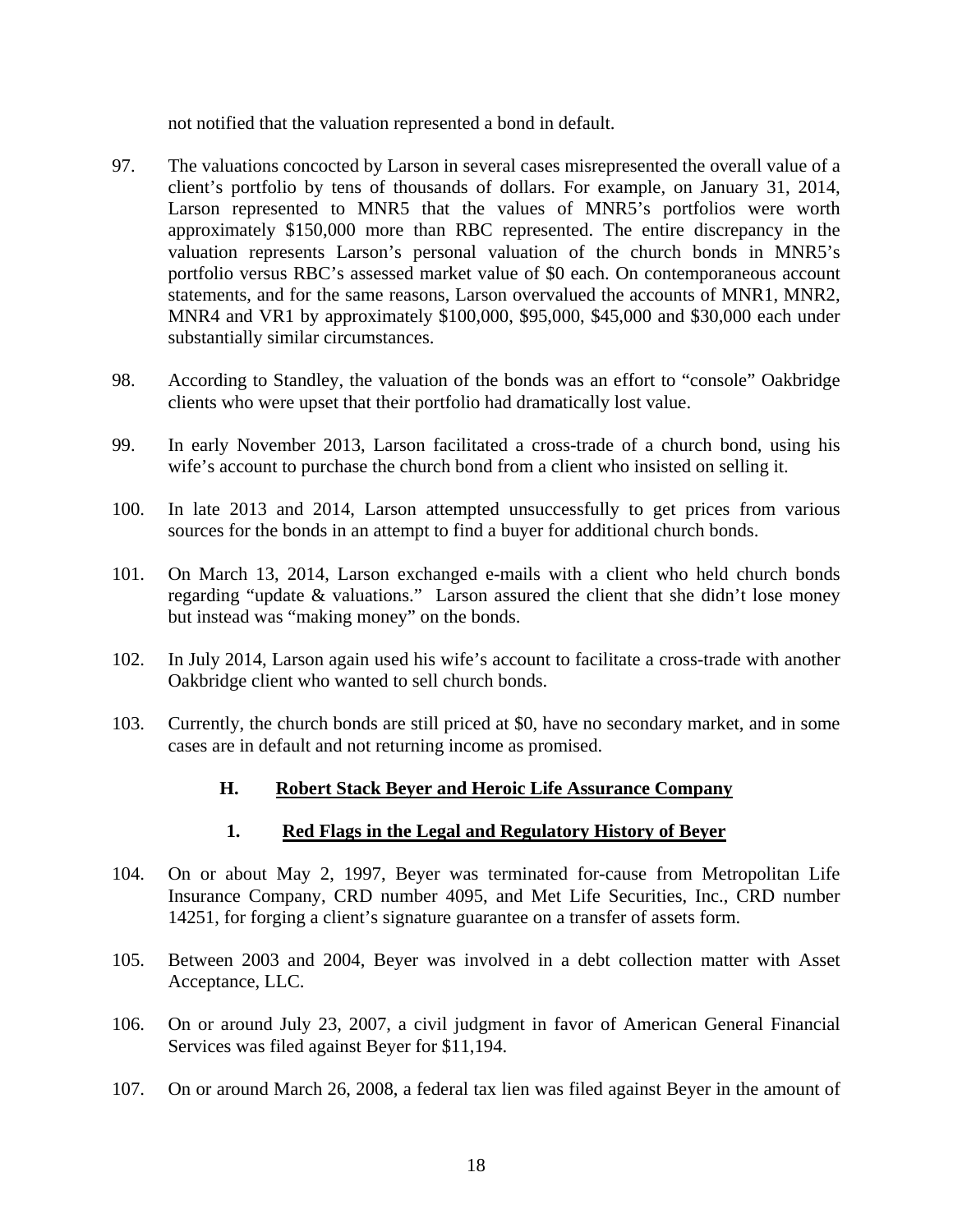\$22,928.

- 108. On or around July 9, 2009, a federal tax lien was filed against Beyer in the amount of \$394. This tax lien was later released.
- 109. On or around July 16, 2009, FIA Card Services filed a garnishment action against Beyer for \$38,669.
- 110. On or about October 6, 2010, a judgment was entered against Beyer pertaining to a Missouri Department of Revenue tax lien. Beyer was ordered to pay \$3,065.16.
- 111. On or about October 6, 2010, another judgment was entered against Beyer pertaining to a Missouri Department of Revenue tax lien. Beyer was ordered to pay \$2,396.12.
- 112. On or about September 6, 2011, a judgment was entered against Beyer pertaining to a Missouri Department of Revenue tax lien in the amount of \$3,140.80.
- 113. On or about February 19, 2012, Beyer was terminated from Washington National Insurance Company for, among other things, low-production.
- 114. On or about August 1, 2012, a petition was filed against Beyer by the Missouri Director of Revenue to revoke Beyer's driver's license.

#### **2. Beyer and Heroic Activities**

- 115. From on or about December 28, 2011 through June 2013, Beyer solicited four persons, at least two of which were Oakbridge clients, and had them invest with Beyer in Heroic:
	- a. a 48 year-old Missouri resident ("MR1");
	- b. a 55 year-old Illinois resident ("IR1");
	- c. a 59 year-old Missouri resident ("MR2"); and
	- d. a 63 year-old Illinois resident ("IR2").
- 116. With regard to MR1:
	- a. On or about December 28, 2011, MR1 invested \$10,000 with Heroic via personal check. Beyer endorsed this check on behalf of Heroic;
	- b. On or about January 4, 2012, MR1 invested an additional \$66,625 with Beyer in Heroic via two personal checks, one to "Heroic Life Insur" and one to "Heroic Life Assurance Co."; and
	- c. The Petition alleges that MR1 was paid back by Beyer using investment funds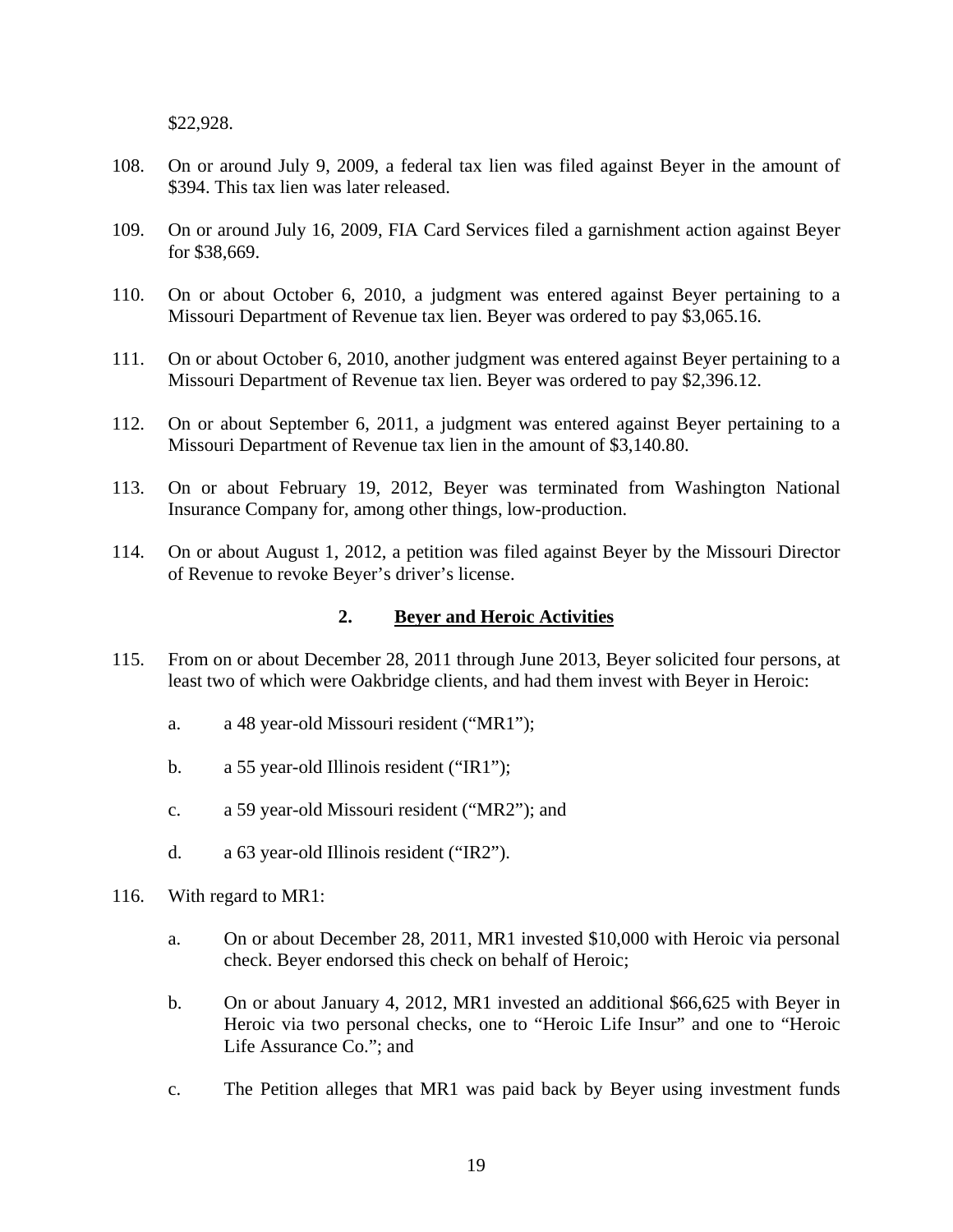from MR2.

- 117. With regard to IR1:
	- a. On or about February 29, 2012, Beyer visited IR1 at IR1's residence to solicit an investment in Heroic;
	- b. Beyer told IR1, among other things, Beyer "took care of stocks and bonds" and that an investment in Heroic would pay a 10% return;
	- c. Beyer asked IR1 to invest \$100,000; and
	- d. IR1 invested \$10,000 with Beyer in Heroic via personal check.
- 118. With regard to MR2:
	- a. In late 2011 through early 2012, Beyer contacted MR2 about an investment opportunity in Heroic;
	- b. Beyer represented to MR2 that an investment in Heroic would be good for MR2;
	- c. Beyer, among other things, told MR2 that MR2's investment would be in Heroic, guaranteed to MR2 that MR2 would never lose any of the original principal of the investment; and guaranteed to MR2 that MR2 would earn 8% interest yearly on the investment. Beyer, however, failed to disclose to MR2 among other things, the following:
		- i. Any risks associated with MR2's investment in Heroic;
		- ii. That Heroic was owned by Beyer;
		- iii. That the investment in Heroic would not be through Oakbridge; and
		- iv. That at least some of MR2's investment funds may be used to pay back MR1;
	- d. On or about March 26 and March 27, 2012, Beyer facilitated a wire transfer of \$20,000 from MR2's brokerage account at Oakbridge to a Heroic checking account at Meramec Valley Bank ("Heroic Checking Account");
	- e. On or about April 16, 2012, Beyer, acting as MR2, wrote a note to Washington National Insurance Company ("Washington National") to prematurely liquidate MR2's annuity with Washington National. This note stated, among other things, "Please accept my request to surrender my annuity contract…. Please note that I am aware of the surrender charges and taxes due, but I need to close the account and receive the funds as soon as possible. Please send my check via overnight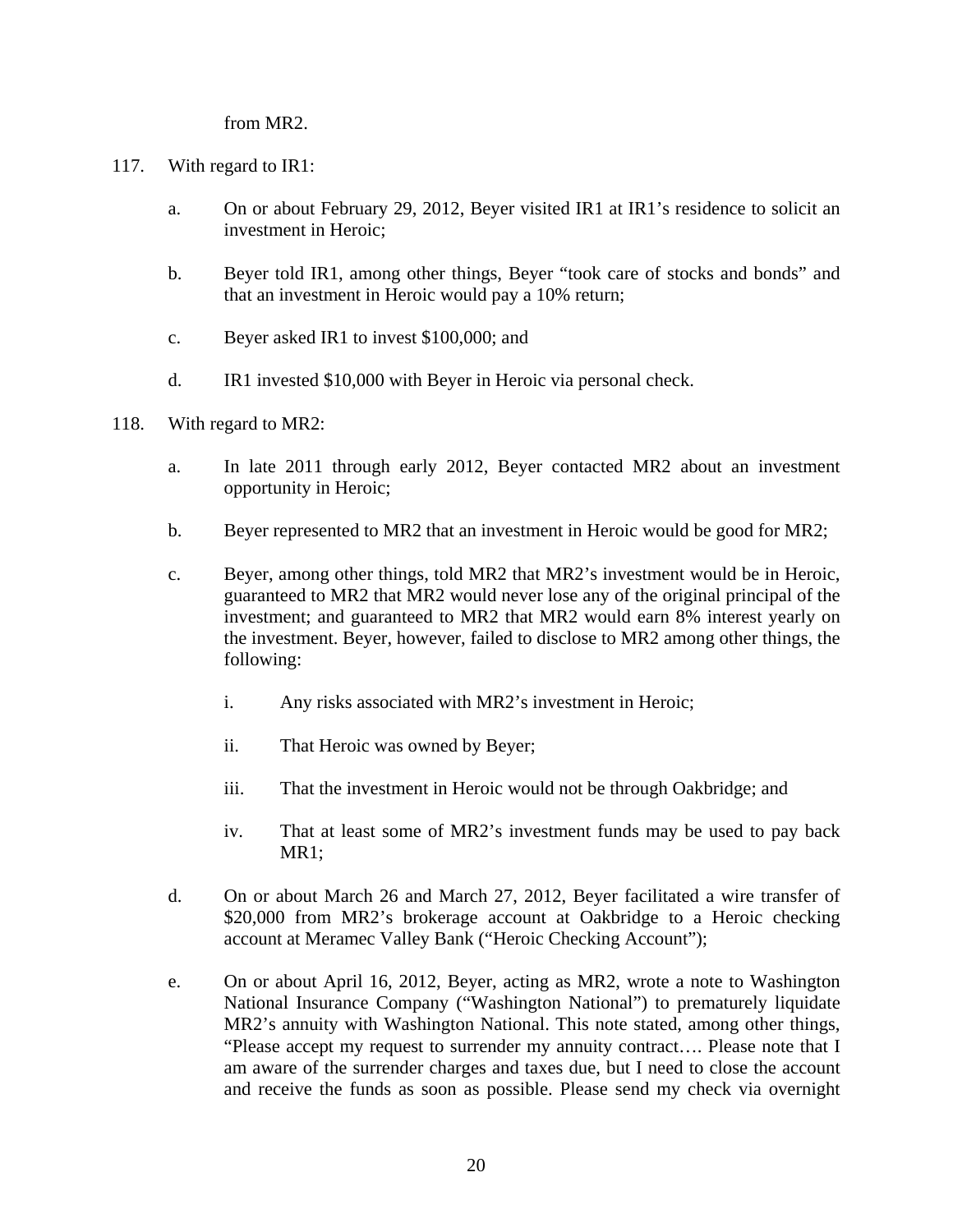mail…so that I can receive it immediately." Beyer signed MR2's name; and

- f. On April 27, 2012, based on Beyer's representations, MR2 invested an additional \$190,000 in Heroic via check. MR2's investment was deposited in the Heroic Checking Account on May 1, 2012.
- 119. With regard to IR2:
	- a. In or around June 2013, Beyer told IR2 about a "high return short-term savings" investment in Heroic which would provide monthly payments for 12 months; and
	- b. In or around June 2013, IR2 invested a total of \$33,079.17 via two checks in Heroic based upon Beyer's representations. At least some of IR2's investment funds were derived from IR2's existing annuity.
- 120. MR1, MR2, IR1, and IR2 had no management responsibilities and performed no duties with respect to MR1's, MR2's, IR1's, and IR2's investments with Beyer and Heroic.
- 121. The Petition alleges that Beyer returned MR1's investment funds using at least some of MR2's investment funds.
- 122. MR2, IR1, and IR2 have never received any returns or returns of principal from MR2's, IR1's, and IR2's investments in Heroic, respectively.
- 123. MR2 and IR1 attempted to contact Beyer; however, Beyer failed to respond. At some point subsequent to IR2's investment, Beyer told IR2, among other things, the following:
	- a. IR2 was not receiving the promised investment payments because the RBC had been delayed in "backing up" the account in St. Louis, Missouri; and
	- b. Beyer's "two million dollar business had gone under," and Beyer would re-pay IR2.
- 124. Beyer and/or Heroic had four bank accounts: the Heroic Checking Account, a business savings account at Meramec Valley Bank in the name of Heroic ("Heroic Savings Account"), a personal bank account in the name of Beyer at PNC Bank ("Beyer PNC Account"), and a personal bank account at Meramec Valley Bank in the name of Beyer ("Beyer Meramec Account"). A review of these bank records revealed, among other things, that funds from MR1, MR2, IR1, and IR2, were all commingled and used, among other things, for the following:
	- a. To pay personal expenses, such as to The Fantasy Shop Comics, Hooter's, Funforsingles, Inc., Orbit Pinball Lounge, cell phone expenses, and Mystic Valley, among others;
	- b. ATM withdrawals;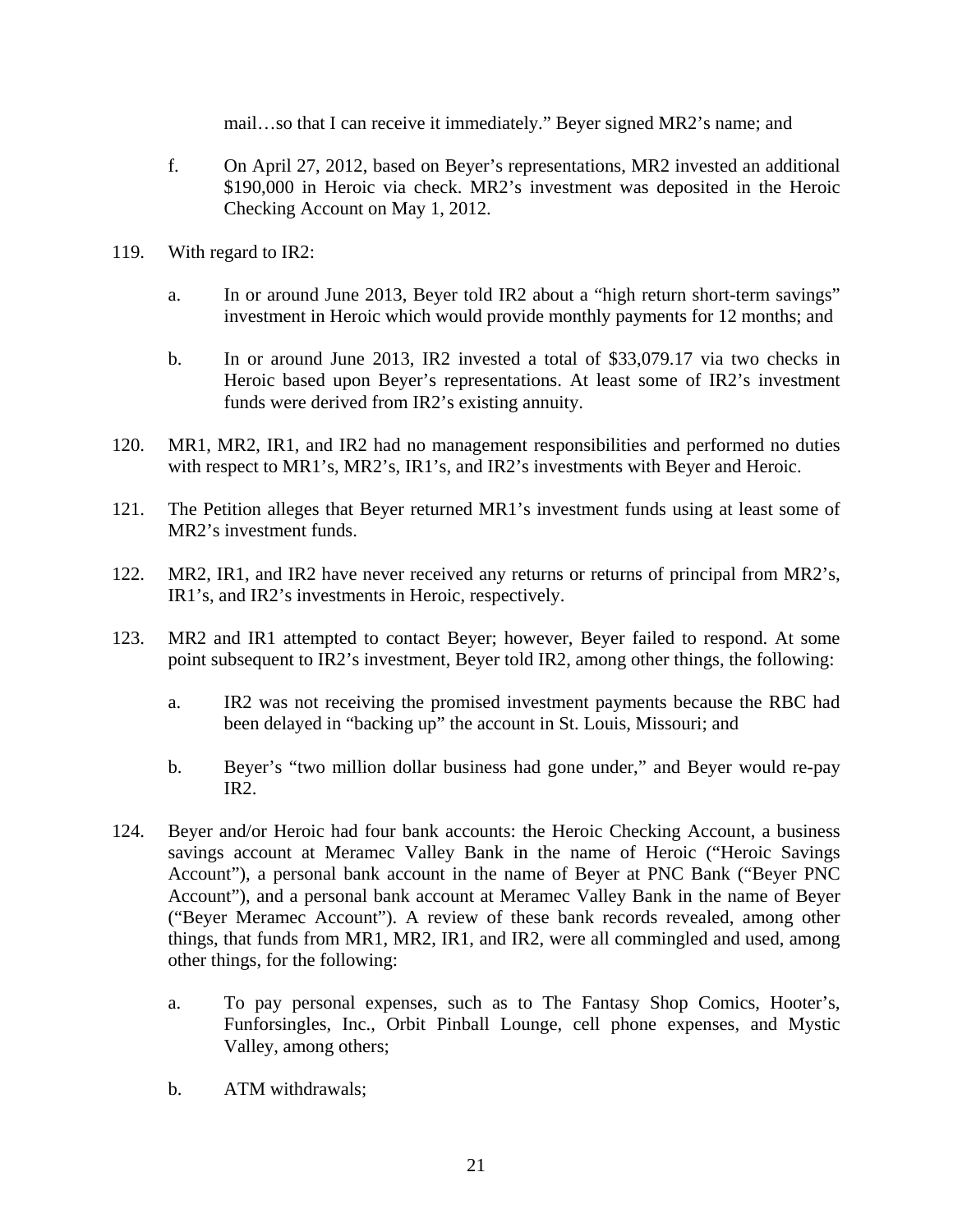- c. Payments to Beyer personally; and
- d. To pay back MR1.
- 125. Pursuant to *In the Matter of Robert Stack Beyer*, AP-15-20, Beyer offered and sold unregistered, non-exempt securities in violation of Section 409.3-301, and engaged in an act, practice, or course of business that operated or would operate as a fraud or deceit in violation of Section 409.5-501.

### **I. Failure to Supervise Beyer**

- 126. Larson and Standley entered into the Oakbridge SPA with Murray and Oakbridge on or about December 15, 2011, at which point, Larson, Standley, and Winter took full ownership of Oakbridge.
- 127. Beyer was an agent with Oakbridge under the control and supervision of Larson and Standley on two separate occasions relevant to this matter: from approximately December 15, 2011 through approximately May 15, 2012 ("First Beyer Employment Period"), and from approximately January 30, 2013 through September 5, 2013 ("Second Beyer Employment Period").
- 128. During both the First Beyer Employment Period and the Second Beyer Employment Period, Larson, Standley, and Winter were owners and control persons. Larson and Standley in particular directly and/or indirectly supervised and/or controlled Beyer. Larson was CCO and had the responsibility to supervise Beyer, have reasonable policies and procedures, and implement those policies and procedures.

## **1. Failure to Supervise Beyer During First Beyer Employment Period**

### a. **Knowingly Implementing and Continuing with Deficient Policies and Procedures**

- 129. During the time of the Oakbridge SPA, Oakbridge, under Murray, entered into a Consent Order ("Oakbridge 2011 Consent") with the Missouri Securities Division for, among other things, failing to have reasonable policies and procedures, as well as a system for implementing the policies and procedures. At least some of these failures related to the following:
	- a. Reviewing an agent's activities to ensure the timely filing of amendments to applications on CRD;
	- b. Making suitability determinations;
	- c. Reviewing an agent's financial, employment, and legal history prior to hiring an agent; and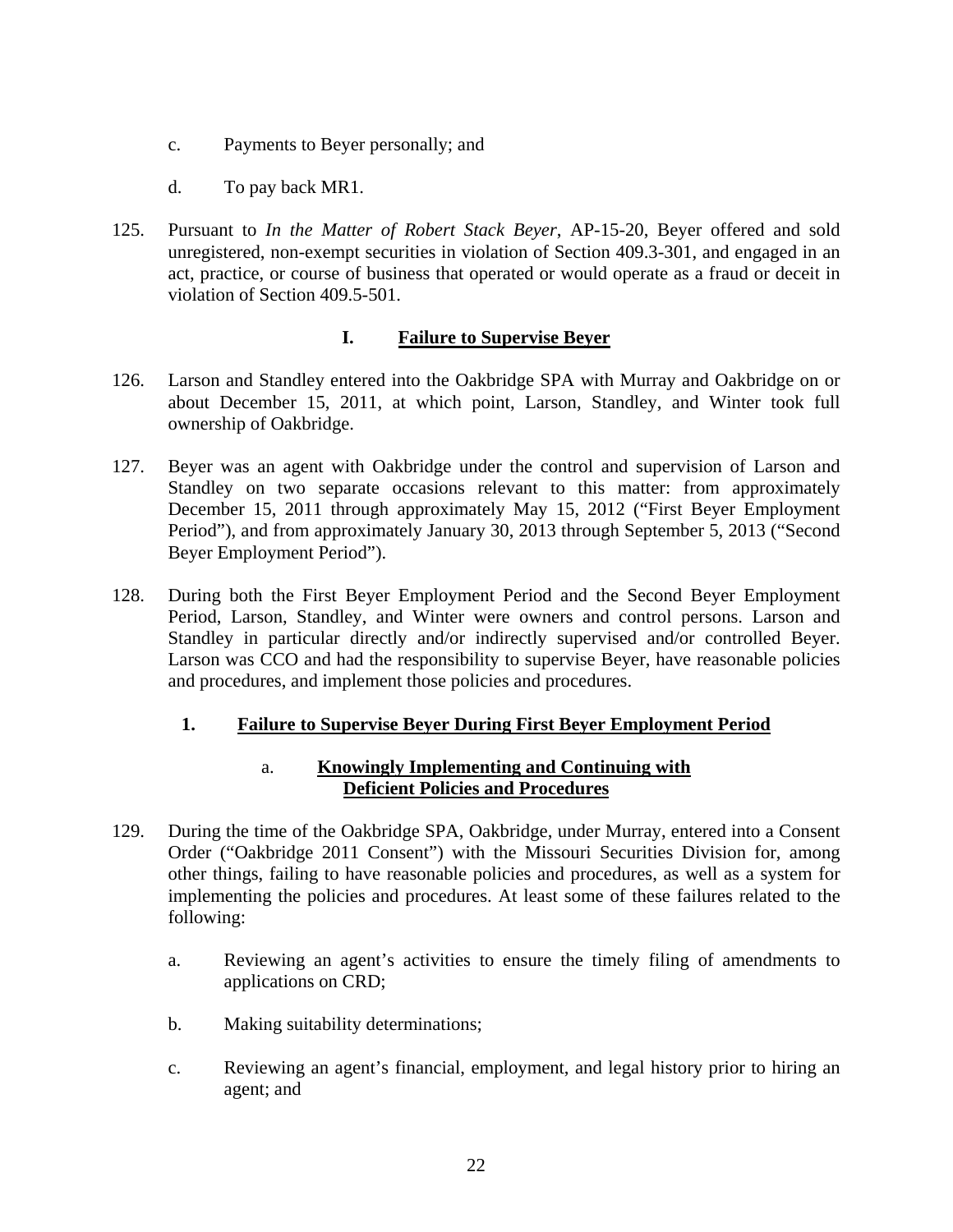- d. Reviewing the compliance and exception reports received from Forsyth's clearing firm and failing to follow Forsyth's written policies and procedures.
- 130. Larson and Standley continued to utilize many of the same faulty policies and procedures used by Murray after Larson and Standley became owners of Oakbridge, despite the known deficiencies of those policies and procedures, as well as the policies and procedures Larson and Standley should have reasonably known to be deficient.
- 131. Standley stated in the Standley OTR that, among other things, the WSPs in place when he and Larson took over the firm "seemed cookie cutter," and Larson was in charge of updating the WSPs. Larson "made some mistakes in that, that [Larson] just copied and pasted what was in there…"

## **b. No Due Diligence upon Purchase of Oakbridge**

- 132. On or about August 30, 2011, Larson and Standley began working at Oakbridge with the expectation that they would purchase Oakbridge in the near future. In the Standley OTR, Standley stated that "…as a condition of an agreement that we had to buy [Oakbridge] from [Murray], [Murray] required us to bring our books of business over to him." Larson and Standley had adequate time to evaluate the current Oakbridge environment, policies and procedures, implementation of policies and procedures, agents, and personnel between the end of August 2011 and mid-December 2011.
- 133. In late 2011, Oakbridge and Murray were under investigation by the Enforcement Section due to supervisory and compliance issues. At least Larson and Standley were aware that the investigation was being conducted. Murray was barred from the securities industry on or about December 22, 2011.
- 134. Standley stated in the Standley OTR that, among other things, he and Larson completed the following tasks as a part of a review of Oakbridge:
	- a. Review of FOCUS filings;
	- b. Review of Oakbridge's financial information;
	- c. Review of the books and records;
	- d. Addressing some agents who Standley and/or Larson "knew" had "longstanding problems with…following regulations, doing things the right way, and we made the decision once we owned the firm and could do something to separate them from us":
	- e. With regard to agents Larson and/or Standley were not aware had "problems," Standley and Larson reviewed "only what [Larson and Standley] could find on CRD";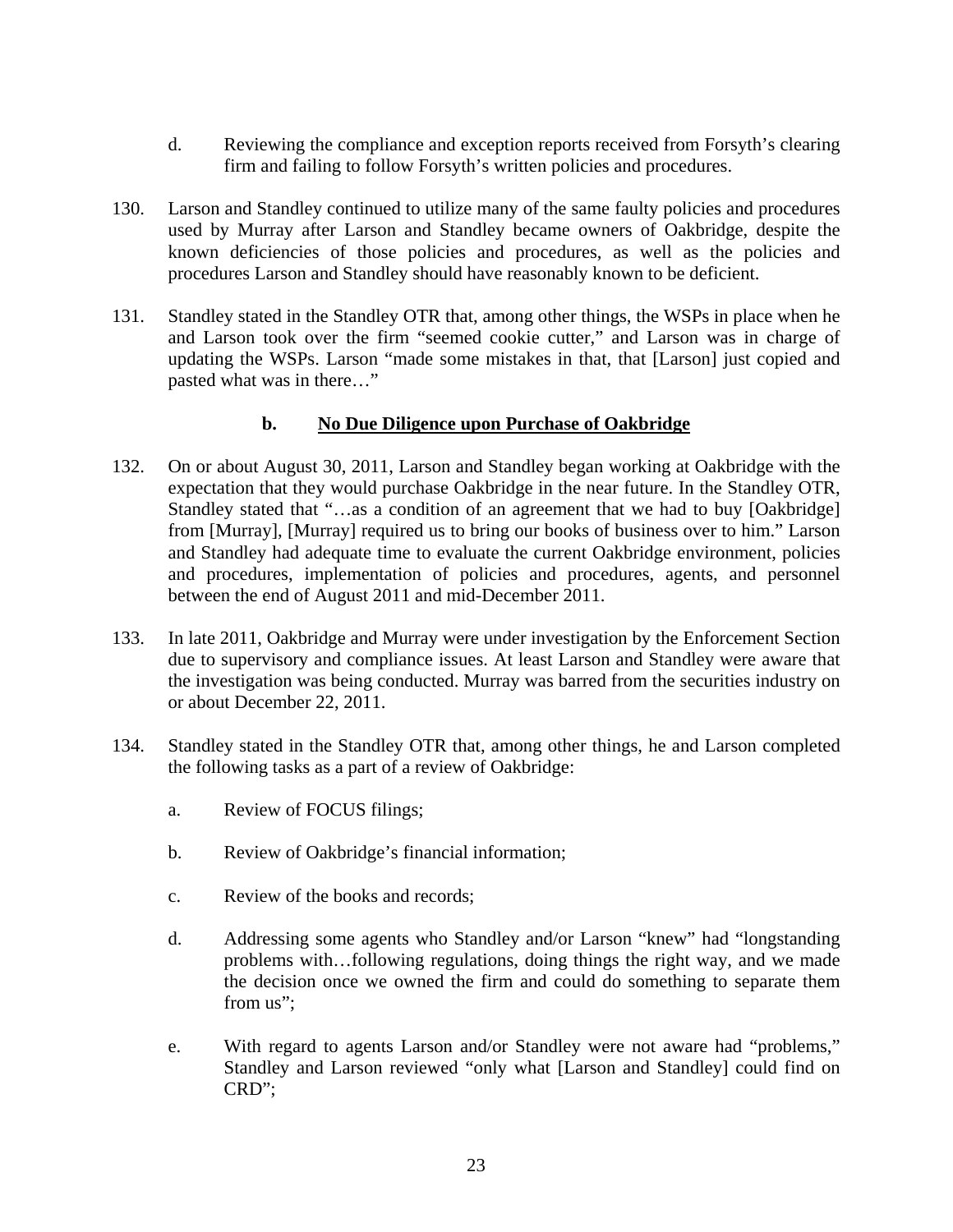- f. "[Standley and Larson] wanted to put the firm on heightened supervision…We didn't do that…"; and
- g. Larson and Standley did not check the credit reports of any current agents at Oakbridge when Larson and Standley took over Oakbridge. "And the assumption I guess there was [Murray] had done all of that, but we didn't know that for a fact."
- 135. Larson, Standley, and Oakbridge personnel conducted no background check and conducted no review of any other current agents at Oakbridge, specifically Beyer, despite the serious compliance concerns with Oakbridge and Murray's subsequent bar due to compliance issues. Huang also stated in an on-the-record statement ("Huang OTR") that Larson never conducted any background checks on any agents at Oakbridge when Larson took over Oakbridge.

#### **c. Failure to Place Beyer on Heightened Supervision or Terminate Beyer due to Red Flags Associated with Beyer's Financial Matters and Production**

- 136. Oakbridge, PLMM, Larson, Standley, and Winter failed to investigate the character, business reputation, qualifications, and/or experience of Beyer, as well as the risks Beyer presented with regard to regulations and clients.
- 137. At the time of Beyer's affiliation with Oakbridge and PLMM, Beyer had an employment history that included forgery and a termination from Beyer's insurance company, in addition to five tax liens and at least three debt collection matters. No one at Oakbridge questioned Beyer about Beyer's past financial matters.
- 138. Larson, the CCO of both Oakbridge and PLMM, had requested and received Beyer's credit history, but was not aware of these judgments until on or about March 10, 2014.
- 139. On or about March 10, 2014, Larson sent an e-mail to Standley with an attachment titled, "[Beyer] Credit Report paperwork.pdf," that stated, among other things, the following: **"I was going to send this as part of our review of BOB [***sic***] but then looked at it. How did we every [***sic***] hire someone who had 5 accounts 'in collection'??...I would have stopped the hire if I had seen it."** (emphasis added).
- 140. As CCO of both Oakbridge and PLMM, Larson had full authority and opportunity to request this report of Beyer, but failed to do so.
- 141. As a further testament to Beyer's poor financial history, Beyer disclosed to Oakbridge on or about January 13, 2012 that, as of that date, Beyer had no personal brokerage accounts. Larson, acting as CCO, signed this document on February 7, 2012, and thus had knowledge that Beyer either had no investable assets or was not investing assets, further showing that he was living strictly from his checking and was financially vulnerable.
- 142. In addition to Beyer's lack of any investment accounts and/or investable assets and past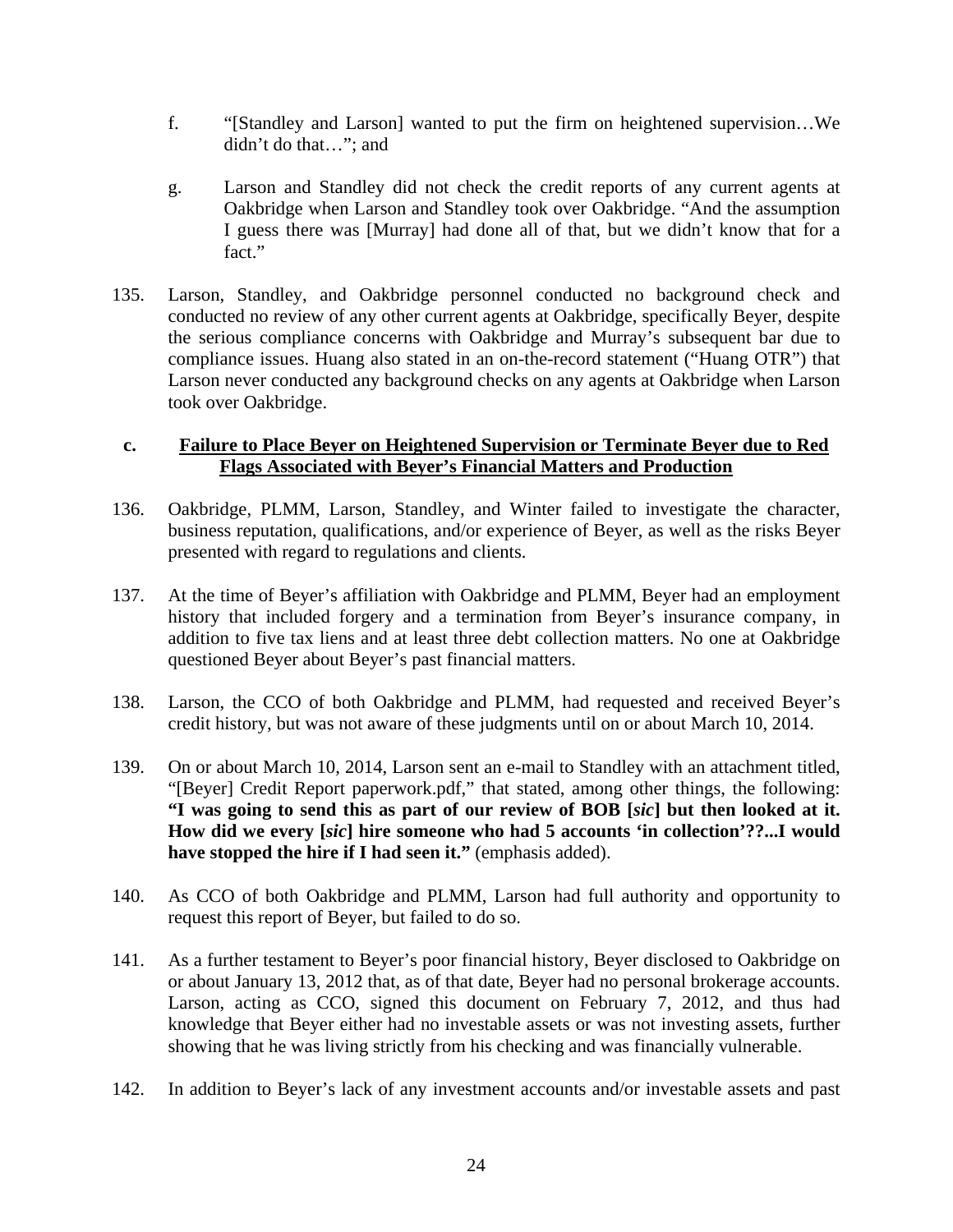civil actions, Beyer, as proclaimed by Oakbridge personnel, was a "low-producer." From February 28, 2013 until December 12, 2013, Beyer's production was \$10,995.12, which included trails credited to Beyer after his termination in September of 2013. After fees and other charges were deducted, Beyer owed Oakbridge \$1,030.93.

143. Moreover, no one at Oakbridge, including Larson, made any inquiry to Beyer regarding Beyer's insurance commissions or other sources of income. No one at Oakbridge, including Larson, made any inquiry into or was aware that Beyer was terminated from an insurance company for low-production. Any such inquiry would have necessitated further scrutiny.

### **d. Failure to Review and Question Beyer's Outside Business Activities**

- 144. On or about December 29, 2011, Beyer registered Heroic as a limited liability company with the Missouri Secretary of State. Beyer was listed as the registered agent and officer of Heroic. Beyer indicated that Heroic was organized for "Life, Health, + Wellness." Heroic was listed as owned by Beyer on the Missouri Secretary of State's business services directory, which is accessible and searchable by the public.
- 145. Heroic never had any insurance registration in the State of Missouri. This would be listed on the Missouri Department of Insurance website, which is accessible and searchable by the public.

## **i. 2012 Beyer OBA Disclosure**

- 146. On or about February 7, 2012, Beyer submitted an OBA disclosure form ("2012 Beyer OBA Disclosure") to Oakbridge. This 2012 Beyer OBA Disclosure stated, among other things, the following:
	- a. Beyer worked for Heroic in "sales";
	- b. The address for Heroic was 255 Marshall Road, Suite 200, Valley Park, Missouri 63088;
	- c. The nature of the business was "fixed life products";
	- d. The OBA was not investment-related;
	- e. Beyer became involved with Heroic on December 29, 2011;
	- f. Beyer spent "30+" hours monthly working for Heroic; and
	- g. Beyer spent time with Heroic during trading hours.
- 147. Larson approved this form as principal and CCO.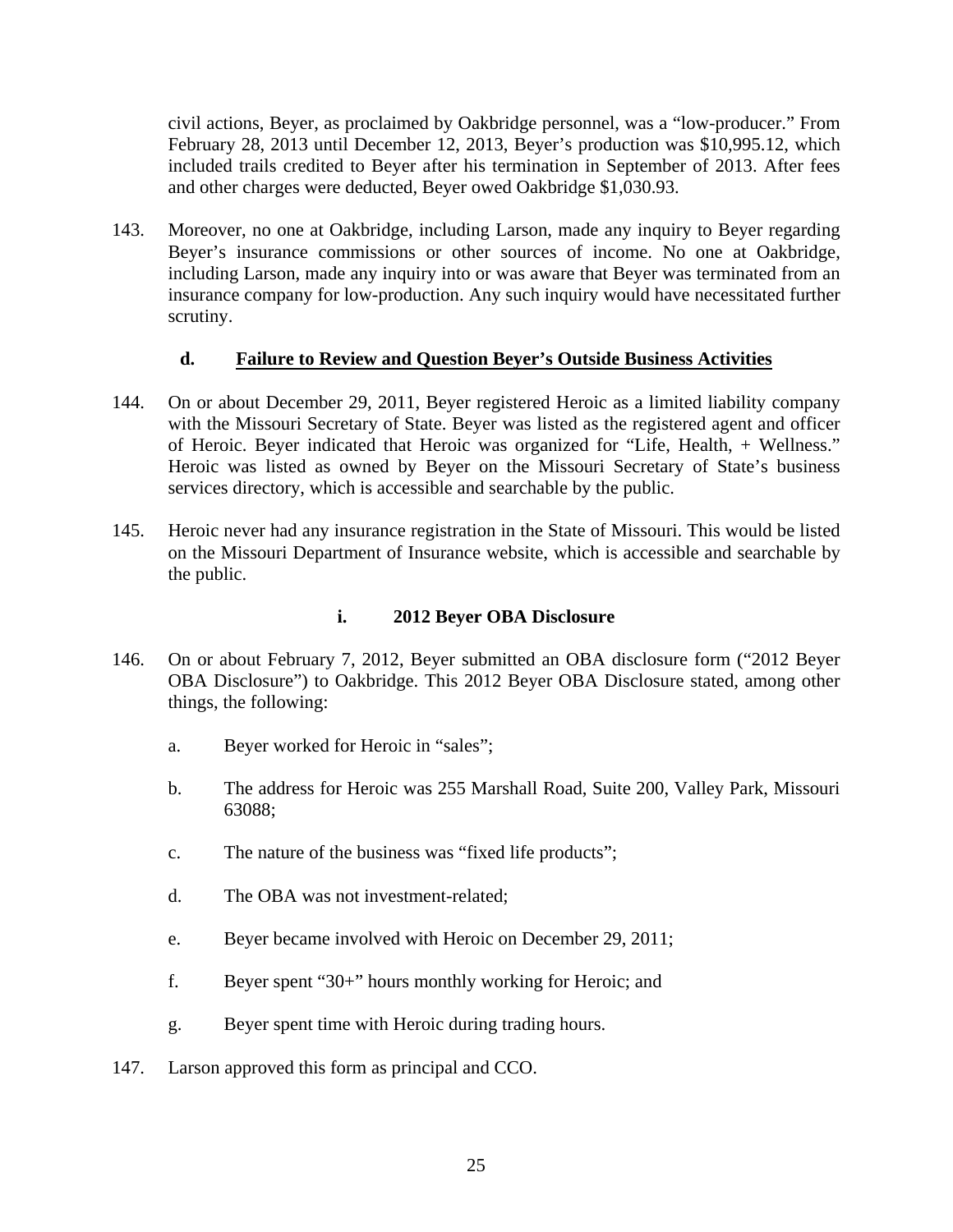#### **ii. Heroic Facebook Page**

- 148. On or about February 25, 2012, a Facebook page for a "Foundation" affiliated with Heroic ("Heroic Facebook Page") was created. The Heroic Facebook page was available via public search engines. The Heroic Facebook Page included, among other things, the following:
	- a. Heroic's website of http://hlac.org;
	- b. That Heroic and/or the affiliated Foundation was a "Heroic Entrepreneur Reproduction Operation";
	- c. That Heroic and/or the affiliated Foundation would be hosting at least one "entrepreneurship class";
	- d. The "products" of "Building bridges between businesses and entrepreneurs, life coaching, continued support and education";
	- e. "[Heroic] Foundation is dedicated to helping entrepreneurs and business owners build Enterprises that will continue to grow and emerge…"

#### **iii. 2012 Heroic Advertisement**

- 149. Before May 2012, Beyer was distributing a pamphlet and/or advertisement to the public regarding Heroic ("2012 Heroic Advertisement"). This advertisement was not consistent with the information provided on the 2012 Beyer OBA Disclosure form. This advertisement stated, among other things:
	- a. "Do you know anyone Heroic? We need heroines and heroes";
	- b. "Grand Opening and Entrepreneurship Course" scheduled for Tuesday, February 7; and
	- c. "Heroic Entrepreneur Reproduction Operation."

#### **iv. Heroic Website**

- 150. The Petition alleges, from at least in or around February 2012 through at least June 2, 2013, Beyer and Heroic publically advertised for investments in Heroic on a website, www.hlac.org. This website was available via public search engines and was advertised on the Heroic Facebook Page, LinkedIn pages for Beyer and Heroic, and on Heroic brochures and/or pamphlets. This website stated, among other things, the following:
	- a. That Heroic had an office address of 255 Marshall Road, Suite 200, Valley Park, Missouri 63088;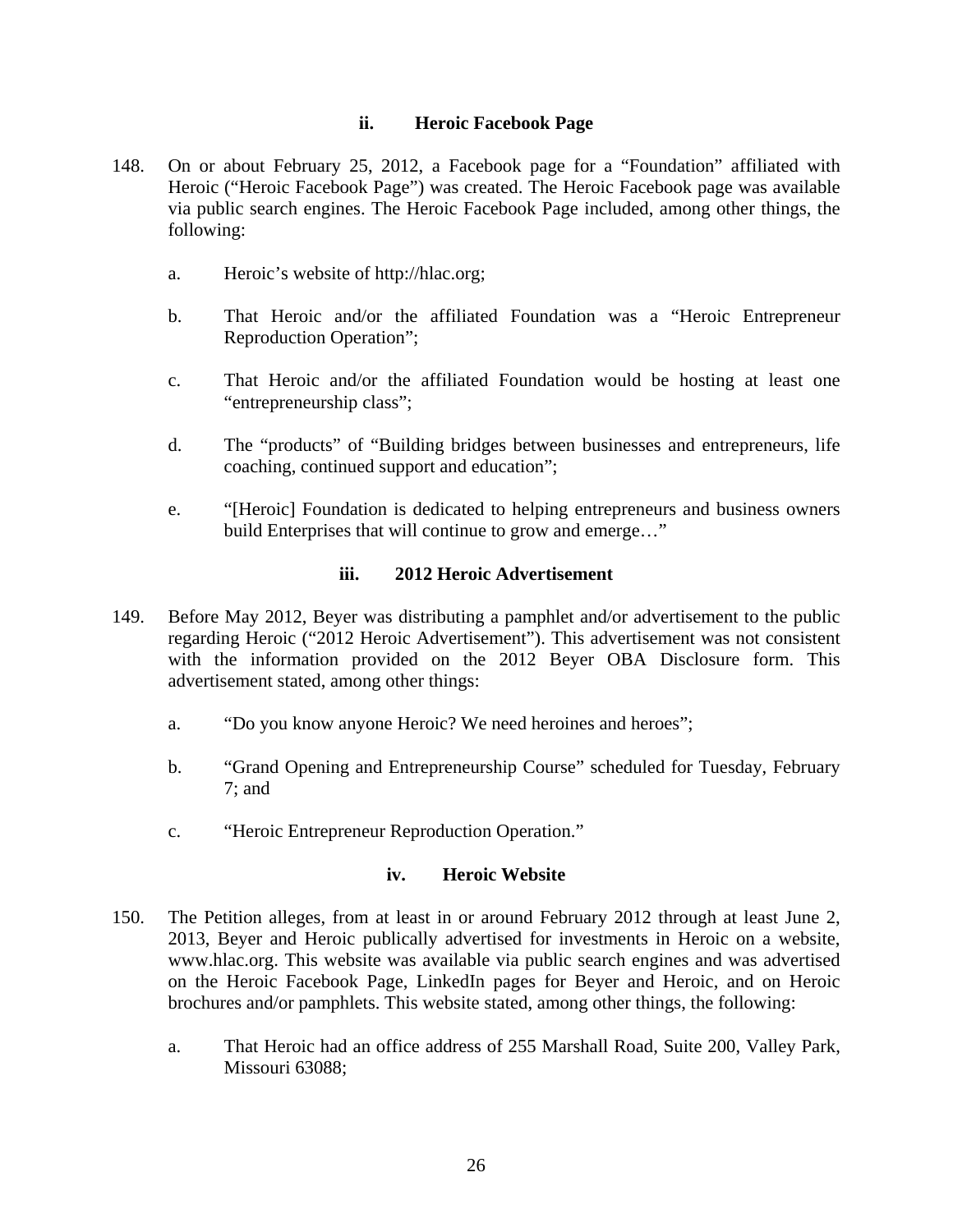- b. Heroic "is a company committed to doing the right thing";
- c. "[W]e invite you to become an associate member in our company";
- d. "For a one-time investment, you receive an annual 8% dividend (payable every year in February) and a stock conversion privilege";
- e. "This translates into an additional, reliable stream of income every year to help support your family—and your business and investment efforts";
- f. "By offering a good product and educational and coaching opportunities we dedicate ourselves to your personal and professional success";
- g. "…[I]f you purchase our 20-year Heroic Life Assurance Policy in the amount of \$1 Million, and you die within those 20 years, just like life insurance, your beneficiary would receive the \$1 Million benefit. However, unlike life insurance, should you survive the next 20 years and pass away at 101, your beneficiary will still receive a death benefit in the amount you paid into the product as premiums during those years";
- h. "Some of our affiliate partners include the Innovative Concept Academy, Knights of Columbus, Millionaires for Jesus, Connections for Success, Absolute Barter, Networking Plus, The Kauffman Foundation, and several Angel Groups throughout the United States";
- i. "Q: What is required if I decide to invest in The Heroic Life Assurance Company? A: TBD. You can be involved as you would like. Many of our associate members like receiving business and company updates, others just wanted to contribute and receive the yearly dividend check"; and
- j. "All investment funds will be invested according to MO's government laws to provide capital for product benefits and other company costs."

## **v. Beyer's/ Heroic's LinkedIn and Gust.com Pages**

- 151. Beginning at least in February 12, 2012, and throughout his employments with Oakbridge and PLMM, Beyer maintained a LinkedIn internet page. This page was publically available via public search engines. This page included, among other things, the following:
	- a. Beyer was a "Founder/Missionary" of Heroic from December 2011 through the present;
	- b. Beyer's job functions with Heroic consisted of "Assuring Beneficial Life, Health, Wellness, and Integrity Results by engaging in Economic Development Missions Work promoting Entrepreneurship, Family Life, and Faith";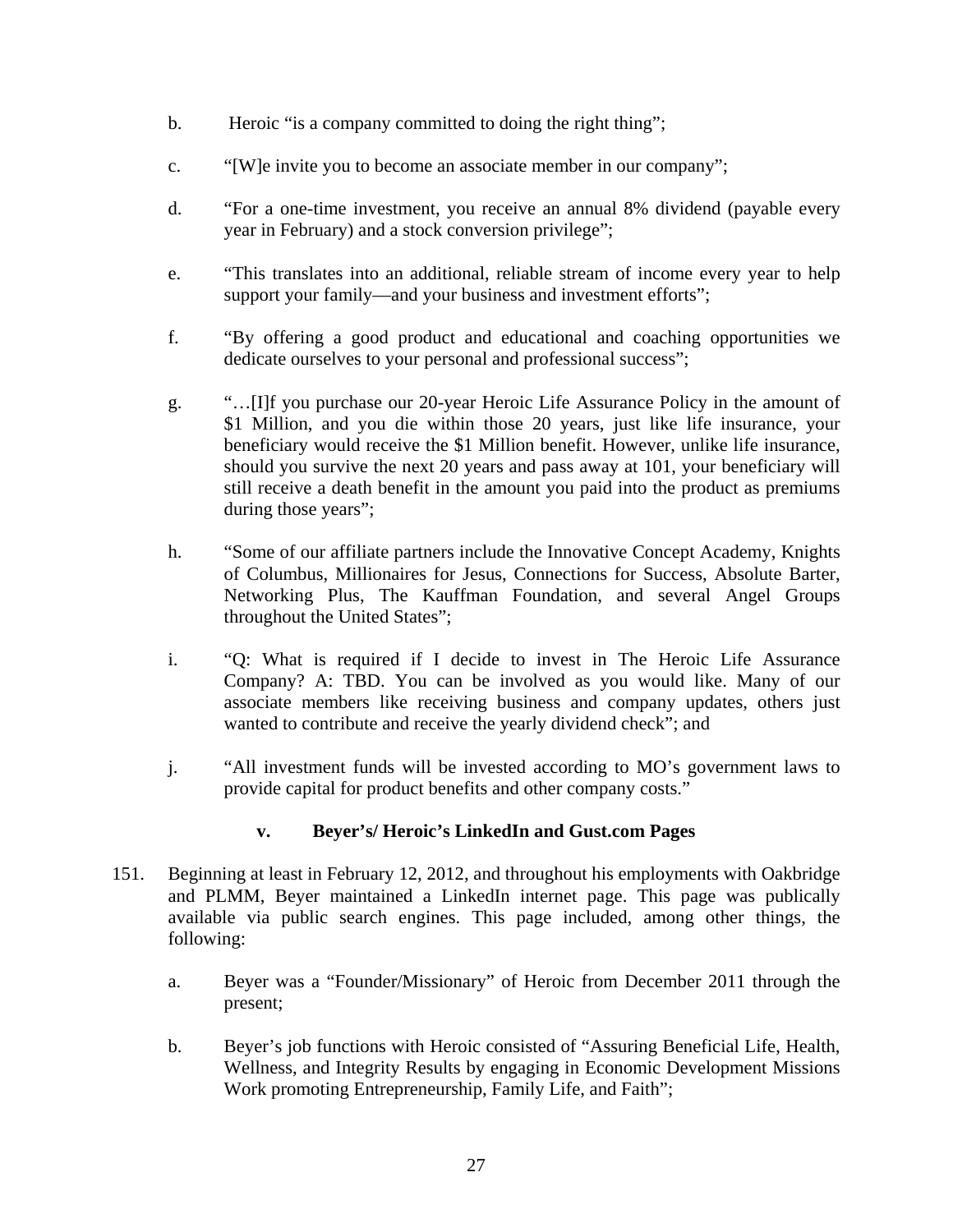- c. Beyer served as a "National Financial Specialist" with Washington National Insurance Company from April 2009 through December 2011;
- d. Beyer had been working on an "Assurance Capital Campaign" project since February 2012 in order to raise "\$11,201,971 to fund the risk pool and launch our revolutionary life assurance product"; and
- e. A company symbol for Heroic.
- 152. Since at least February 2012 and throughout his employments with Oakbridge and PLMM, Beyer maintained a LinkedIn internet page for a "Foundation" affiliated with Heroic. This page was publically available via public search engines. This page included, among other things, the following:
	- a. "We believe in integrating the life, work, health & wellness of our associates and entrepreneurs";
	- b. "The [Heroic] Foundation is dedicated to helping entrepreneurs and business owners build Enterprises that will continue to grow and emerge, focusing on Integrity, Assurance, and Prosperity";
	- c. "Assure the integrity of your Life and Work through us!"; and
	- d. "There is the opportunity to…qualify to join an angel group of entrepreneurs by completing this course and actively transforming you and your company."
- 153. From at least August 9, 2012 to November 21, 2014, Beyer maintained a website on gust.com for Heroic. This website was available via public search engines. This website included, among other things, the following:
	- a. Beyer was the "Chief Executive Officer";
	- b. A person named "Jesus Cristobal" was the "Entrepreneurship Executive";
	- c. The "stage" of the company was "Product in Development";
	- d. The industry of the company was "financial services";
	- e. The location of the company was "Afton, MO, US";
	- f. The company was founded in December 2011;
	- g. The home website for Heroic; and
	- h. The names of MR1 and IR2 as "previous investors."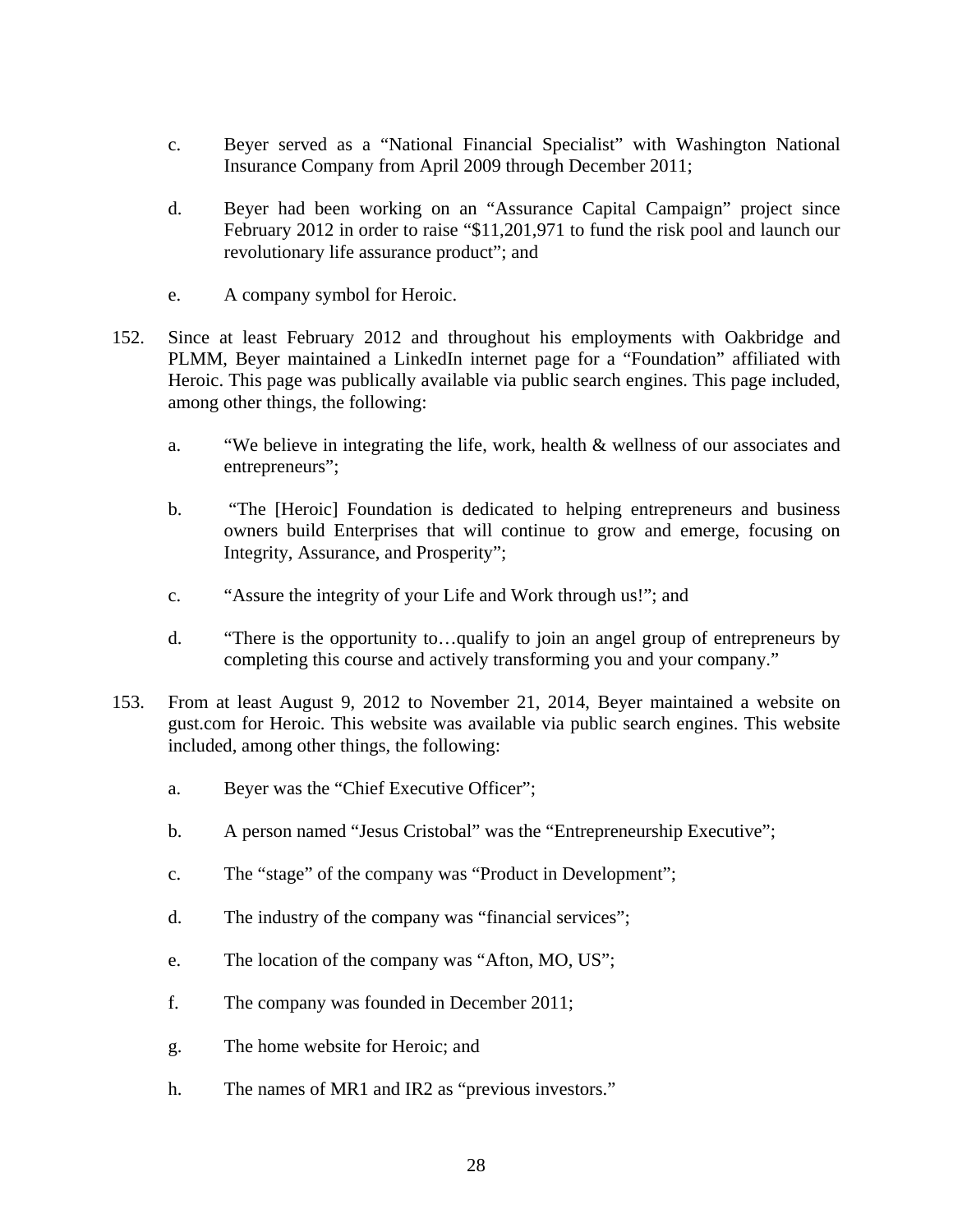#### **vi. Failure to Investigate Heroic in 2012**

- 154. Oakbridge, Larson, Standley, and Winter failed to conduct a business directory search or insurance registration search for Heroic.
- 155. When asked about the 2012 Beyer OBA Disclosure, Standley admitted he did not know what Heroic was, stating, among other things:
	- a. With regard to the term, fixed life product, the following: "I know what a fixed annuity is. A fixed life, I'm not sure of the term…I'm not sure if I understand the term";
	- b. With regard to the meaning of the term, "life assurance," the following: "I have no clue";
	- c. "We weren't aware other than it was a life assurance company that we have no control over, **we have no overview responsibilities for, so we wouldn't have been concerned about it**" (emphasis added); and
	- d. That Beyer's OBA disclosure did not state that Heroic was an insurance company or offered insurance products.
- 156. Oakbridge and Larson never requested that Beyer provide Oakbridge the 2012 Heroic Advertisement or any documentation pertaining to Beyer's OBAs, despite Larson not understanding what the nature of Heroic was.
- 157. On or about January 9, 2012, Larson, acting as CCO of Oakbridge, sent a letter to the Missouri Securities Division, stating, among other things, the following:
	- a. "There will be a follow-up mailing that will require [agents of Oakbridge] to list their outside business activities. By April 15th, we are requiring 1099's and W-2's from any of their outside activities. Failure to provide them will be a terminating issue"; and
	- b. "[Agents of Oakbridge] will also sign that they are aware that we are doing background checks on all employees and brokers of [Oakbridge]."
- 158. Oakbridge and Larson never requested a Form W2 or Form 1099 from Beyer pertaining to Beyer's OBAs.
- 159. Oakbridge, Larson, and/or Standley never conducted and/or reviewed the background of Beyer.
- 160. In the Huang OTR, Huang stated, among other things, that as part of the initial hiring or onboarding process, compliance would not review LinkedIn pages and other social media of agents.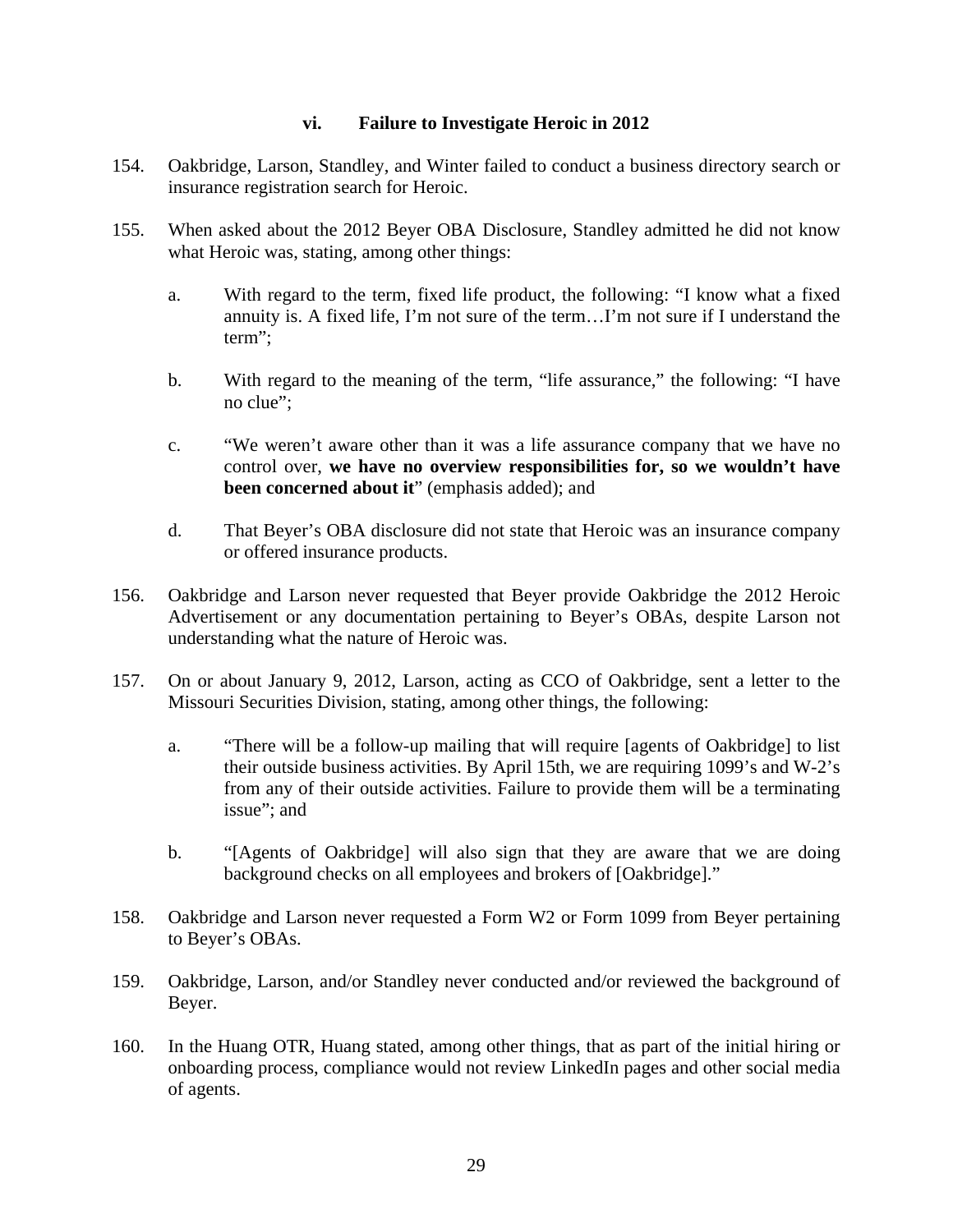- 161. However, FINRA Rule 3010 "requires each firm to establish and maintain a system to supervise the activities of each associated person that is reasonably designed to achieve compliance with applicable federal securities laws and FINRA rules."
- 162. In the Huang OTR, Huang stated that he expressed to Larson that Beyer's outside business activity with Heroic needed to be "looked at much more closely."
- 163. A reasonable inquiry into Beyer's OBAs would have revealed that Beyer's activities with Heroic were investment-related.
- 164. Because Beyer's activities were investment-related, Oakbridge, Larson, and Standley had a duty to supervise Beyer's activities with Heroic.
- 165. Further, Beyer, directly or indirectly, was under the control of Larson, Standley, and Winter, as owners.
- 166. Larson failed to supervise Beyer's activities with Heroic, thereby resulting in harm to investors.

#### e. **Personnel of Oakbridge Unlawfully Notarized Documents Related to Beyer's Heroic Activities and Oakbridge Failed to Supervise Wire Transfers**

- 167. On or about March 26 and March 27, 2012, Beyer facilitated a wire transfer of \$20,000 from MR2's brokerage account to the Heroic Checking Account.
- 168. In order to facilitate this transfer, Beyer had MR2 sign a "Letter of Authorization" on or about March 26, 2012 ("MR2 Letter of Authorization"). MR2 only completed the name and amount to be transferred portion of the MR2 Letter of Authorization.
- 169. The MR2 Letter of Authorization included, among other things, the following:
	- a. Funds were to be wired to "Meramec Valley Bank" in "Ellisville, MO";
	- b. The "Beneficiary Name (account title at bank)" of "[Heroic]/[Beyer]"; and
	- c. The account number of the Heroic Checking Account.
- 170. The MR2 Letter of Authorization was signed and notarized by Sieber; however, Sieber never witnessed MR2 signing the MR2 Letter of Authorization. Sieber also failed to inscribe the date upon which she signed and notarized the MR2 Letter of Authorization.
- 171. Beyer electronically requested the wire transfer via a "Wire Transfer Request" ("MR2 WTR"). The MR2 WTR included, among other things, the following:
	- a. The wire transfer to be initiated by Murray, who was barred from the industry and no longer working for Oakbridge;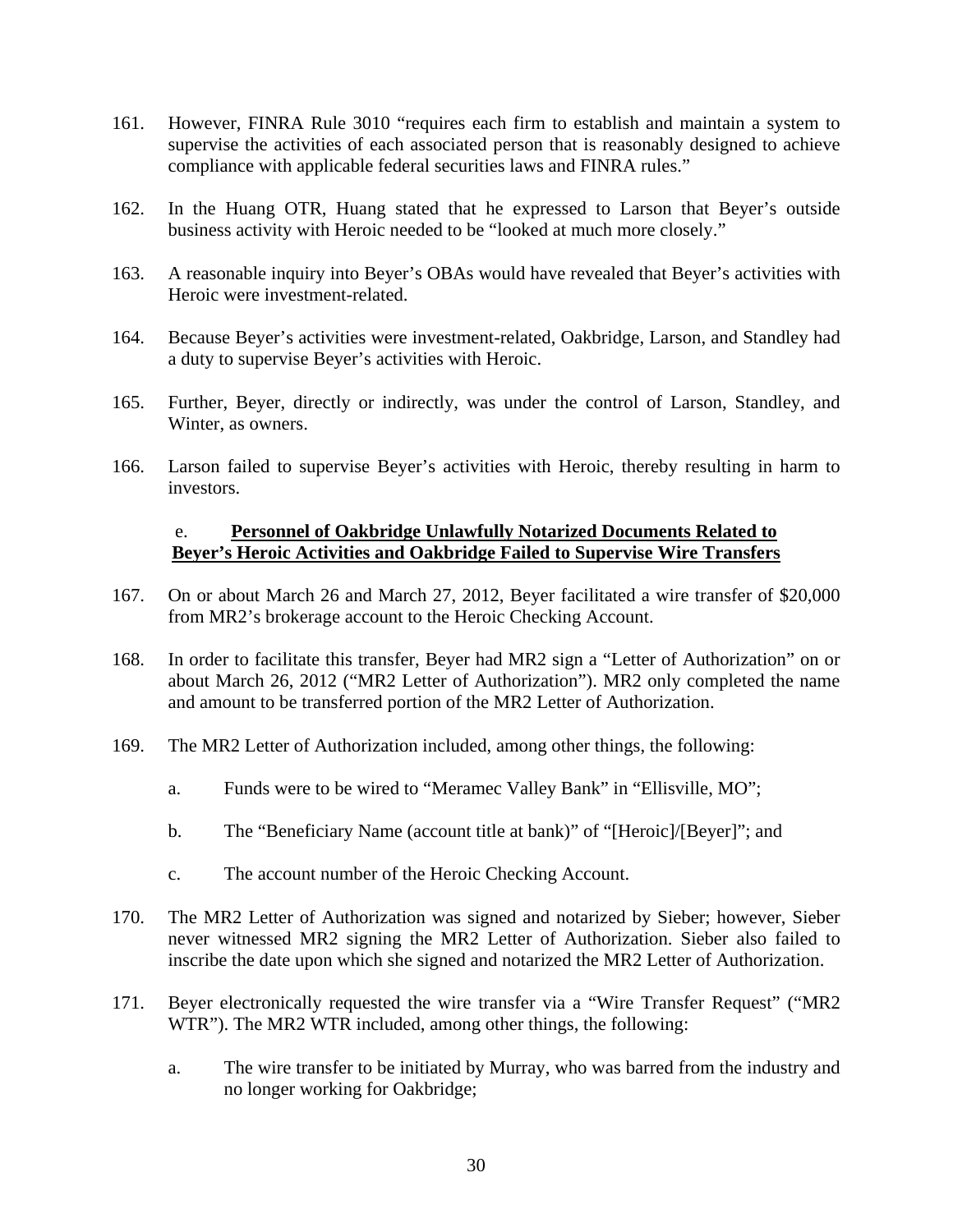- b. A "Warning" that stated, among other things, "This request will deplete all available funds in the account"; and
- c. Additional comments from Beyer stating, "Please wire \$20000.00 3/27/12 ASAP. Thanks [Sieber]."
- 172. The authorization form for this transfer should have been signed by Huang or another principal, but was not.
- 173. The secretary at Oakbridge notarized the form without MR2 being physically present in the office, which had been common practice under Murray's management of then-Forsyth.
- 174. Huang was trying to improve the process; however, no WSPs were in place regarding wire transfer policies at the time of the \$20,000 transfer.
- 175. Oakbridge, Larson, Standley, and Winter failed to construct and implement reasonable policies and procedures with regard to wire transfers. At least at the time of the wire transfer from MR2 to Beyer:
	- a. Oakbridge personnel failed to have an understanding that wire transfers were required to have a principal's signature;
	- b. No follow-up interview was conducted with Beyer or with MR2, even though the funds were being transferred to Beyer's bank account; and
	- c. No follow-up interview was conducted with Beyer or with MR2, despite the wire transfer depleting almost all of MR2's funds.

#### f. **Beyer's Resignation from Oakbridge on May 15, 2012**

176. On or about May 15, 2012, Beyer sent and/or delivered a handwritten note to Oakbridge ("Beyer 2012 Resignation Letter"). The Beyer 2012 Resignation Letter stated, among other things, the following:

> "Dear [Oakbridge] Securities, Effective immediately I resign to pursue full-time employment by [Heroic]. Sincerely, [Beyer][,] 237 Benton St, Apt 201[,] Valley Park, MO 63088."

177. No exit interview of Beyer was conducted. Huang stated in the Huang OTR, among other things, "When [Standley] and [Larson] took over there was not a procedure of that sort. There wasn't an exit interview process..."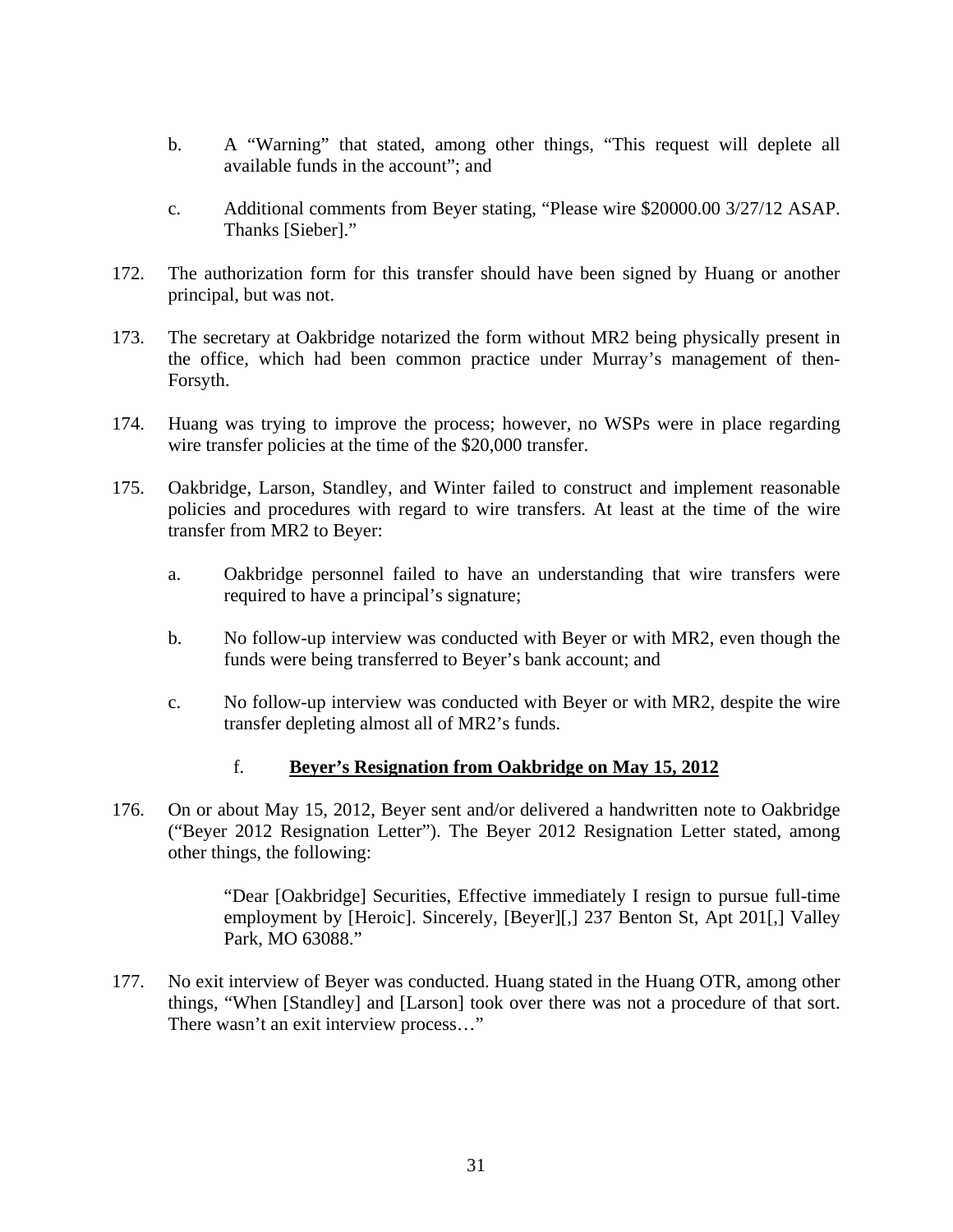#### **1. Failure to Supervise Beyer during Second Beyer Employment Period**

178. On or about January 30, 2013, Oakbridge, at the behest of Standley, rehired Beyer as an agent. On or about that same date, PLMM hired Beyer.

## **a. Failing to Have Reasonable WSPs and Implement WSPs related to Hiring Practices and/or Heightened Supervision**

- 179. Larson, Standley, and Winter once again failed to investigate the character, business reputation, qualifications, and experience of Beyer, as well as the risks Beyer presented with regard to regulation and to customers.
- 180. At the time of Beyer's re-hiring in or around January of 2013, in addition to Beyer's employment history that included forgery, termination from Beyer's insurance company, five tax liens, and three debt collection matters, Beyer also was subject to an action involving a revocation of Beyer's driver's license by the Missouri Director of Revenue. No one at Oakbridge or PLMM questioned Beyer about his past financial matters or the driver's license revocation action.
- 181. Larson, as the CCO of Oakbridge, requested Beyer's credit history, but never reviewed it. Larson was also CCO of PLMM at this time.
- 182. As a further testament to Beyer's poor financial history, Beyer again disclosed to Oakbridge on or about January 30, 2013 that, as of that date, Beyer had no personal brokerage accounts. Larson never signed this document as CCO, even though it was submitted to Oakbridge compliance. Larson knew or should have known that Beyer had no investable assets. This further shows that Beyer was strictly living from Beyer's checking and/or savings accounts and thus had no investable assets.
- 183. Once again, no one at Oakbridge or PLMM, including Larson who was CCO for both firms, made any inquiry to Beyer regarding his status as an insurance agent or other sources of income. No one at Oakbridge or PLMM, including Larson, made any inquiry into or was aware that Beyer was terminated from an insurance company for low production. Any such inquiry would have necessitated further scrutiny.
- 184. On or about March 9, 2014, Larson sent an e-mail to Standley, Winter, Domke, and Huang, stating, among other things: "**Please send my [***sic***] BOB's [***sic***] onboarding checklist or a blank one. DID [***sic***] we do a background check through paycheck vendor or remit pro?...Everyone PS [***sic***] Why did we let him come back????"**  (emphasis added).
- 185. With regard to its process when Oakbridge rehired Beyer, Standley stated in the Standley OTR, among other things, the following:

"[Larson and Standley] looked at him a little bit. He went through apparently a horrific divorce, where he was going to lose his kids and all kinds of things. He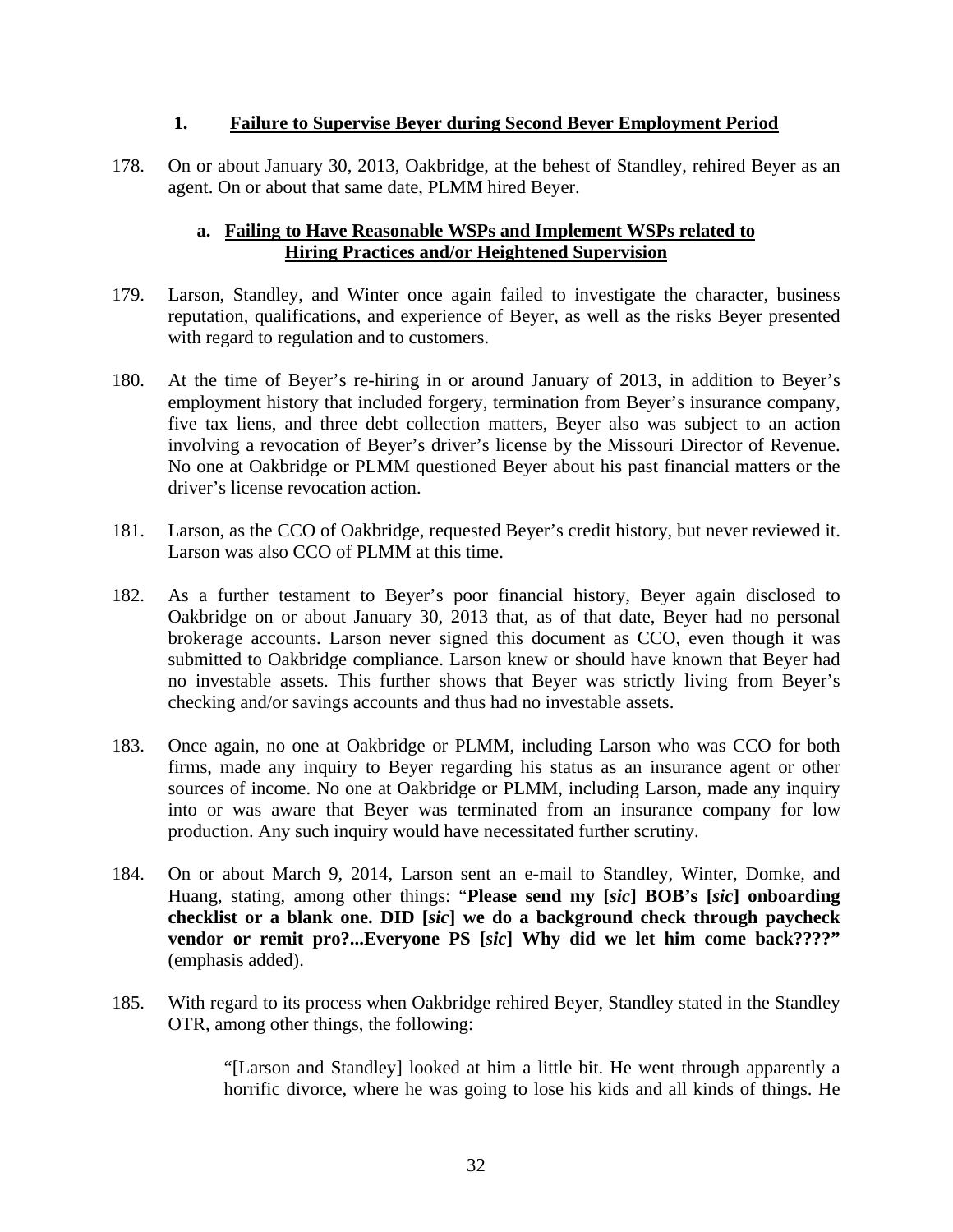left the firm and came back dragging tail and begging forgiveness and saying he was going to do wonderful things. And we thought, well, we don't know of any problems out there, so okay."

### **b. Failure to Review and Question Beyer's OBAs**

- 186. All information Oakbridge and Larson knew or should have known relating to Beyer's OBAs during the beginning of the First Beyer Employment Period is identical to the information Oakbridge, PLMM, and Larson knew or should have known at the beginning of the Second Beyer Employment Period pertaining to Beyer's OBAs.
- 187. On or before February 11, 2013, Beyer initialed and submitted a compliance checklist to Oakbridge ("2013 Compliance Checklist") for Larson's review. This 2013 Compliance Checklist consisted of 52 statements pertaining to Beyer's understanding of compliance of which both Beyer and Larson were required to initial. Larson never signed this document. Larson also was CCO of PLMM at all times relevant.
- 188. On or about January 30, 2013, Beyer submitted an OBA disclosure form ("2013 Beyer OBA Disclosure") to Oakbridge. This 2013 Beyer OBA Disclosure stated, among other things, the following:
	- a. Beyer was the "Agent/owner" of Heroic;
	- b. The address for Heroic was 255 Marshall Road, Suite 200, Valley Park, Missouri 63088;
	- c. The nature of the business was "life assurance";
	- d. The OBA was not investment-related;
	- e. Beyer became involved with Heroic in December of 2011; and
	- f. Beyer spent 20 hours monthly working for Heroic.
- 189. The 2013 Beyer OBA Disclosure was submitted to Larson, who was CCO of both Oakbridge and PLMM, and he signed off on it on January 30, 2013.
- 190. In the Standley OTR, Standley stated, among other things, "Larson should have seen the word owner and that should have been a red flag. I don't know that he saw that...He has 20 or 25 of these to do at exactly the same time at the meeting."
- 191. On or around February 21, 2013, Beyer sent Huang via e-mail a trifold advertisement titled, "Associate Membership Opportunities" ("2013 Heroic Advertisement"). Huang forwarded this advertisement to Larson, stating, among other things, the following:
	- a. "Bob came to me…and disclosed his venture on the insurance products which he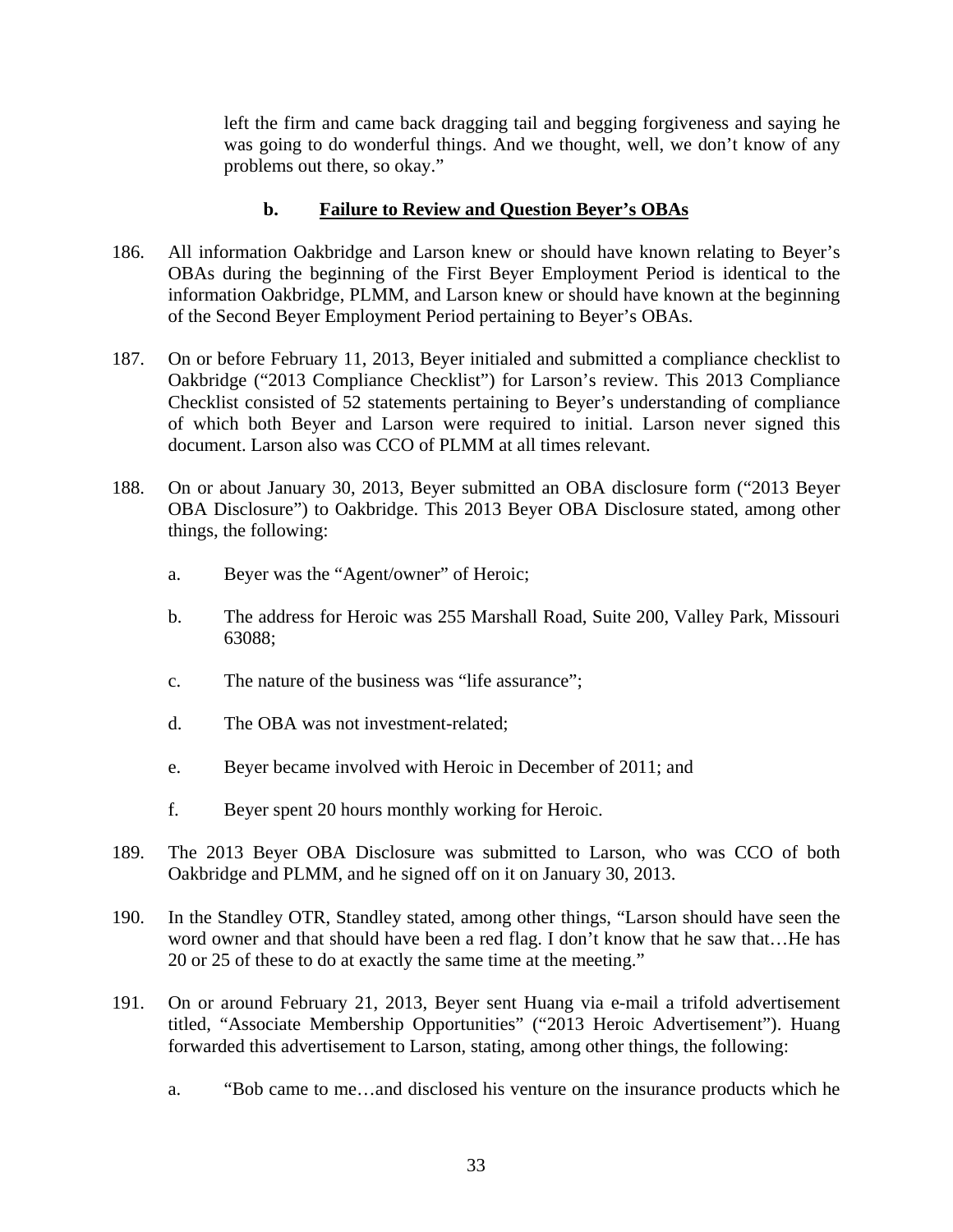was the principal behind raising funds...";

- b. "I am bound this over to you as CCO. Attached is the [2013 Heroic Advertisement] which he provided…"; and
- c. "I am under the impression that either you or [Standley] was already made aware of [Beyer's] involvement and have some or sufficient knowledge for due diligence review."
- 192. The 2013 Heroic Advertisement stated, among other things:
	- a. "We believe in integrating the Life, Work, Health, and Wellness of our members, customers, and associates";
	- b. "We are working on our wings as we become angels in action heroines and heroes fighting the good fight for the right reasons";
	- c. "Assuring Your Entrepreneurial Integrity";
	- d. "[Heroic] is making available a limited number of Associate Memberships for those qualified to add to their asset portfolio";
	- e. "As an Associate Member of [Heroic], for your participation an 8% dividend each year in February";
	- f. "When [Heroic] goes public, your participation will grant you conversion privileges to participate in the equity of the company";
	- g. "Associate Memberships for [Heroic] are being offered from \$75,000 per parcel to a maximum of 100 parcels. Fractional memberships are available in increments of \$7,500";
	- h. "[Heroic] will never again be able to make this particular offer to anyone. If you believe participation in this opportunity is right for you, call [Beyer]"; and
	- i. "Your invested dollars not only provide you with a life long [*sic*] dividend but also ensure the success of future entrepreneurs and their new entrepreneurs."
- 193. On or about March 28, 2013, Beyer, as an agent of Oakbridge, submitted a "Registered Individual Personal Activity Questionnaire" ("FINRA Questionnaire") to FINRA. This FINRA Questionnaire asked if Beyer was engaged in any "outside employment/activities" for which Beyer would be compensated. Beyer responded, "Yes – Christian book sales – 20 hours." The FINRA Questionnaire failed to mention Beyer's activities pertaining to Heroic.
- 194. Huang had provided this FINRA Questionnaire to Larson via a link in an e-mail.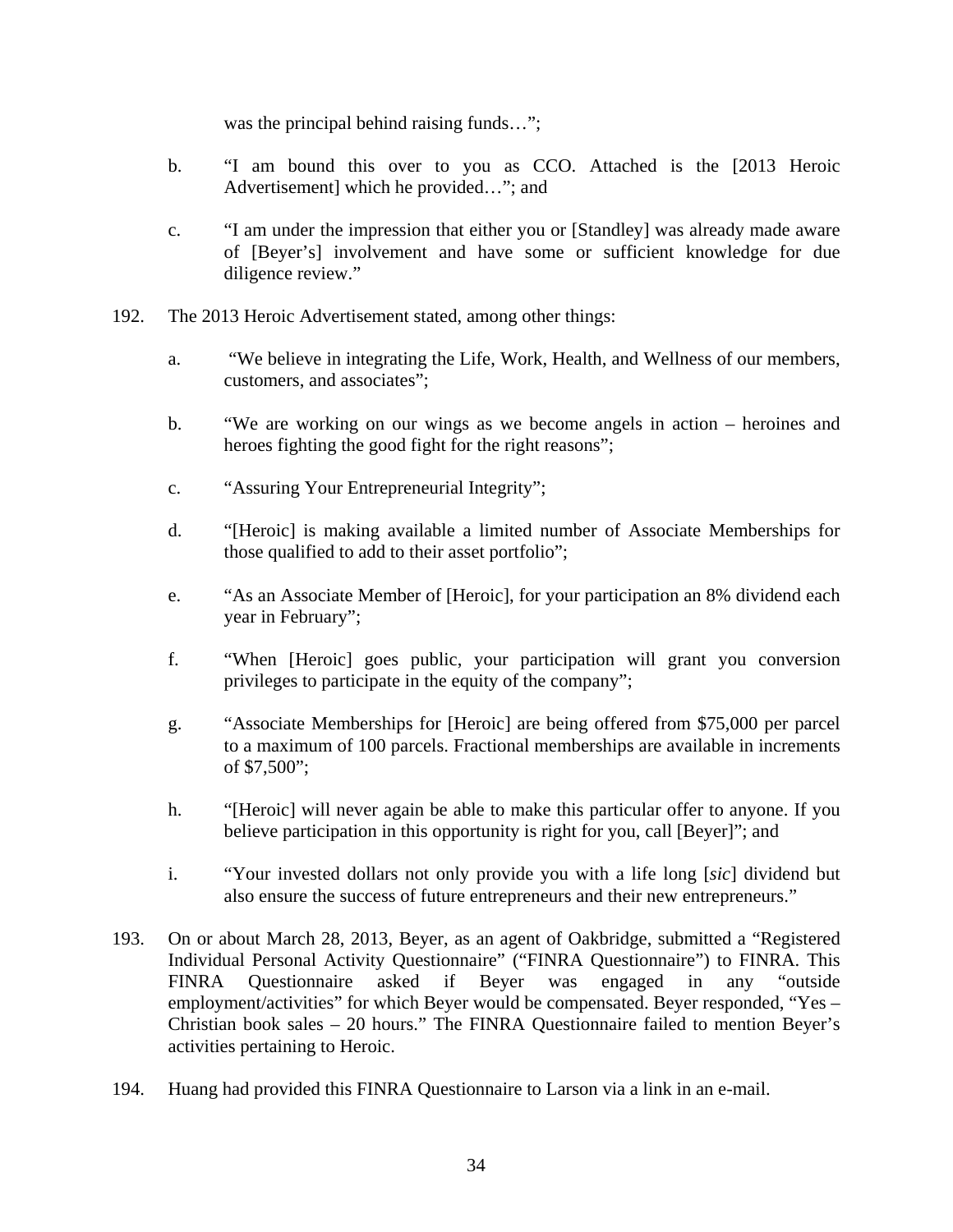## **J. Oakbridge's Termination of Beyer**

- 195. On or around September 5, 2013, members of Oakbridge, including Larson, requested that Beyer attend a meeting to discuss Beyer's OBA in Heroic. Beyer failed to attend this meeting.
- 196. Shortly after Beyer failed to attend the meeting, Beyer was terminated by Oakbridge.
- 197. Around the time Beyer was terminated from Oakbridge, Beyer submitted a handwritten letter to Oakbridge about his involvement with Heroic, which stated, among other things:
	- a. That Beyer had been raising capital for Heroic;
	- b. That Beyer kept poor records for Heroic and had "no internal company controls to handle associate member funds";
	- c. That Beyer "no longer has sufficient funds to repay any of Heroic investors due to difficulties in raising capital and my income drawn from the investments";
	- d. The names of four (4) investors in Heroic;
	- e. That MR1 was a "non-qualified investor";
	- f. That IR1 was a "qualified investor";
	- g. That MR2 was a "non-qualified investor" and former client of Oakbridge; and
	- h. That IR2 was a "qualified investor" and was initiating a lawsuit.

#### **K. Other Evidence of Oakbridge/PLMM/Larson/Standley/Winter Failure to Supervise Beyer's OBAs**

- 198. Part of Huang's duties at Oakbridge included compiling paperwork for the CCO, Larson, who "is the person in charge of hiring and firing."
- 199. Beyer resigned from Oakbridge on or about May 15, 2012, and was rehired on or about January 30, 2013.
- 200. Larson did not express concern to Huang about rehiring Beyer "because he didn't have any history in CRD."
- 201. However, Beyer gave Huang the 2013 Heroic Advertisement on February 21, 2013, which stated, among other things:
	- a. "When Heroic Life Assurance goes public, your participation will grant you conversion privileges to participate in the equity of the company."; and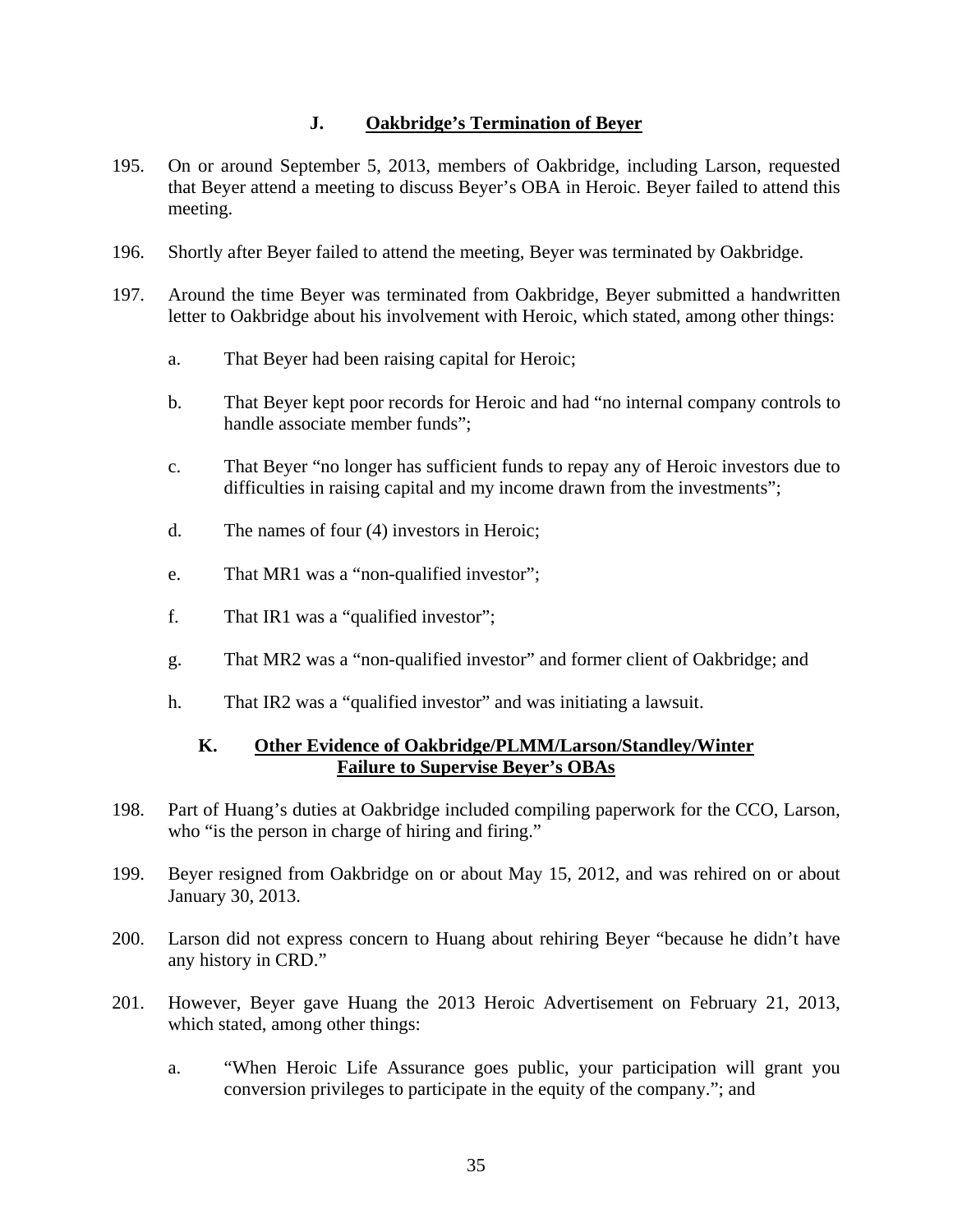- b. "Associate membership for Heroic Life Assurance are being offered from \$75,000 per parcel to a maximum of 100 parcels. Fraction memberships are available in increments of \$7,500."
- 202. By the time Beyer was rehired, Huang had developed a checklist of steps taken in the onboarding process. This included background checks by Oakbridge's vendors ADP and Paychex, which, according to Huang, only checked for court cases on applicants. PLMM also employed Beyer during his second employment period, and Larson was CCO of PLMM at all times relevant.
- 203. Other items on Huang's checklist included a driver's license check, credit reports, U5, W2, and 1099s.
- 204. The checklist did not include checking the Missouri Secretary of State's website to search for potential businesses with which the applicant was associated or searching for social media connected to the applicant.
- 205. Huang received criticism from Larson concerning the checklist because it "created a paper trail." With regard to the CCO signature section on the form, Huang said Larson "didn't like that in particular."
- 206. Huang said that Larson began an investigation on Beyer and Heroic only after receiving a telephone call from MR2 concerning MR2's investments in Heroic.
- 207. Larson believed that Heroic was "an insurance product not regulated by FINRA or the SEC, other than his required notification on the OBA, it was outside our jurisdiction and responsibility. It was under the jurisdiction of the Missouri Insurance Division."
- 208. Larson further stated that, "We do scan the internet with searches by broker's name. These searches are not recorded."

#### **L. Events after the Beyer Termination**

- 209. In or around June 13, 2014, FINRA suspended Beyer from association with any brokerdealer for failing to respond to FINRA's request for information.
- 210. Despite all the information available to Oakbridge, Larson, Standley and Winter regarding Beyer and Heroic dating back to 2011, in a September 4, 2013 letter from Larson to FINRA, Larson stated, in his capacity as CCO of Oakbridge, among other things:
	- a. "It was our understanding that Mr. Beyer was just an agent for Heroic, and that Heroic had become inactive. . .":
	- b. "We did not know that he was an owner. We had no idea if he was nor did we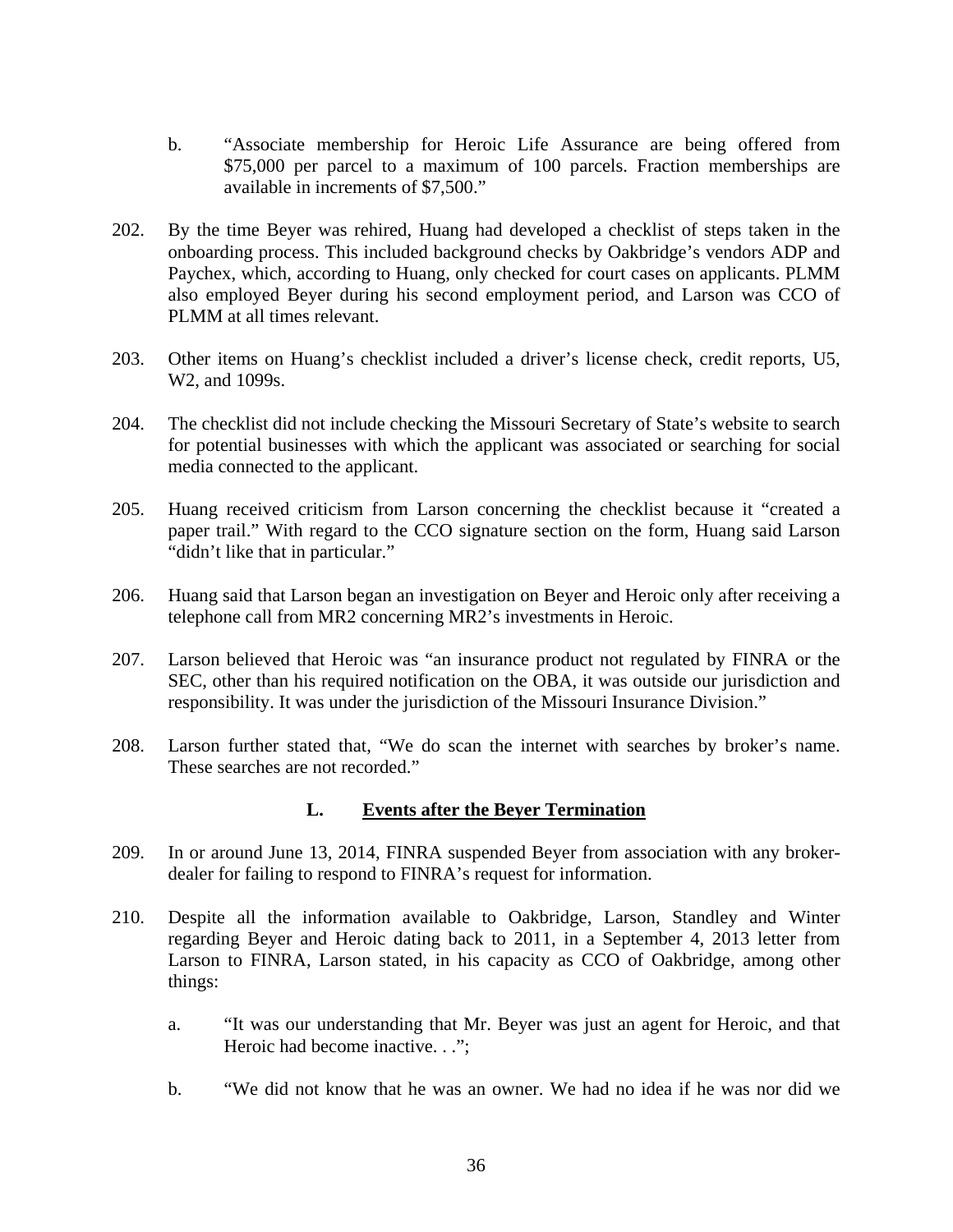know of his activities with Heroic. . .";

- c. "As we were unaware of his activities at Heroic we did not know of solicitation activities. Because we were not aware, we took no action. . .";
- d. "Not getting approval breached policy. Again, he was not terminated for outside business activity but for failure to cooperate in an investigation as to rumors of improper activities. . ."; and
- e. "Many of our associates do life insurance business separate from any oversight by Oakbridge as this activity falls under the supervision of the general agent and the states."
- 211. Despite all the information available to Oakbridge, PLMM, Larson, Standley, and Winter regarding Beyer and Heroic dating back to 2011, in a July 15, 2014 letter from Larson to FINRA concerning Beyer, Larson stated, in his capacity as CCO of Oakbridge, among other things:
	- a. That MR2's "purchase of a non-variable life insurance product is outside our jurisdiction and responsibility to oversee"; and
	- b. That Beyer's "activities with Heroic were insurance related and outside our scope of supervision."
- 212. On or about October 8, 2014, Beyer was indicted by the United States government on one count of wire fraud and one count of unlawful monetary transactions.
- 213. On or about May 18, 2015, the Commissioner issued an Order to Cease and Desist and Order to Show Cause why Restitution, Civil Penalties, and Costs Should not be Imposed ("Beyer Order") for, among other things, offering and selling unregistered securities and engaging in fraud in the securities industry. Beyer's actions giving rise to the Findings of Fact and Conclusions of Law in the Beyer Order would constitute dishonest and unethical practices in the securities industry and would therefore authorize the Commissioner and/or the Administrative Hearing Commission to condition, limit, and/or suspend the securities registration of Beyer, censure, bar, and/or impose a civil penalty on Beyer.
- 214. On or about September 30, 2015, the Commissioner issued a Final Order to Cease and Desist and Order Awarding Restitution, Costs, and Civil Penalties against Beyer and Heroic for, among other things, offering and selling unregistered securities and engaging in fraud in the securities industry.

## **II. COMMISSIONER'S DETERMINATION AND FINDINGS**

## **Count 1**

#### **Section 409.4-412(d)(9) - Multiple Violations of Failure to Supervise Regarding Beyer**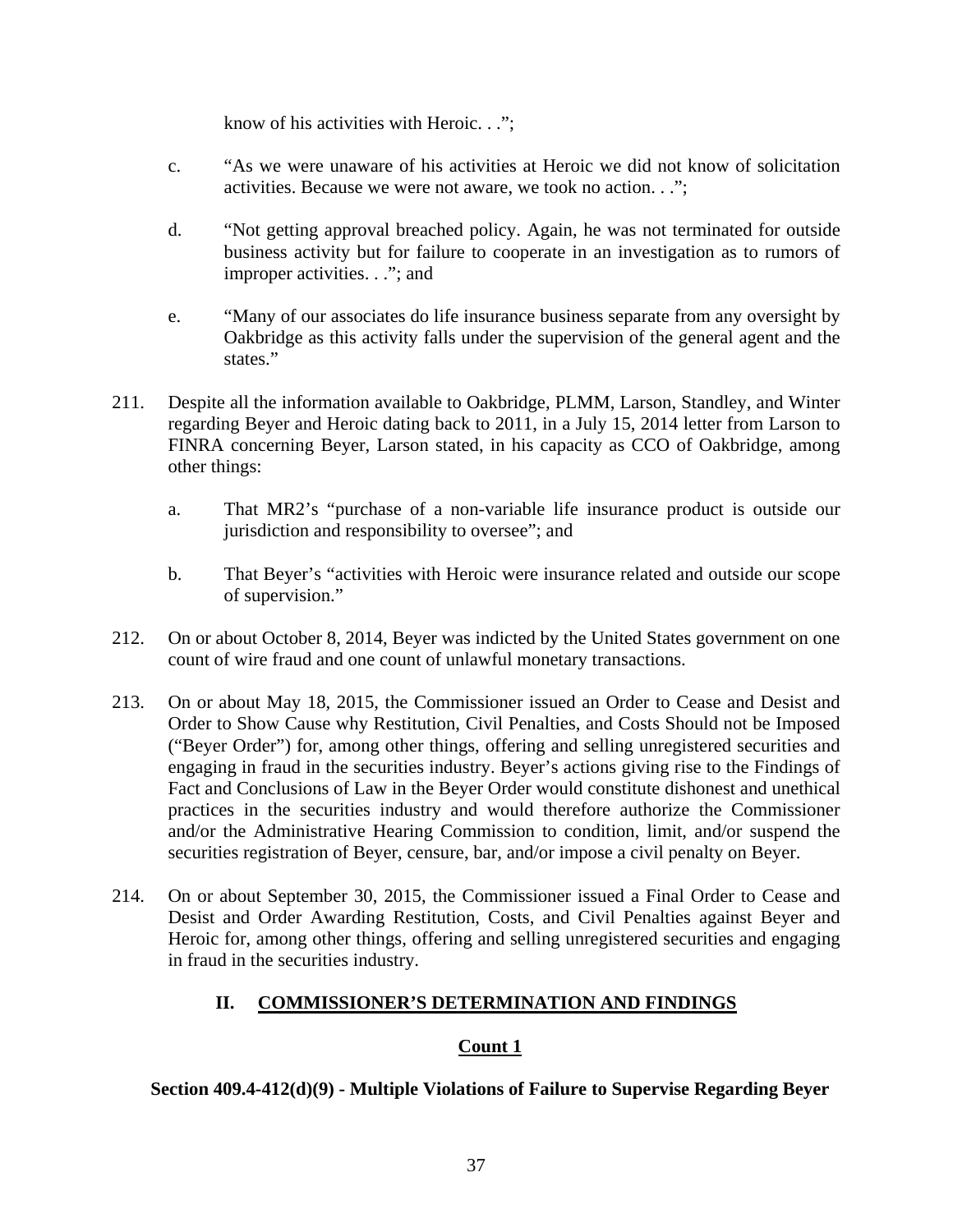#### **and Heroic (Oakbridge, PLMM, Larson, Standley, and Winter)**

- 215. **THE COMMISSIONER DETERMINES THAT** Respondents Oakbridge, PLMM, Larson, Standley, and Winter failed to reasonably supervise Beyer.
- 216. Larson was Beyer's supervisor while Beyer was registered as an agent with Oakbridge. Standley also served as Beyer's *de facto* supervisor and was responsible for Beyer being rehired by Oakbridge in March of 2013. Winter similarly played a supervisory role at Oakbridge insofar as she was responsible for the hiring and discipline of agents at Oakbridge. Winter, as President of PLMM, also was Beyer's supervisor when he was registered at PLMM. Larson, as CCO of PLMM, was also Beyer's supervisor at PLMM. Each of these Respondents had the requisite degree of responsibility, ability and/or authority to affect Beyer's conduct and prevent Oakbridge clients from losing money on Beyer's OBA Heroic.
- 217. Beyer committed violations of the securities laws while registered as an agent at Oakbridge and a representative at PLMM. These violations included, among other things, the following:
	- a. Multiple violations of offering and selling unregistered, non-exempt securities (Heroic investments); and
	- b. Multiple violations of making an untrue statement, omitting to state material facts and engaging in an act, practice, or course of business that would operate as a fraud or deceit upon another person in connection with the offer or sale of a security (promising 10% return, 8% yearly interest, and guaranteeing principal related to Heroic investment).
- 218. Oakbridge, PLMM, Larson, Standley, and Winter shared in the responsibility to take appropriate action to supervise Beyer's OBAs and prevent Beyer's misconduct. Respondents, among other things, had a duty to reasonably investigate Beyer's OBA.
- 219. Oakbridge, PLMM, Larson, Standley, and Winter's actions were not reasonable. To wit, Respondents failed to investigate Beyer's OBA Heroic, despite having the opportunity to do so before approving it.
- 220. Oakbridge, PLMM, Larson, Standley, and/or Winter did not act sensibly, delayed taking action, and their responses were not proper. These supervisory failures included, among other things, the following:
	- a. Not reasonably investigating Beyer's February 7, 2012 OBA Disclosure, despite the meaning of his disclosure being unclear at least insofar as he stated he was in "sales" of "fixed life products," which neither Larson nor Standley understood;
	- b. Not reasonably investigating the Heroic Facebook Page that, on February 25, 2012, stated: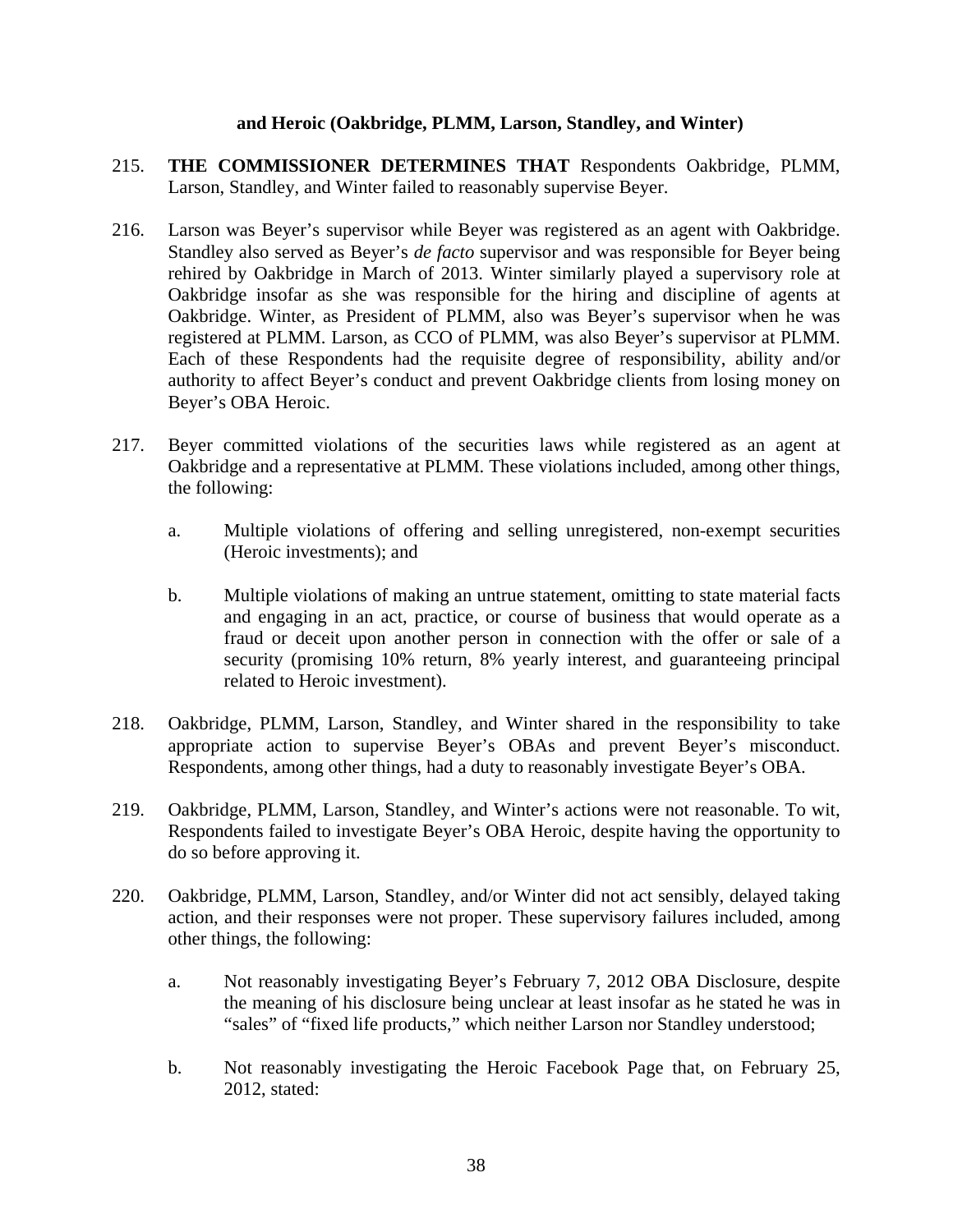- i. That Heroic's website was http://hlac.org;
- ii. That that Heroic and/or the affiliated Foundation was a "Heroic Entrepreneur Reproduction Operation";
- iii. That Heroic and/or the affiliated Foundation would be hosting at least one "entrepreneurship class";
- iv. The "products" of "Building bridges between businesses and entrepreneurs, life coaching, continued support and education"; and
- v. "[Heroic] Foundation is dedicated to helping entrepreneurs and business owners build Enterprises that will continue to grow and emerge…"
- c. Not reasonably investigating a May 2012 Heroic advertisement that stated, among other things:
	- i. "Do you know anyone Heroic? We need heroines and heroes";
	- ii. "Grand Opening and Entrepreneurship Course" scheduled for Tuesday, February 7; and
	- iii. "Heroic Entrepreneur Reproduction Operation."
- d. Not reasonably investigating the Heroic website that, from at least February 2012 through June 2, 2013, stated, among other things:
	- i. That Heroic had an office address of 255 Marshall Road, Suite 200, Valley Park, Missouri 63088;
	- ii. Heroic "is a company committed to doing the right thing";
	- iii. "[W]e invite you to become an associate member in our company";
	- iv. "For a one-time investment, you receive an annual 8% dividend (payable every year in February) and a stock conversion privilege";
	- v. "This translates into an additional, reliable stream of income every year to help support your family—and your business and investment efforts";
	- vi. "By offering a good product and educational and coaching opportunities we dedicate ourselves to your personal and professional success";
	- vii. "…[I]f you purchase our 20-year Heroic Life Assurance Policy in the amount of \$1 Million, and you die within those 20 years, just like life insurance, your beneficiary would receive the \$1 Million benefit.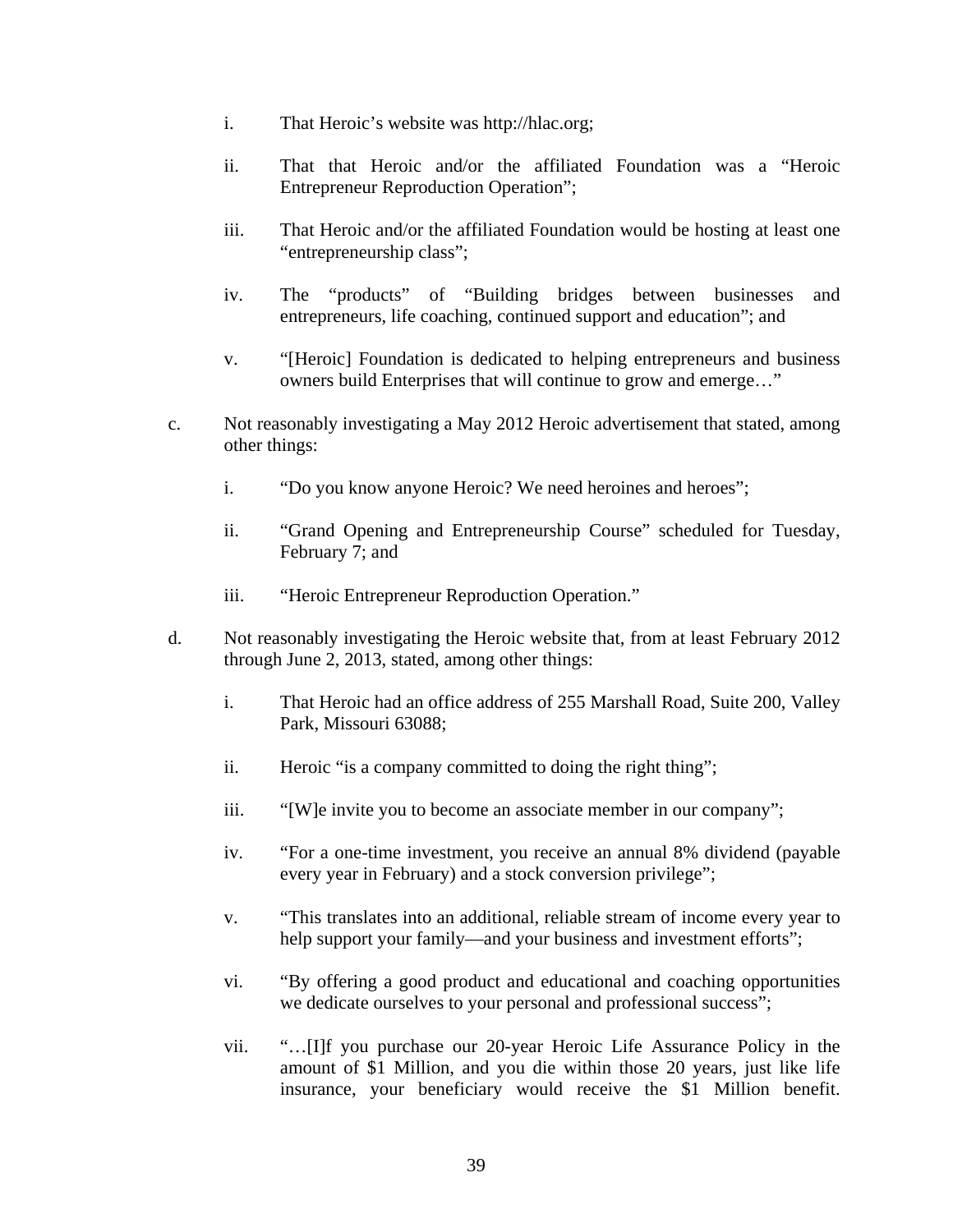However, unlike life insurance, should you survive the next 20 years and pass away at 101, your beneficiary will still receive a death benefit in the amount you paid into the product as premiums during those years";

- viii. "Some of our affiliate partners include the Innovative Concept Academy, Knights of Columbus, Millionaires for Jesus, Connections for Success, Absolute Barter, Networking Plus, The Kauffman Foundation, and several Angel Groups throughout the United States";
- ix. "Q: What is required if I decide to invest in The Heroic Life Assurance Company? A: TBD. You can be involved as you would like. Many of our associate members like receiving business and company updates, others just wanted to contribute and receive the yearly dividend check"; and
- x. "All investment funds will be invested according to MO's government laws to provide capital for product benefits and other company costs."
- e. Not investigating Beyer's and/or Heroic's LinkedIn and Gust.com Pages that, as of February 2012 (LinkedIn) and August 9, 2012 to November 21, 2014 (Gust.com), stated, among other things:
	- i. That Beyer was a "Founder/Missionary" of Heroic from December 2011 through the present;
	- ii. That Beyer's job functions with Heroic consisted of "Assuring Beneficial Life, Health, Wellness, and Integrity Results by engaging in Economic Development Missions Work promoting Entrepreneurship, Family Life, and Faith";
	- iii. That Beyer served as a "National Financial Specialist" with Washington National Insurance Company from April 2009 through December 2011;
	- iv. That Beyer was working on an "Assurance Capital Campaign" project since February 2012 in order to raise "\$11,201,971 to fund the risk pool and launch our revolutionary life assurance product";
	- v. That "[w]e believe in integrating the life, work, health & wellness of our associates and entrepreneurs";
	- vi. That "[t]he [Heroic] Foundation is dedicated to helping entrepreneurs and business owners build Enterprises that will continue to grow and emerge, focusing on Integrity, Assurance, and Prosperity";
	- vii. That Heroic "[a]ssure[s] the integrity of your Life and Work through us!";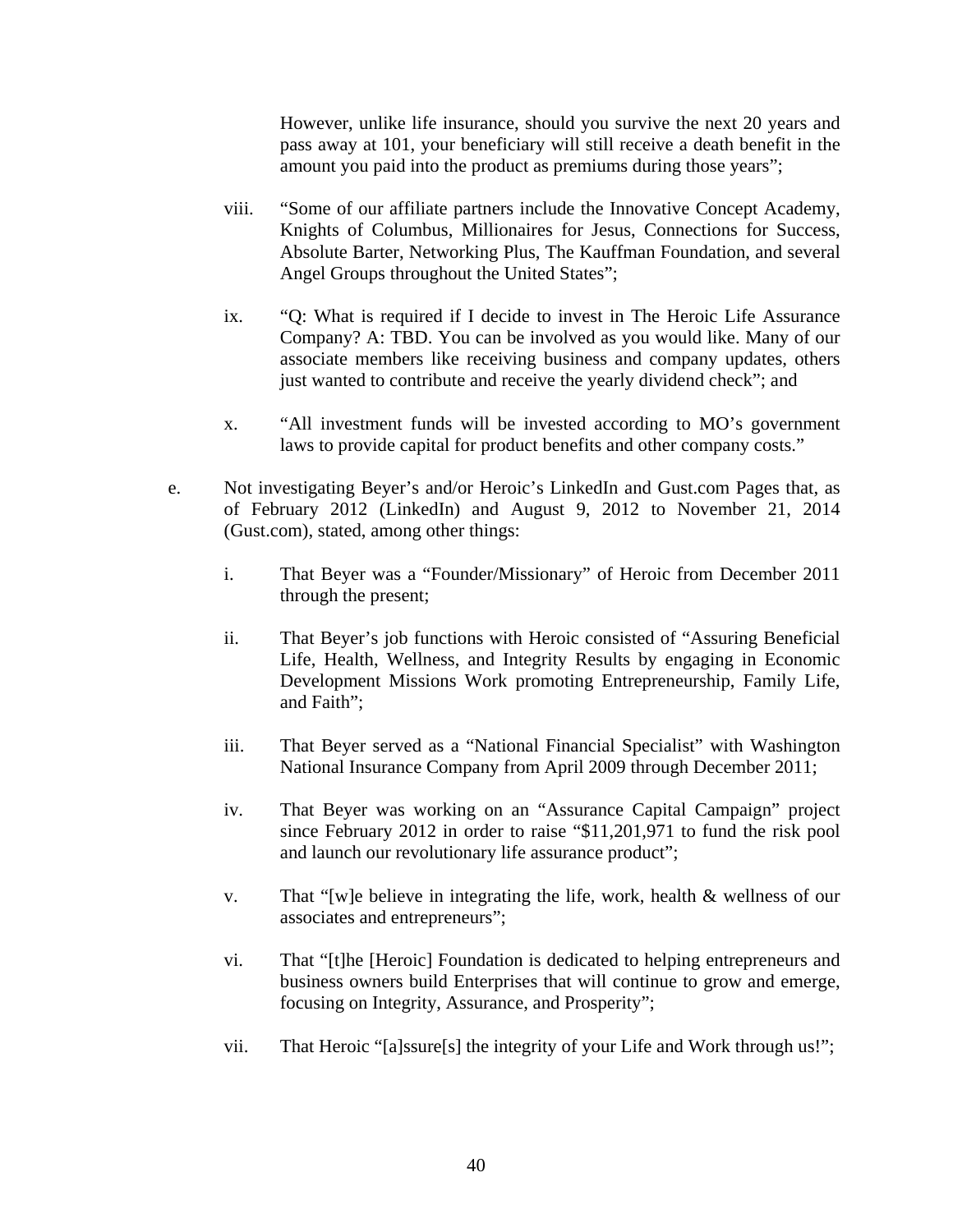- viii. That "[t]here is the opportunity to…qualify to join an angel group of entrepreneurs by completing this course and actively transforming you and your company.";
- ix. That Beyer was the "Chief Executive Officer" of Heroic;
- x. That a person named "Jesus Cristobal" was the "Entrepreneurship Executive";
- xi. That the "stage" of the company was "Product in Development";
- xii. That the industry of the company was "financial services";
- xiii. That the location of the company was "Afton, MO, US";
- xiv. That the company was founded in December 2011;
- xv. The home website for Heroic; and
- xvi. The names of MR1 and IR2 as "previous investors."
- f. Not requesting that Beyer provide Oakbridge the 2012 Heroic Advertisement or any documentation pertaining to Beyer's OBAs, despite Larson not understanding what the nature of Heroic was;
- g. Not requesting a Form W2 or Form 1099 from Beyer pertaining to Beyer's OBAs;
- h. Not reviewing Beyer's background check;
- i. Not conducting a reasonable investigation into Beyer and his OBA Heroic when Beyer was rehired by Oakbridge on January 30, 2013, which would have shown a past forgery, termination from Beyer's insurance company, five tax liens, three debt collection matters, and that Beyer also was subject to an action involving a revocation of Beyer's driver's license by the Missouri Director of Revenue;
- j. Not reviewing Beyer's credit history prior to rehiring Beyer in January 2013;
- k. Not reviewing Beyer's background check prior to rehiring Beyer in January 2013; and
- l. Not investigating Beyer's OBA Heroic via internet searches or otherwise, any of which would have revealed the above information, prior to rehiring Beyer in January 2013.
- 221. Respondents Oakbridge, PLMM, Larson, Standley, and/or Winter failed to reasonably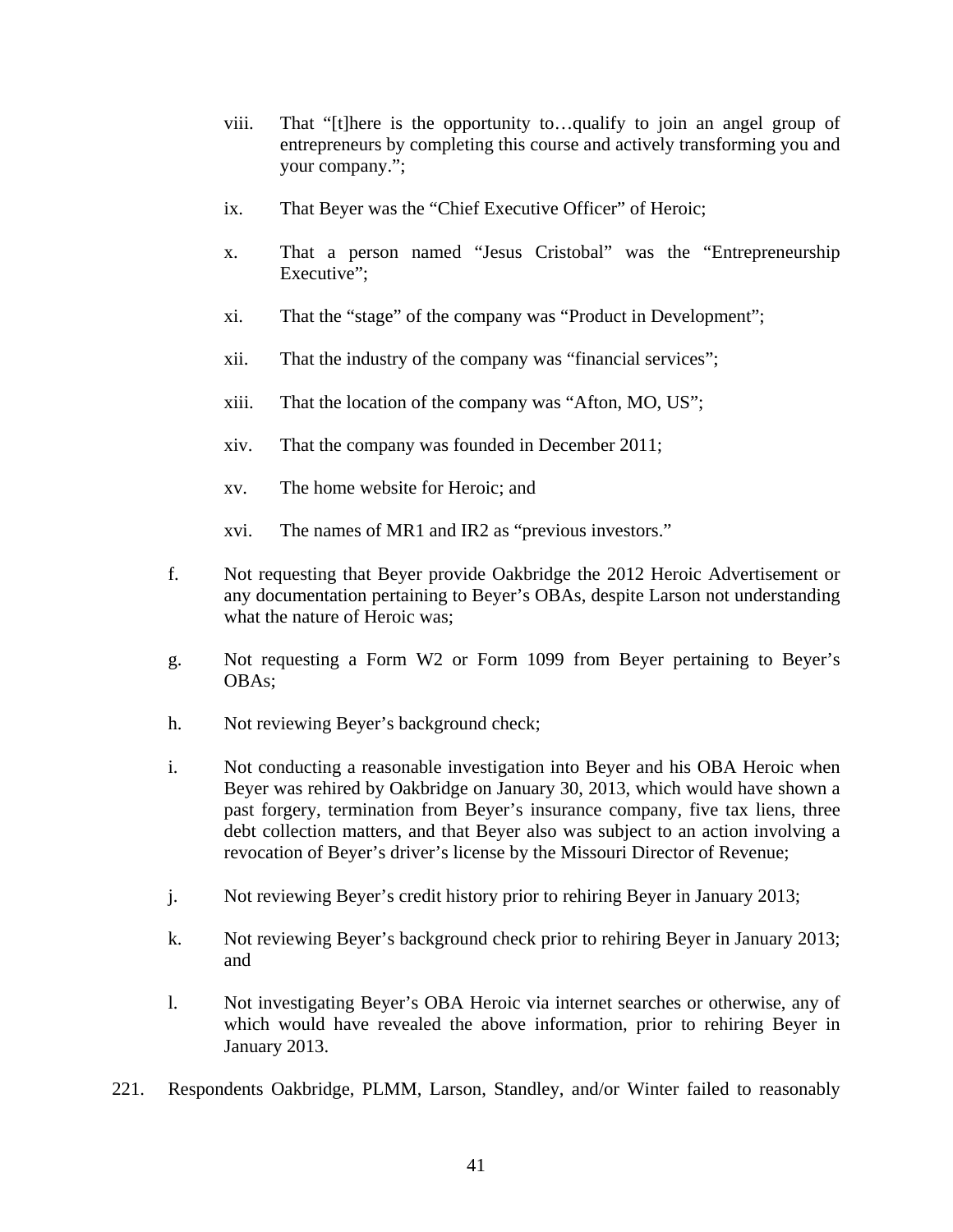supervise Beyer in violation of Section  $409.4-412(d)(9)$ , RSMo. (Cum. Supp. 2013).<sup>1</sup>

222. Respondents Oakbridge's, PLMM's, Larson's, Standley's, and/or Winter's failure to reasonably supervise Beyer constitutes grounds to censure, impose a bar, and/or impose a civil penalty and is subject to the Commissioner's authority under Section 409.4-412.

## **Count 2**

## **Section 409.5-501 - Multiple Violations of Materially Aiding Fraud and/or Engaging in an Act, Practice, or Course of Business that Would Operate as a Fraud or Deceit Upon Another Person in Connection with the Offer, Sale, or Purchase of a Security Regarding Supervisory Policies and Procedures in Place Regarding OBAs (Oakbridge, PLMM, Larson, Standley, and Winter)**

- 223. **THE COMMISSIONER FURTHER DETERMINES THAT** Respondents Oakbridge, PLMM, Larson, Standley, and Winter materially aided Beyers' conduct in violation of Section 409.5-501.
- 224. In connection with the purchase or sale of the Heroic unregistered, non-exempt security, Beyer made the above-referenced untrue statements of material fact, omitted to state material facts necessary in order to make the statements made, in light of the circumstances under which they were made, not misleading or engaged in an act, practice, or course of business that would operate as a fraud or deceit upon another person.
- 225. Respondents Oakbridge, PLMM, Larson, Standley, and/or Winter materially aided Beyer and Heroic's conduct by having such substandard supervisory policies and procedures that Beyer affirmatively disclosed his fraudulent scheme, but Respondents failed to conduct a reasonable investigation of the OBA and allowed Beyer to defraud investors, some of whom were Oakbridge clients.
- 226. In addition, Respondents Oakbridge, PLMM, Larson, Standley, and/or Winter failed to follow even the substandard supervisory policies and procedures that existed at Oakbridge and PLMM, which also facilitated Beyer defrauding investors, some of whom were Oakbridge clients.
- 227. Respondents Oakbridge, PLMM, Larson, Standley, and/or Winter materially aided Beyer and Heroic's conduct in violation of Section 409.5-501.
- 228. Respondents Oakbridge's, PLMM's, Larson's, Standley's, and/or Winter's conduct in violation of Section 409.5-501 constitutes an illegal act, practice, or course of business, and such conduct is, therefore, subject to the Commissioner's authority under Section 409.6-604.

 $\overline{a}$ 

 $1$  Unless otherwise noted, all statutory references are to the 2013 cumulative supplement of the Revised Statutes of Missouri.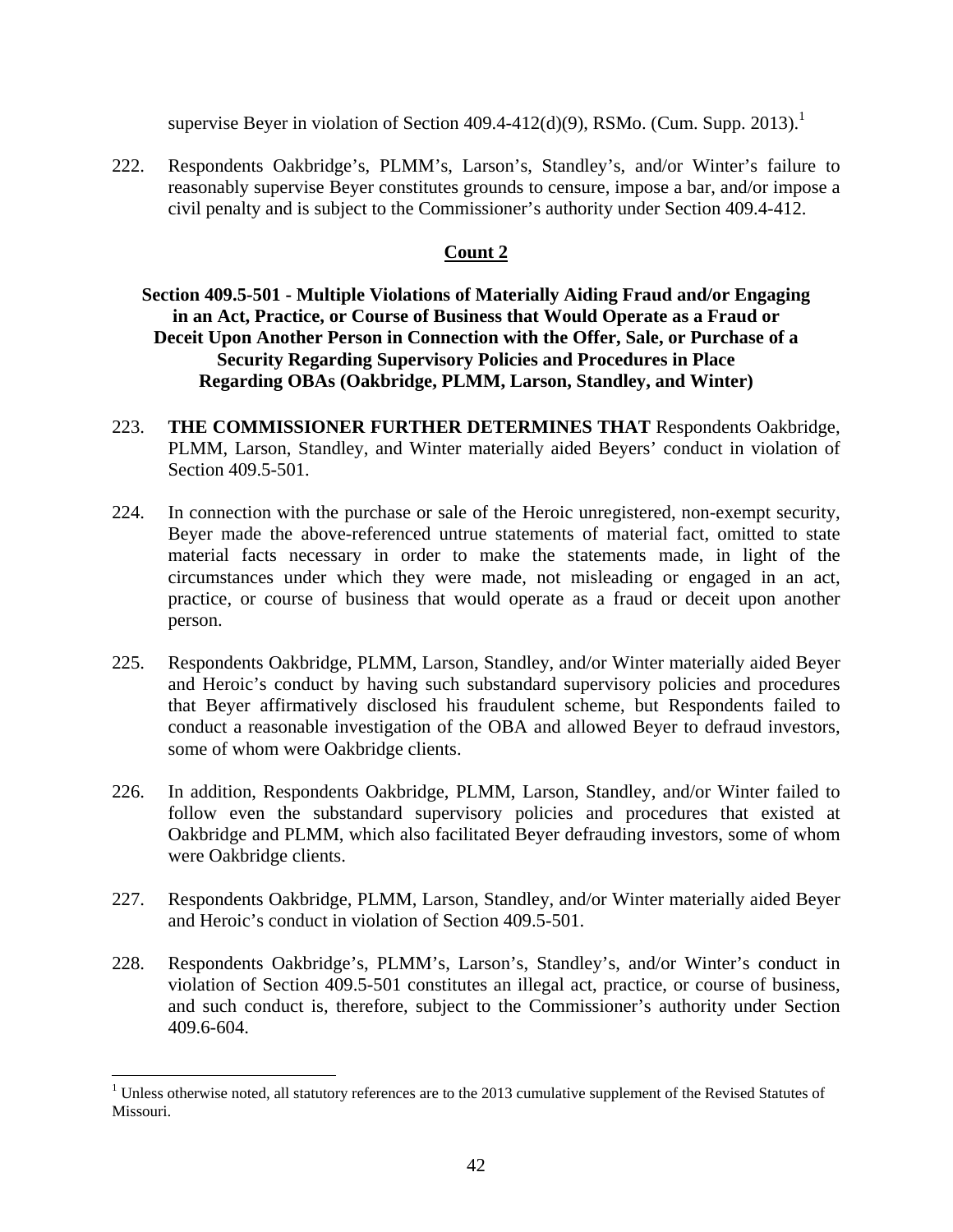## **Count 3**

### **Section 409.4-412(d)(13) - Multiple Violations of Dishonest and Unethical Practices Regarding Unsuitable Sales of Reverse Convertible Products (Oakbridge, Larson, and Standley)**

- 229. **THE COMMISSIONER FURTHER DETERMINES THAT** Respondents Oakbridge, Larson, and Standley engaged in dishonest and unethical practices in the securities business in the State of Missouri by, among other things, the following:
	- a. Making unsuitable sales of Recons to multiple Oakbridge clients in that client accounts were over-concentrated in Recons;
	- b. Exercising discretion in client accounts where Respondents did not have discretionary authority to make unsuitable sales of Recons to multiple Oakbridge clients; and
	- c. Obligating clients to purchase Recons prior to disclosing the final terms of the Recons.
- 230. Respondents Larson and Standley were registered as agents in the State of Missouri at the time these activities occurred. Respondent Oakbridge was registered as a broker-dealer in the State of Missouri at the time these activities occurred.
- 231. Respondents Oakbridge, Larson, and Standley committed multiple violations of Section 409.4-412(d)(13) by making unsuitable sales of Recons, exercising discretion in nondiscretionary accounts, and selling Recons to clients without informing the clients as to the final terms of the Recons.
- 232. Respondent Oakbridge's, Larson's, and Standley's dishonest and unethical activities constitute grounds to censure, impose a bar, and/or impose a civil penalty and such conduct is, therefore, subject to the Commissioner's authority under Section 409.4-412.

## **Count 4**

## **Section 409.4-406 - Multiple Violations of Failure to Timely Update Uniform Application Information Regarding Ownership of Oakbridge and PLMM (Oakbridge, PLMM, Larson, Standley, and Winter)**

- 233. **THE COMMISSIONER FURTHER DETERMINES THAT** Oakbridge and PLMM, through their respective control persons Larson, Standley, and Winter, filed at least 31 filings containing inaccurate or out of date information regarding the ownership of Oakbridge and PLMM.
- 234. These inaccurate or out of date filings were submitted to the Commissioner over the course of more than three years.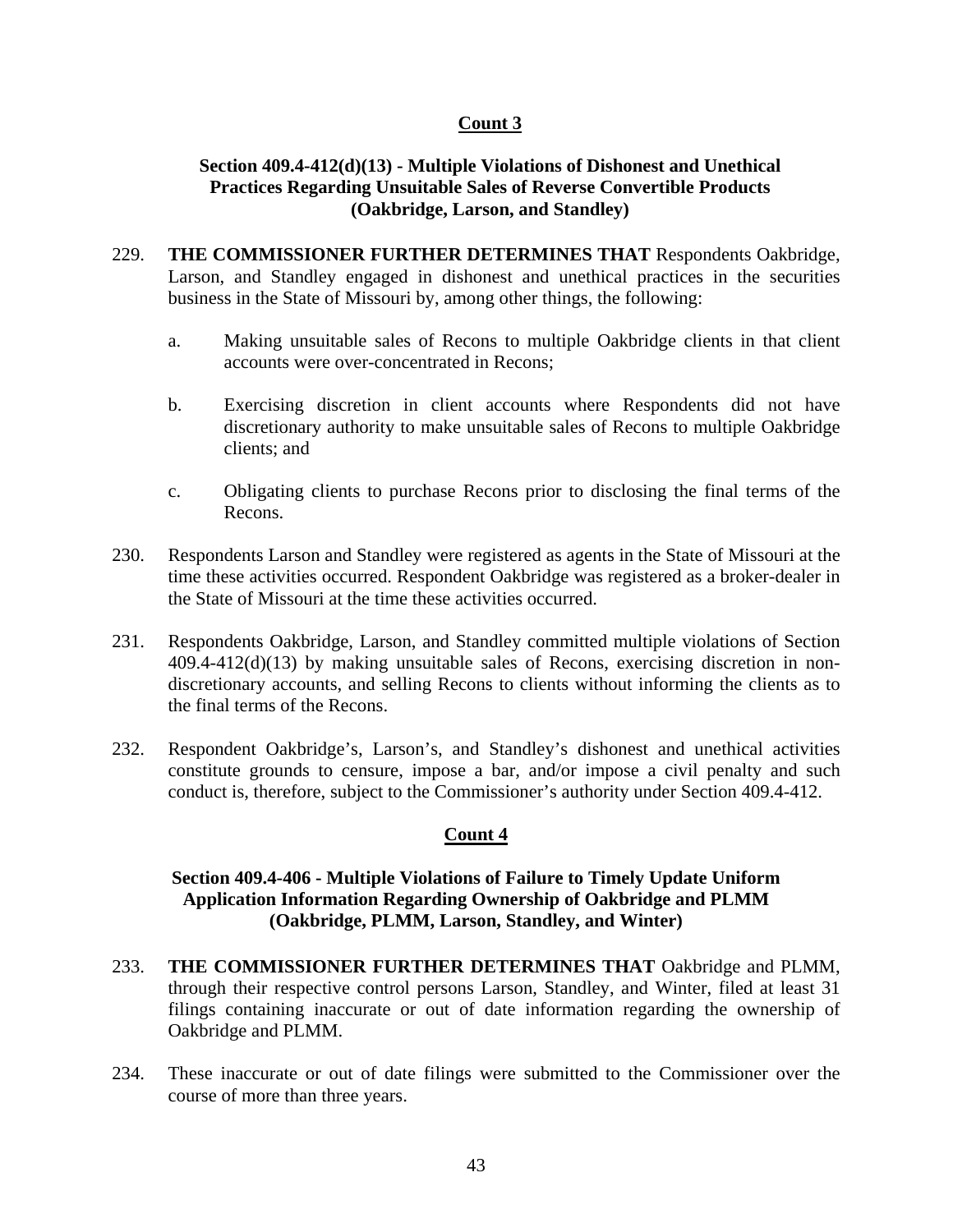- 235. As such, Respondents Oakbridge, PLMM, Larson, Standley, and Winter failed to timely update their uniform application information to accurately reflect the ownership, supervisory, and control person structure at both Oakbridge and PLMM in violation of Section 409.4-406(b).
- 236. Respondents Oakbridge's, PLMM's, Larson's, Standley's, and Winter's conduct constitutes multiple violations of Section 409.4-406(b) and such conduct is, therefore, subject to the Commissioner's authority under Section 409.6-604.

### **Count 5**

#### **Section 409.5-505 - Multiple Violations of Making or Causing to be Made False or Misleading Statements (Oakbridge, PLMM, Larson, Standley, and Winter)**

- 237. **THE COMMISSIONER FURTHER DETERMINES THAT** Respondents Oakbridge, PLMM, Larson, Standley and Winter made or caused to be made, in a record that is used in an action or proceeding or filed under the Missouri Securities Act of 2003 ("Act"), a statement that, at the time and in the light of the circumstances under which it is made, was false or misleading in a material respect.
- 238. The State of Missouri approved Oakbridge's and PLMM's uniform applications for registration with the State of Missouri on January 3, 2012 and January 13, 2011 respectively.
- 239. Since the dates Missouri approved their applications, Oakbridge and PLMM respectively made 23 and 8 amendments to their applications, disclosing any number of changes in the supervisory structure of the firm, among other things.
- 240. Not until January 6, 2016, in the case of Oakbridge, or May 26, 2015, in the case of PLMM, did anyone at the aforementioned entities make amendments disclosing the true ownership structure at the firms. Specifically, PLMM's Form ADV and Oakbridge's Form BD indicated that Larson and Standley were 50-50 owners of both firms when, in fact, Winter provided initial capital for the purchase of Oakbridge in exchange for a 1/3 ownership interest and, separately, purchased a 1/3 ownership in PLMM from Standley and Larson.
- 241. At no point did Oakbridge make changes to its response to the question of whether any other person provided contingent funding for Oakbridge when, in fact, Winter provided initial capital for the firm in exchange for a 1/3 ownership interest.
- 242. Respondents Oakbridge, PLMM, Larson, Standley, and Winter made or caused to be made, in a record that is used in an action or proceeding or filed under the Act, a statement that, at the time and in the light of the circumstances under which it is made, false or misleading in a material respect in violation of Section 409.5-505.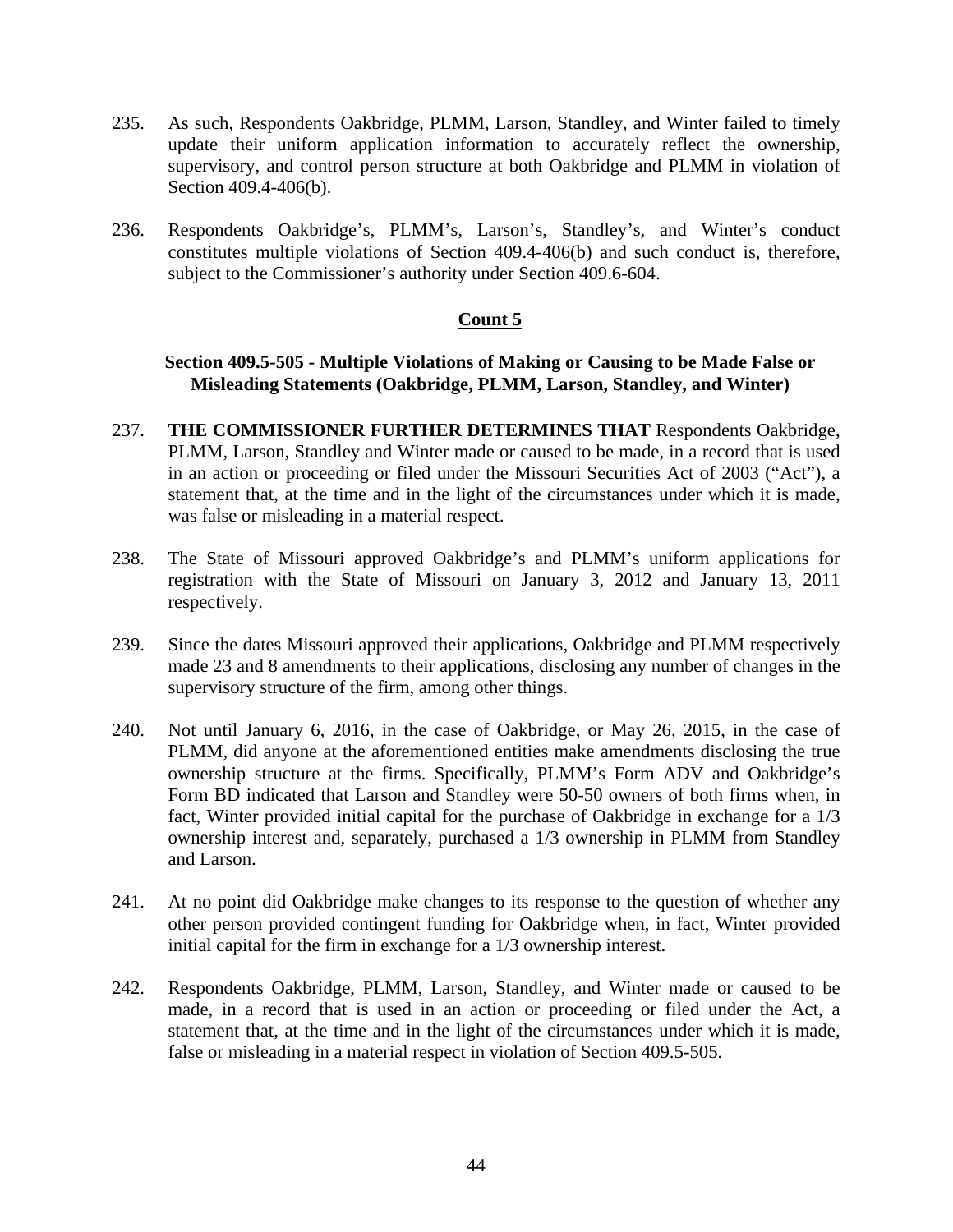243. Respondents Oakbridge's, PLMM's, Larson's, Standley's, and Winter's conduct in violation of Section 409.5-505 constitutes an illegal act, practice, or course of business and such conduct is, therefore, subject to the Commissioner's authority under Section 409.6-604.

## **Count 6**

## **Section 409.4-412(d)(1) - Multiple Violations of Filing an Application for Registration that was Incomplete in Any Material Respect or Contained a Statement that was False or Misleading with Respect to a Material Fact (Oakbridge, PLMM, Larson, Standley, and Winter)**

- 244. **THE COMMISSIONER FURTHER DETERMINES THAT** Respondents Oakbridge, PLMM, Larson, Standley, and Winter filed an application for registration in Missouri, which, as of the effective date of registration was incomplete in any material respect or contained a statement that, in light of the circumstances under which it was made, was false or misleading with respect to a material fact.
- 245. The State of Missouri approved Oakbridge's and PLMM's uniform applications for registration with the State of Missouri on January 3, 2012 and January 13, 2011 respectively.
- 246. Since the dates Missouri approved their applications, Oakbridge and PLMM respectively made 23 and 8 amendments to their applications, disclosing any number of changes in the supervisory structure of the firm, among other things.
- 247. Not until January 6, 2016, in the case of Oakbridge, or May 26, 2015, in the case of PLMM, did anyone at the aforementioned entities make amendments disclosing the true ownership structure at the firms. Specifically, PLMM's Form ADV and Oakbridge's Form BD indicated that Larson and Standley were 50-50 owners of both firms when, in fact, Winter provided initial capital for the purchase of Oakbridge in exchange for a 1/3 ownership interest and, separately, purchased a 1/3 ownership in PLMM from Standley and Larson.
- 248. At no point did Oakbridge make changes to its response to the question of whether any other person provided contingent funding for Oakbridge when, in fact, Winter provided initial capital for the firm in exchange for a 1/3 ownership interest.
- 249. Respondents Oakbridge, PLMM, Larson, Standley, and Winter filed applications for registration in this state under the Act within the previous ten years, which, as of the effective date of registration or as of any date after filing in the case of an order denying effectiveness, was incomplete in any material respect or contained a statement that, in light of the circumstances under which it was made, was false or misleading with respect to a material fact in violation of Section 409.4-412(d)(1).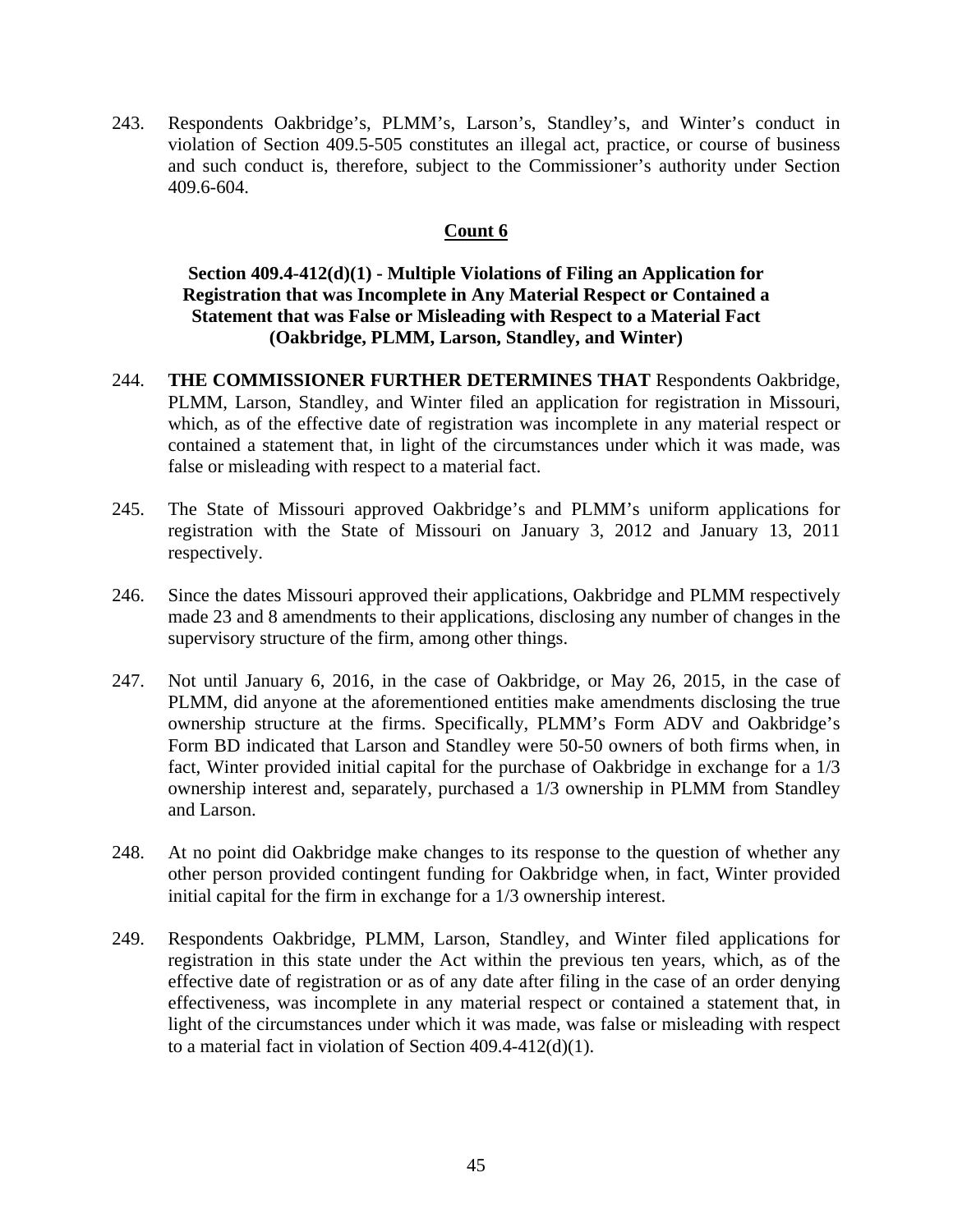250. Respondents Oakbridge's, PLMM's, Larson's, Standley's, and Winter's conduct in violation of Section 409.4-412(d)(1) constitutes grounds to censure, impose a bar, and/or impose a civil penalty and such conduct is, therefore, subject to the Commissioner's authority under Section 409.4-412.

## **Count 7**

### **Section 409.4-412(d)(2) - Multiple Violations of Willful Failure to Comply with the Missouri Securities Act (Oakbridge, PLMM, Larson, Standley, and Winter)**

- 251. **THE COMMISSIONER FURTHER DETERMINES THAT** Respondents Oakbridge, PLMM, Larson, Standley, and Winter willfully violated or willfully failed to comply with the Act.
- 252. The State of Missouri approved Oakbridge's and PLMM's uniform applications for registration with the State of Missouri on January 3, 2012 and January 13, 2011 respectively.
- 253. Since the dates Missouri approved their applications, Oakbridge and PLMM respectively made 23 and 8 amendments to their applications, disclosing any number of changes in the supervisory structure of the firm, among other things.
- 254. Not until January 6, 2016, in the case of Oakbridge, or May 26, 2015, in the case of PLMM, did anyone at the aforementioned entities make amendments disclosing the true ownership structure at the firms. Specifically, PLMM's Form ADV and Oakbridge's Form BD indicated that Larson and Standley were 50-50 owners of both firms, when, in fact, Winter provided initial capital for the purchase of Oakbridge in exchange for a 1/3 ownership interest and, separately, purchased a 1/3 ownership in PLMM from Standley and Larson.
- 255. At no point did Oakbridge make changes to the question of whether any other person provided contingent funding for Oakbridge when, in fact, Winter provided initial capital for the firm in exchange for a 1/3 ownership interest.
- 256. Respondents willfully filed applications for registration in this state under the Act that were materially incomplete in violation of Section 409.4-412(d)(2).
- 257. Respondents Oakbridge's, PLMM's, Larson's, Standley's, and Winter's conduct in violation of Section 409.4-412(d)(1) constitutes grounds to censure, impose a bar, and/or impose a civil penalty and such conduct is, therefore, subject to the Commissioner's authority under Section 409.4-412.

## **Count 8**

## **Section 409.5-501 - Multiple Violations of Making an Untrue Statement, Omitting to State Material Facts, or Engaging in an Act, Practice, or Course of Business that**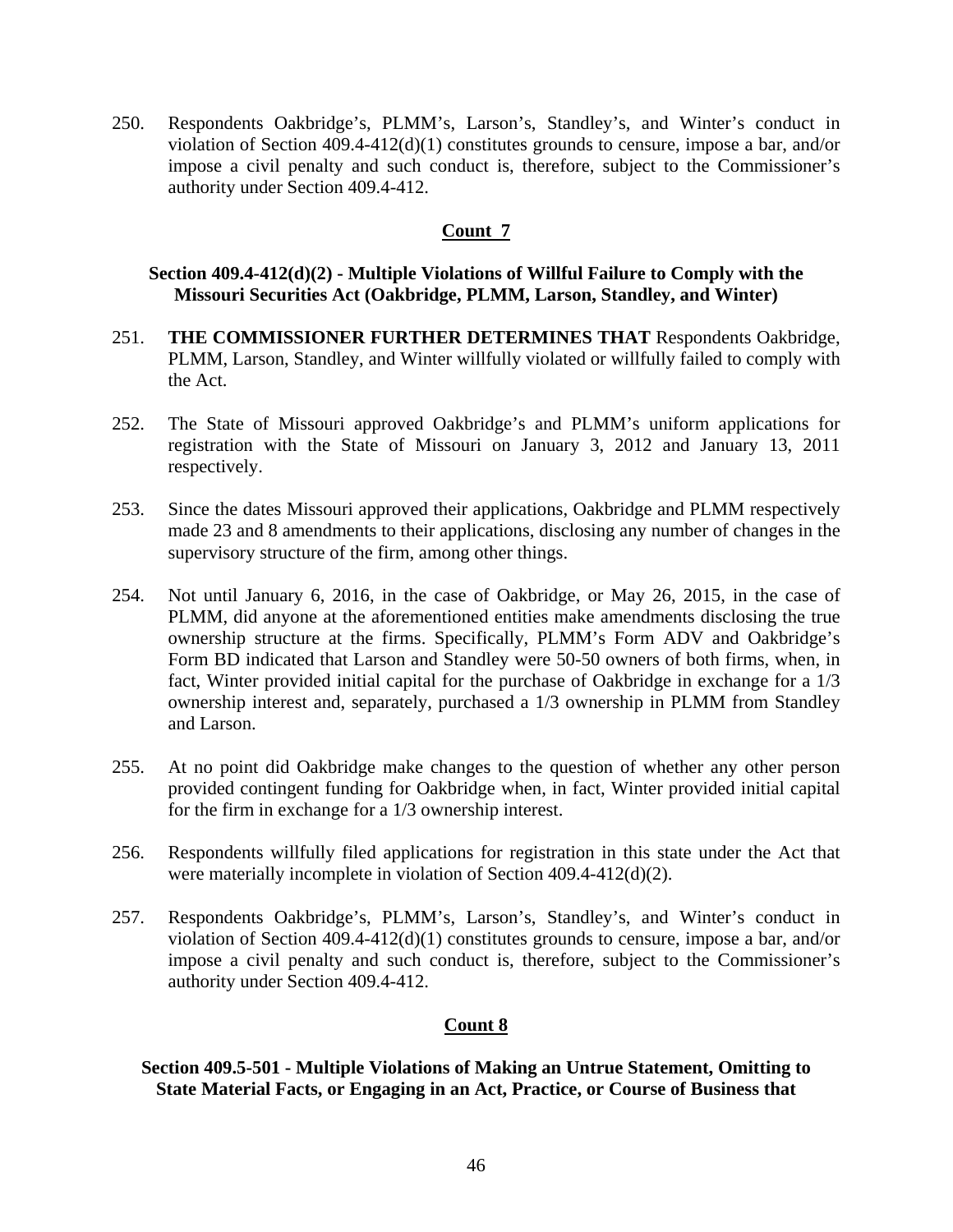**Would Operate as a Fraud or Deceit Upon Another Person in Connection with the Offer, Sale, or Purchase of a Security Regarding the Creation of Church Bond Market Values and Corresponding Statements (Oakbridge, Larson, and Standley)** 

- 258. **THE COMMISSIONER FURTHER DETERMINES THAT** in connection with the offer, sale or purchase of a security, Respondents Oakbridge, Standley, and Larson made an untrue statement of material fact, omitted to state material facts necessary in order to make the statements made, in light of the circumstances under which they were made, not misleading, and/or engaged in an act, practice, or course of business that would operate as a fraud or deceit upon another person by generating valuations for the church bonds Oakbridge clients' owned for which there was no secondary market and, therefore, no market price, and then generating supplemental statements or updates that purported to show the overall value of the clients' portfolio.
- 259. Generating valuations and supplemental statements or updates was a concerted and conscious effort to lull Oakbridge clients into staying at Oakbridge by giving the clients a false sense of comfort that their portfolios were worth more than RBC was reporting when, in fact, there was no secondary market for the bonds and, therefore, no market price for the bonds.
- 260. At the time Respondents Oakbridge, Standley, and Larson engaged in this conduct, at least one Oakbridge client who owned church bonds was over the age of 60 years old and was an elderly person as that term is defined under Section  $409.6-604(d)(3)(B)$ .
- 261. Respondents Oakbridge, Standley, and Larson made an untrue statement of material fact, omitted to state material facts necessary in order to make the statements made, in light of the circumstances under which they were made, not misleading, and/or engaged in an act, practice, or course of business that would operate as a fraud or deceit upon another person in violation of Section 409.5-501.
- 262. Respondents Oakbridge's, Standley's, and Larson's conduct in violation of Section 409.5-501 constitutes engaging in an illegal act, practice, or course of business, and such conduct is, therefore, subject to the Commissioner's authority under Sections 409.6-604.

## **Count 9**

## **Section 409.4-412(d)(13) – Multiple Violations of Dishonest and Unethical Practice Regarding the Creation of Church Bond Market Values and Corresponding Statements (Oakbridge, Larson, and Standley)**

263. **THE COMMISSIONER FURTHER DETEMINES THAT** Respondents Oakbridge, Larson, and Standley engaged in dishonest and unethical practices in the securities business in the State of Missouri by, among other things, over the course of more than a year, the following: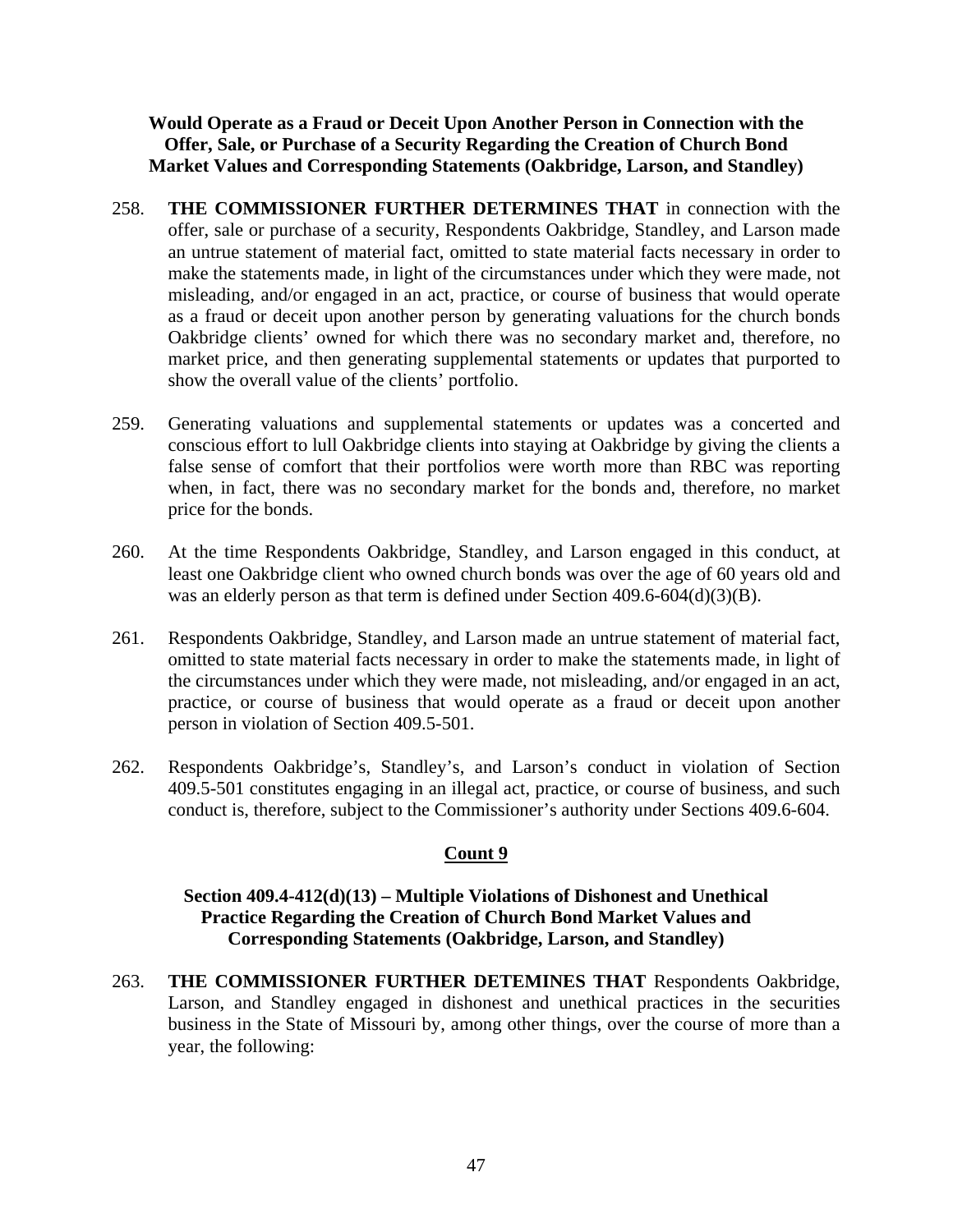- a. Creating valuations for church bonds held in Oakbridge client accounts that did not reflect the market price for the bonds;
- b. Generating supplemental statements or updates that informed Oakbridge clients of the valuation Respondents assigned to the bonds and the overall value of the client account, which was higher than the RBC statement because it included the artificial valuation of the church bonds; and
- c. Lulling Oakbridge clients as to the true value of the church bonds.
- 264. Respondents Larson and Standley were registered as agents in the State of Missouri at the time these activities occurred. Respondent Oakbridge was registered as a broker-dealer in the State of Missouri at the time these activities occurred.
- 265. Respondents Oakbridge, Larson, and Standley generated valuations for church bonds held in client accounts that did not reflect market prices of the bonds, generated supplemental statements or updates conveying those artificial valuations, and lulled Oakbridge clients as to the true value of the church bonds and the clients' portfolios in violation of Section 409.4-412(d)(13).
- 266. Respondents Oakbridge's, Larson's, and Standley's dishonest and unethical activities constitute grounds to censure, impose a bar, and/or impose a civil penalty and such conduct is, therefore, subject to the Commissioner's authority under Section 409.4-412.
- 267. This order is in the public interest and is consistent with the purposes of the Missouri Securities Act of 2003. See Section 409.6-605(b).

## **III. ORDER**

**NOW, THEREFORE,** it is hereby ordered that Respondents, their agents, employees and servants, and all other persons participating in or about to participate in the above-described violations with knowledge of this order be prohibited from violating or materially aiding in any violation of:

- A. Section 409.4-406 by failing to promptly file a correcting amendment if the information or record contained in an application filed under Section 409.4-406(a) is or becomes inaccurate or incomplete in a material respect;
- B. Section 409.5-501 by, in connection with the offer or sale of securities, making an untrue statement of a material fact or omitting to state a material fact necessary in order to make the statement made, in light of the circumstances under which it is made, not misleading or engaging in an act, practice, or course of business that operates or would operate as a fraud or deceit upon another person; and
- C. Section 409.5-505 by making or causing to be made, in a record that is used in an action or proceeding or filed under the Act, a statement that, at the time and in the light of the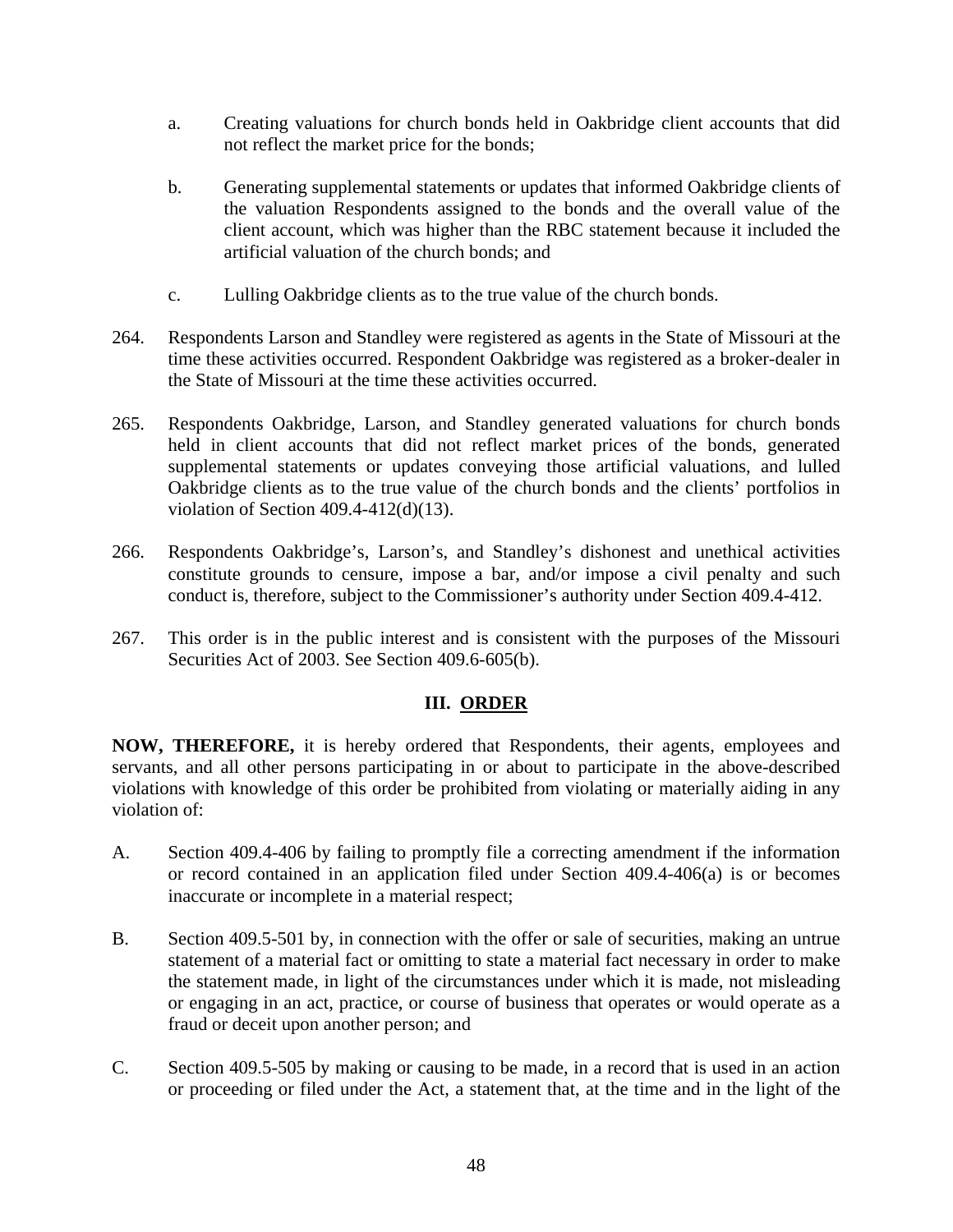circumstances under which it is made, is false or misleading in a material respect, or, in connection with the statement, to omitting to state a material fact necessary to make the statement made, in light of the circumstances under which it was made, not false or misleading.

## **IV. STATEMENT**

Pursuant to Section 409.6-604, the Commissioner hereby states that he will determine whether to grant the Enforcement Section's requests for:

- A. \$10,000 civil penalty against each Respondent for more than one violation of Section 409.5-501;
- B. \$10,000 civil penalty against each Respondent for more than one violation of Section 409.4-406;
- C. \$10,000 civil penalty against each Respondent for more than one violation of Section 409.5-505;
- D. An order against Respondents to pay restitution for any loss, including the amount of any actual damages that may have been caused by the conduct, and interest at the rate of 8% per year from the date of the violation causing the loss and/or disgorge any profits arising from the violation of Sections 409.4-406, 409.5-501, and 409.5-505, in a final order, unless Respondents request a hearing and show cause why this restitution or disgorgement should not be imposed; and
- E. An order against Respondents to pay the costs of the investigation in this proceeding, after a review of evidence of the amount submitted by the Enforcement Section.

Pursuant to Section 409.4-412, the Commissioner hereby states that he will determine whether to grant the Enforcement Section's requests for:

- A. \$50,000 civil penalty against each Respondent for several violations of Section 409.4-  $412(d)(1);$
- B. \$50,000 civil penalty against each Respondent for several violations of Section 409.4-  $412(d)(2);$
- C. \$50,000 civil penalty against each Respondent for several violations of Section 409.4-  $412(d)(9)$ ;
- D. \$50,000 civil penalty each against Respondents Oakbridge, Larson, and Standley for several violations of Section 409.4-412(d)(13);
- E. An order censuring Respondents Oakbridge, PLMM, Larson, Standley, and Winter for violations of Section 409.4-412(d); and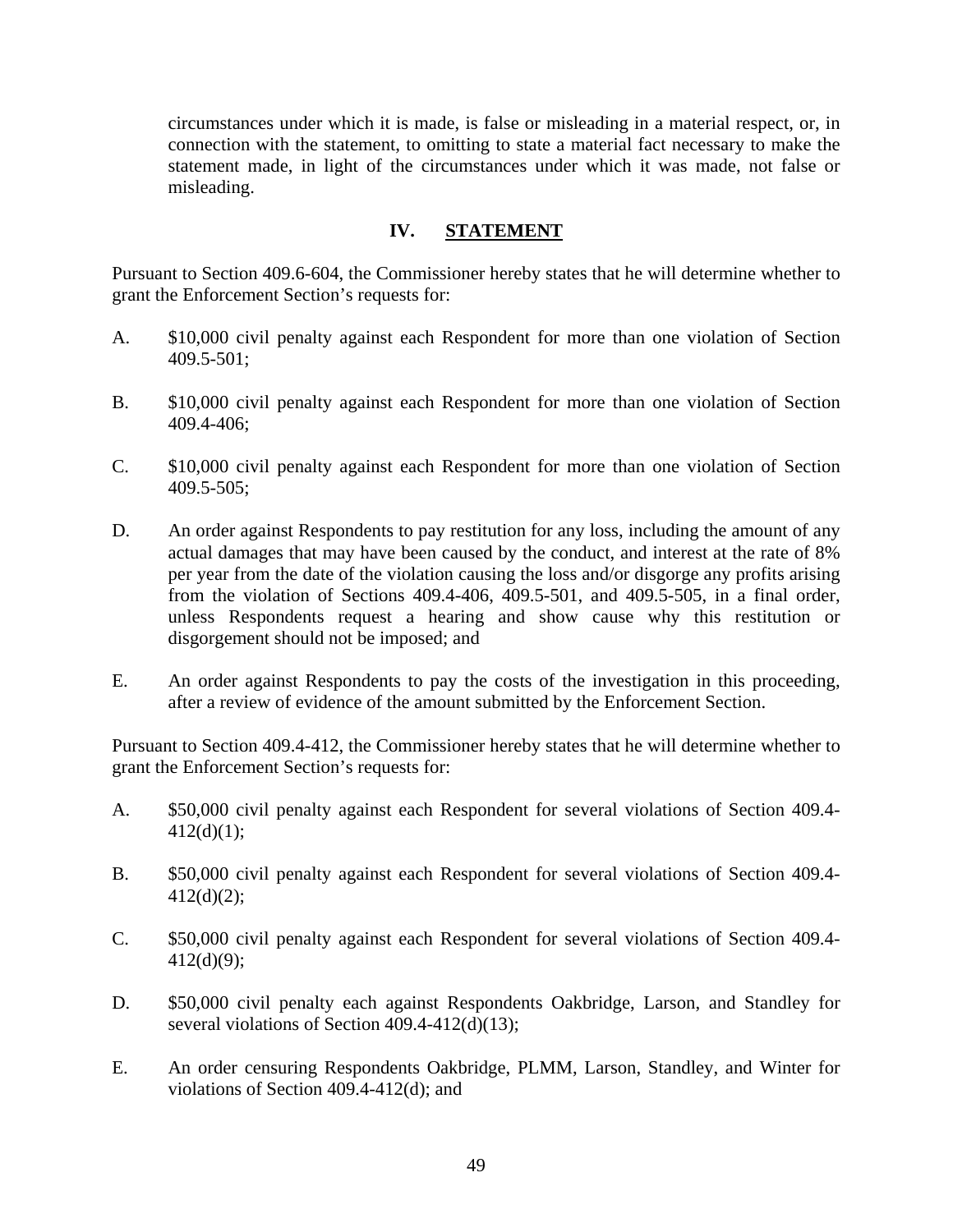$\overline{F}$ . An order conditioning or limiting the registration of Larson, Standley, and Winter on not exercising any principal, supervisory, and/or control person authority at any Missouri firm with which they are registered or seek to register for violations of Section 409.4- $412(d)$ .

#### **SO ORDERED:**

WITNESS MY HAND AND OFFICIAL SEAL OF MY OFFICE AT JEFFERSON CITY, MISSOURI THIS TWELFTH DAY OF MAY, 2016.



**JASON KANDER SECRETARY OF STATE** 

drea M. Hartnett

ANDREW M. HARTNETT **COMMISSIONER OF SECURITIES**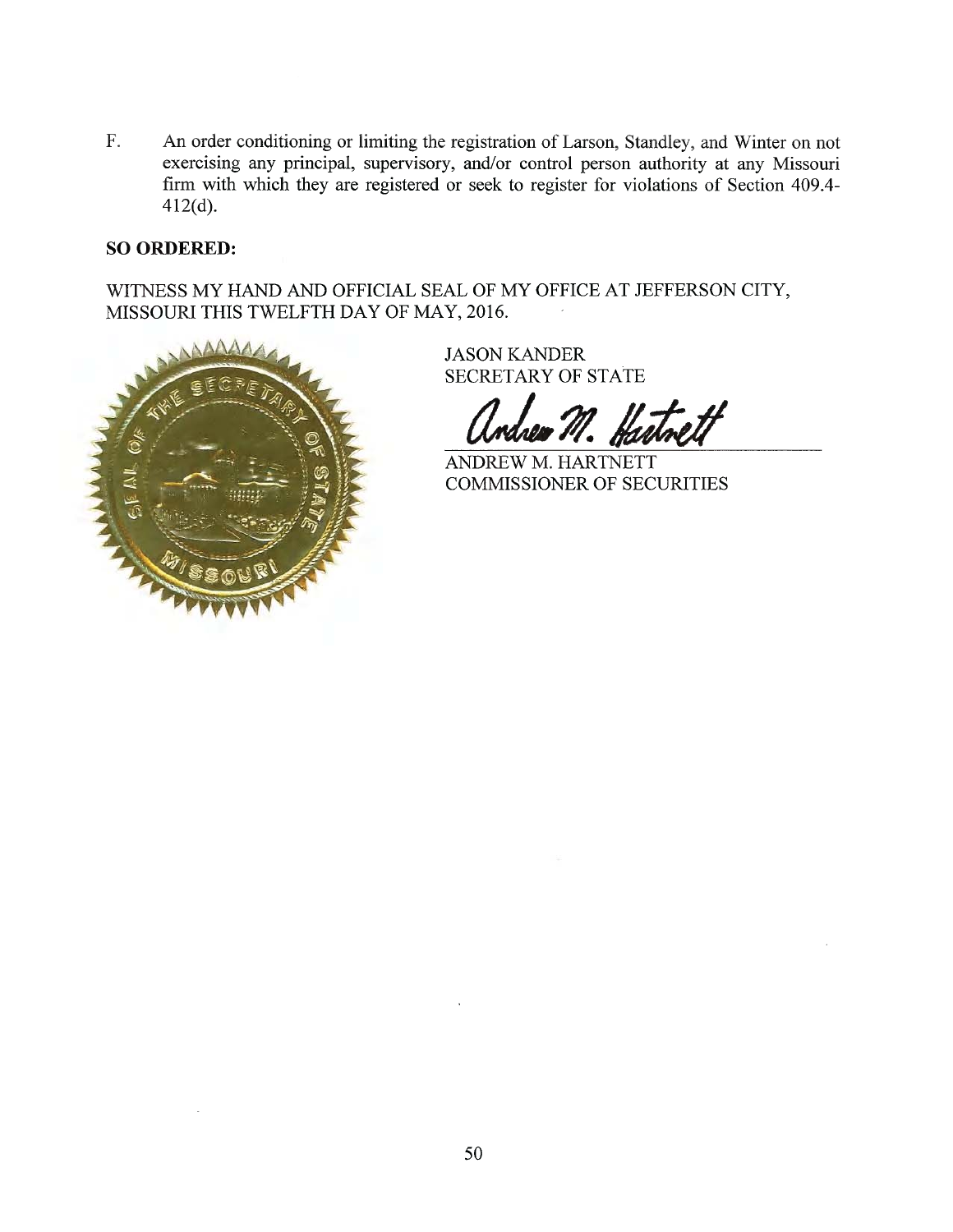

# **STATE OF MISSOURI** OFFICE OF SECRETARY OF STATE

| IN THE MATTER OF:                                                                                                                                                                                                               |                   |
|---------------------------------------------------------------------------------------------------------------------------------------------------------------------------------------------------------------------------------|-------------------|
| OAKBRIDGE FINANCIAL SERVICES, INC.,<br>CRD No. 16323; PRIVATE LABEL MONEY<br>MANAGEMENT, INC., CRD No. 154952;<br>STEVEN LARSON, CRD No. 2422755;<br>MICHAEL STANDLEY, CRD No. 2422939;<br>and KATHRYN WINTER, CRD No. 4523089, | Case No. AP-16-11 |
| Respondents.                                                                                                                                                                                                                    |                   |
| Serve: Oakbridge Financial Services, Inc.<br>910 South Kirkwood Road, Suite 190<br>Kirkwood, Missouri 63122                                                                                                                     |                   |
| Private Label Money Management, Inc.<br>910 South Kirkwood Road, Suite 190<br>Kirkwood, Missouri 63122                                                                                                                          |                   |
| <b>Steven Larson</b><br>5843 Nashway Rd.<br>Nisswa, Minnesota 56468                                                                                                                                                             |                   |
| Michael Standley<br>910 S. Kirkwood Road, Suite 190<br>Kirkwood, Missouri 63122                                                                                                                                                 |                   |
| Kathryn Winter<br>c/o Donald Mehan<br>Moline & Mehan, LLC<br>815 Forsyth Blvd.,<br>St. Louis, Missouri 63105                                                                                                                    |                   |

## **NOTICE**

# TO: Respondents and any unnamed representatives aggrieved by this Order: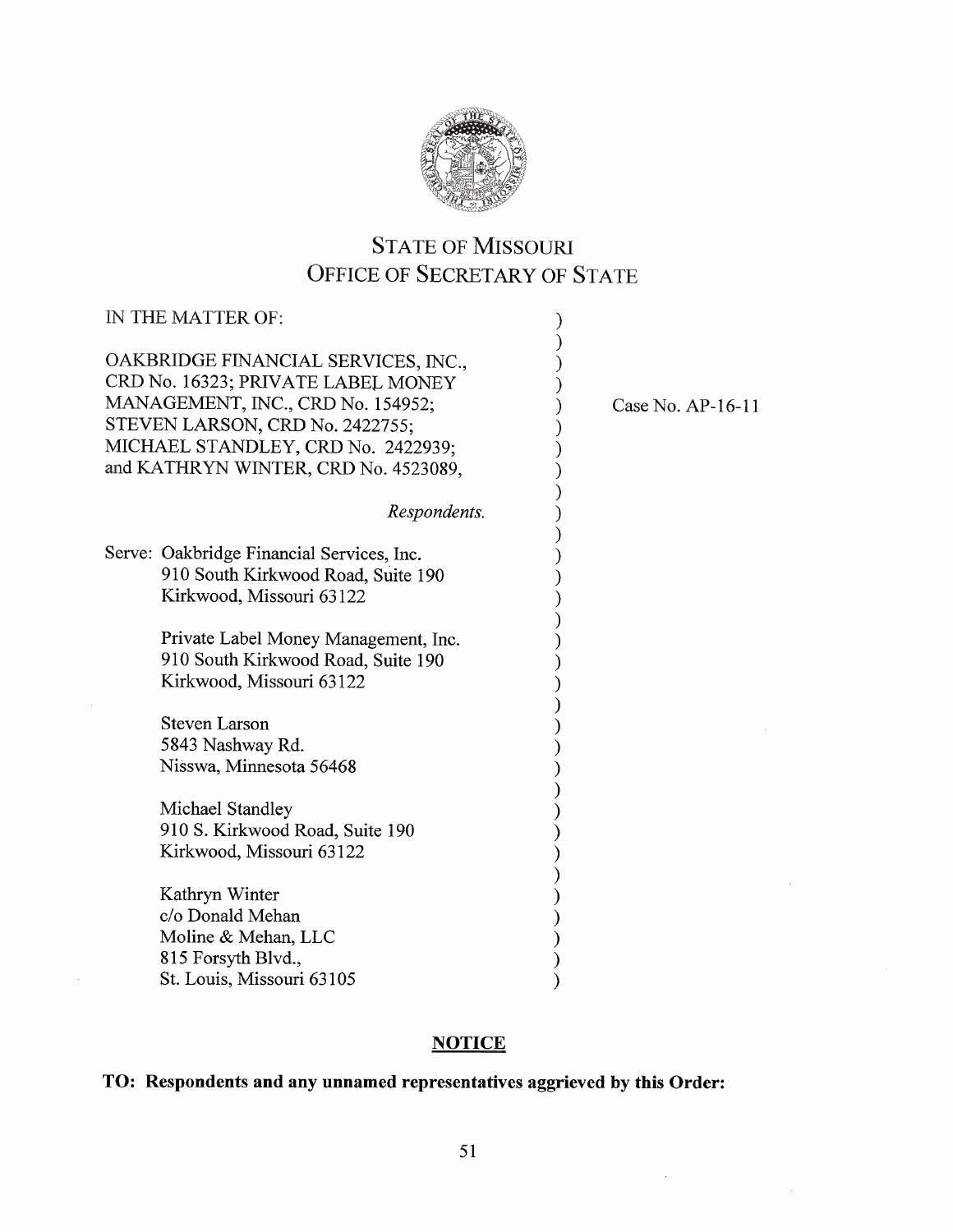You may request a hearing in this matter within thirty (30) days of the receipt of this Order pursuant to Sections 409.6-604(b), 409.4-412(f), RSMo. (Cum. Supp. 2013), and 15 CSR 30-55.020.

Within fifteen (15) days after receipt of a request in a record from a person or persons subject to this order, the Commissioner will schedule this matter for a hearing.

 $\bar{1}$ 

 $\sim$   $\sim$ 

A request for a hearing must be mailed or delivered, in writing, to:

Andrew M. Hartnett, Commissioner of Securities Office of the Secretary of State, Missouri 600 West Main Street, Room 229 Jefferson City, Missouri, 65102

 $\bar{\mathbf{v}}$